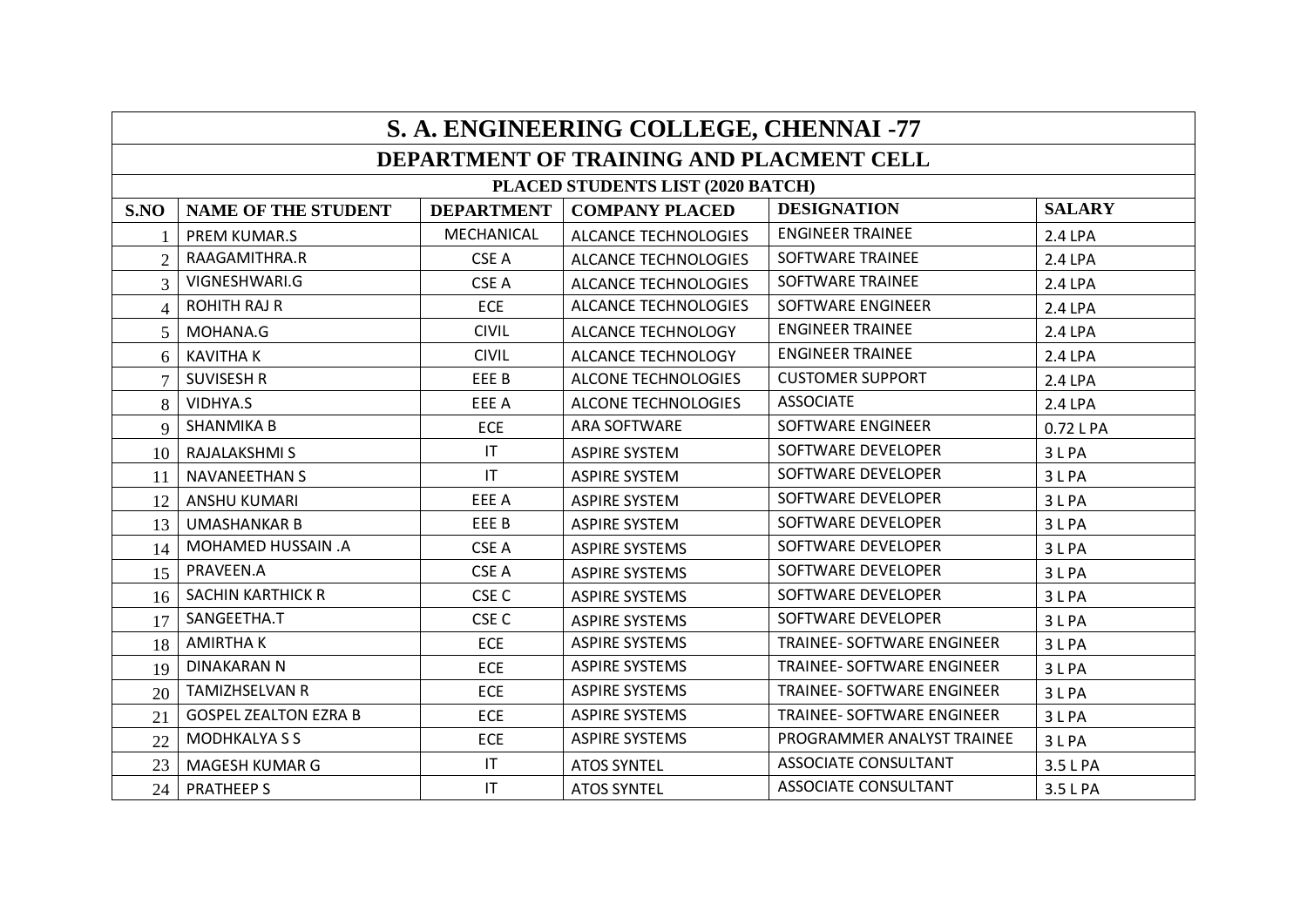|    | CHENCHULA VENKATA        |                        | <b>ATOS SYNTEL</b>          | <b>ASSOCIATE CONSULTANT</b>                 |                |
|----|--------------------------|------------------------|-----------------------------|---------------------------------------------|----------------|
| 25 | NARAYANA S               | CSE A                  |                             |                                             | 3.5 L PA       |
| 26 | <b>PRAKASH S</b>         | CSE A                  | <b>ATOS SYNTEL</b>          | <b>ASSOCIATE CONSULTANT</b>                 | 3.5 L PA       |
| 27 | SWETHA SREE.M.S          | CSE A                  | <b>ATOS SYNTEL</b>          | <b>ASSOCIATE CONSULTANT</b>                 | 3.5 L PA       |
| 28 | VEERAMANI.V              | CSE A                  | <b>ATOS SYNTEL</b>          | <b>ASSOCIATE CONSULTANT</b>                 | 3.5 L PA       |
| 29 | PURNIMA. S               | CSE B                  | <b>ATOS SYNTEL</b>          | <b>ASSOCIATE CONSULTANT</b>                 | 3.5 L PA       |
| 30 | SABARICEN. E.R           | CSE <sub>B</sub>       | <b>ATOS SYNTEL</b>          | <b>ASSOCIATE CONSULTANT</b>                 | 3.5 L PA       |
| 31 | <b>KARTHIK RAJA .G</b>   | CSE <sub>C</sub>       | <b>ATOS SYNTEL</b>          | <b>ASSOCIATE CONSULTANT</b>                 | 3.5 L PA       |
| 32 | LAKSHWANTH PRASAD.K      | CSE <sub>C</sub>       | <b>ATOS SYNTEL</b>          | <b>ASSOCIATE CONSULTANT</b>                 | 3.5 L PA       |
| 33 | <b>PREETHI JENIFER J</b> | CSE <sub>C</sub>       | <b>ATOS SYNTEL</b>          | <b>ASSOCIATE CONSULTANT</b>                 | 3.5 L PA       |
| 34 | AASHA M J                | $\mathsf{I}\mathsf{T}$ | <b>AVASOFT</b>              | SOFTWARE DEVELOPER                          | 4 L PA         |
| 35 | POORNIMA. S              | CSE B                  | <b>AVASOFT</b>              | SOFTWARE DEVELOPER                          | 4 L PA         |
| 36 | SUREKHA.N                | CSE <sub>C</sub>       | <b>AVASOFT</b>              | SOFTWARE DEVELOPER                          | 4 L PA         |
| 37 | <b>MONISHA M</b>         | <b>ECE</b>             | <b>AVASOFT</b>              | <b>TRAINEE</b>                              | 4 L PA         |
| 38 | <b>GANESH KUMAR R</b>    | <b>ECE</b>             | <b>AVASOFT</b>              | <b>PRODUCT ENGINEER</b>                     | 4 L PA         |
|    |                          | MECHANICAL             |                             | <b>GRADUATE APPRENTICE TRAINEE</b>          |                |
| 39 | AJITH.E                  |                        | <b>BRAKES INDIA PVT LTD</b> | (GAT)                                       | <b>1.8 LPA</b> |
|    |                          | MECHANICAL             |                             | <b>GRADUATE APPRENTICE TRAINEE</b>          |                |
| 40 | ARIVALAGAN.R             |                        | <b>BRAKES INDIA PVT LTD</b> | (GAT)                                       | 1.8 LPA        |
|    |                          | MECHANICAL             |                             | <b>GRADUATE APPRENTICE TRAINEE</b>          |                |
| 41 | ARVIND.V                 |                        | <b>BRAKES INDIA PVT LTD</b> | (GAT)<br><b>GRADUATE APPRENTICE TRAINEE</b> | 1.8 LPA        |
| 42 | GOKULKRISHNAN.S          | MECHANICAL             | <b>BRAKES INDIA PVT LTD</b> | (GAT)                                       | 1.8 LPA        |
|    |                          |                        |                             | <b>GRADUATE APPRENTICE TRAINEE</b>          |                |
| 43 | GOPALAKRISHNAN.B         | MECHANICAL             | <b>BRAKES INDIA PVT LTD</b> | (GAT)                                       | 1.8 LPA        |
|    |                          |                        |                             | <b>GRADUATE APPRENTICE TRAINEE</b>          |                |
| 44 | <b>GOPINATH.S</b>        | MECHANICAL             | <b>BRAKES INDIA PVT LTD</b> | (GAT)                                       | 1.8 LPA        |
|    |                          | MECHANICAL             |                             | <b>GRADUATE APPRENTICE TRAINEE</b>          |                |
| 45 | HARIHARAN.K              |                        | <b>BRAKES INDIA PVT LTD</b> | (GAT)                                       | 1.8 LPA        |
|    |                          | MECHANICAL             |                             | <b>GRADUATE APPRENTICE TRAINEE</b>          |                |
|    | 46   KARTHIKEYAN.A       |                        | <b>BRAKES INDIA PVT LTD</b> | (GAT)                                       | 1.8 LPA        |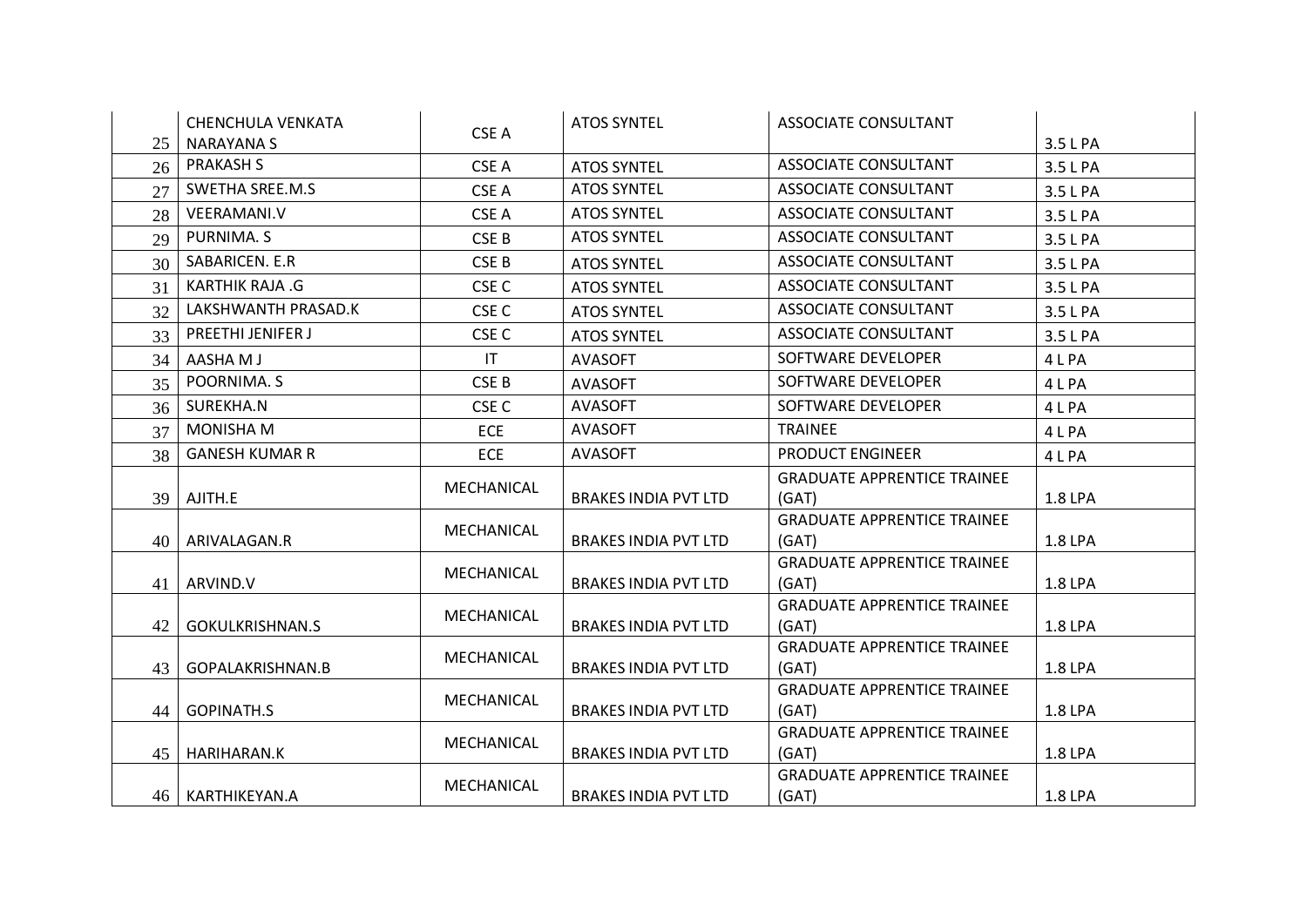|    |                               |            |                             | <b>GRADUATE APPRENTICE TRAINEE</b> |          |
|----|-------------------------------|------------|-----------------------------|------------------------------------|----------|
|    | 47   NANDHA KUMAR.S           | MECHANICAL | <b>BRAKES INDIA PVT LTD</b> | (GAT)                              | 1.8 LPA  |
|    |                               | MECHANICAL |                             | <b>GRADUATE APPRENTICE TRAINEE</b> |          |
| 48 | <b>NOBLE ANTONY SYLVIAN.J</b> |            | <b>BRAKES INDIA PVT LTD</b> | (GAT)                              | 1.8 LPA  |
|    |                               | MECHANICAL |                             | <b>GRADUATE APPRENTICE TRAINEE</b> |          |
| 49 | PALANISAMY.P                  |            | <b>BRAKES INDIA PVT LTD</b> | (GAT)                              | 1.8 LPA  |
|    |                               | MECHANICAL |                             | <b>GRADUATE APPRENTICE TRAINEE</b> |          |
| 50 | PRAGADEESHWARAN D             |            | <b>BRAKES INDIA PVT LTD</b> | (GAT)                              | 1.8 LPA  |
|    |                               | MECHANICAL |                             | <b>GRADUATE APPRENTICE TRAINEE</b> |          |
| 51 | PRASANNA KUMAR.R              |            | <b>BRAKES INDIA PVT LTD</b> | (GAT)                              | 1.8 LPA  |
|    |                               | MECHANICAL |                             | <b>GRADUATE APPRENTICE TRAINEE</b> |          |
| 52 | <b>PREM KUMAR.R</b>           |            | <b>BRAKES INDIA PVT LTD</b> | (GAT)                              | 1.8 LPA  |
|    |                               | MECHANICAL |                             | <b>GRADUATE APPRENTICE TRAINEE</b> |          |
| 53 | RAGHAVENDRA.S                 |            | <b>BRAKES INDIA PVT LTD</b> | (GAT)                              | 1.8 LPA  |
|    |                               | MECHANICAL |                             | <b>GRADUATE APPRENTICE TRAINEE</b> |          |
| 54 | RAJESHKUMAR.C                 |            | <b>BRAKES INDIA PVT LTD</b> | (GAT)                              | 1.8 LPA  |
|    |                               | MECHANICAL |                             | <b>GRADUATE APPRENTICE TRAINEE</b> |          |
| 55 | SAI KUMAR J                   |            | <b>BRAKES INDIA PVT LTD</b> | (GAT)                              | 1.8 LPA  |
|    |                               | MECHANICAL |                             | <b>GRADUATE APPRENTICE TRAINEE</b> |          |
| 56 | SRIRAM.V                      |            | <b>BRAKES INDIA PVT LTD</b> | (GAT)                              | 1.8 LPA  |
|    |                               | MECHANICAL |                             | <b>GRADUATE APPRENTICE TRAINEE</b> |          |
| 57 | SURYA L                       |            | <b>BRAKES INDIA PVT LTD</b> | (GAT)                              | 1.8 LPA  |
|    |                               | MECHANICAL |                             | <b>GRADUATE APPRENTICE TRAINEE</b> |          |
| 58 | VISHNU DEVA.B                 |            | <b>BRAKES INDIA PVT LTD</b> | (GAT)                              | 1.8 LPA  |
|    |                               | MECHANICAL |                             | <b>BUSINESS DEVELOPMENT</b>        |          |
| 59 | KIRAN MURTHY.J                |            | <b>BYJUS</b>                | <b>ASSOCIATE</b>                   | 5 LPA    |
|    | PRADEEPA K                    | CSE A      |                             | <b>BUSINESS DEVELOPMENT</b>        |          |
| 60 |                               |            | <b>BYJUS</b>                | <b>ASSOCIATE</b>                   | 1.8 LPA  |
| 61 | SNEHALATHA K                  | <b>MBA</b> | <b>BYST-CII</b>             | <b>TRAINEE HR</b>                  | 2.64 LPA |
| 62 | <b>KAVIYA P</b>               | <b>MBA</b> | <b>BYST-CII</b>             | <b>TRAINEE HR</b>                  | 2.64 LPA |
| 63 | NIVEDITAA SARCAR              | IT         | <b>CAPGEMINI</b>            | SOFTWARE DEVELOPER                 | 3.8 LPA  |
| 64 | <b>VISWANATHAN P</b>          | EEE A      | CAPGEMINI                   | <b>ASSISTANT SYSTEM ANALYST</b>    | 3.8 LPA  |
|    |                               |            |                             |                                    |          |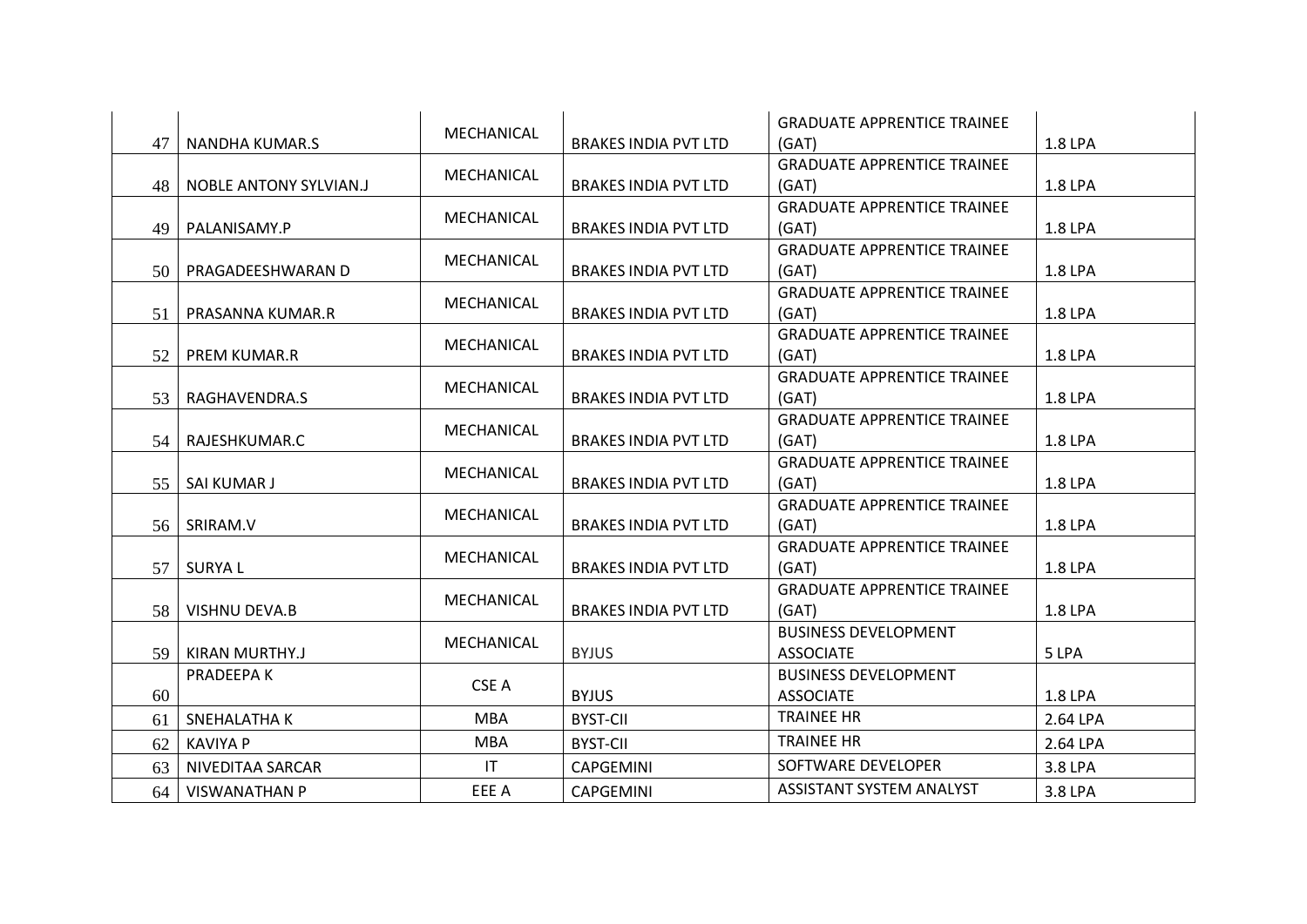| 65 | PRASANTH.B              | CSE A            | <b>CAPGEMINI</b>       | SOFTWARE DEVELOPER         | 3.8 LPA |
|----|-------------------------|------------------|------------------------|----------------------------|---------|
| 66 | PRAVEEN.A               | CSE A            | CAPGEMINI              | SOFTWARE DEVELOPER         | 3.8 LPA |
| 67 | UDHAYA KUMAR. S         | CSE A            | <b>CAPGEMINI</b>       | SOFTWARE DEVELOPER         | 3.8 LPA |
| 68 | <b>VENKATESH M K</b>    | CSE A            | <b>CAPGEMINI</b>       | SOFTWARE DEVELOPER         | 3.8 LPA |
| 69 | AISHWARYA.K.S           | CSE B            | <b>CAPGEMINI</b>       | SOFTWARE DEVELOPER         | 3.8 LPA |
| 70 | <b>KEERTHANA V</b>      | CSE <sub>B</sub> | <b>CAPGEMINI</b>       | SOFTWARE DEVELOPER         | 3.8 LPA |
| 71 | <b>DHANAJAYAN S</b>     | CSE <sub>C</sub> | <b>CAPGEMINI</b>       | SOFTWARE DEVELOPER         | 3.8 LPA |
| 72 | <b>KARTHIK RAJA .G</b>  | CSE <sub>C</sub> | <b>CAPGEMINI</b>       | SOFTWARE DEVELOPER         | 3.8 LPA |
| 73 | PON LOGESH P            | CSE <sub>C</sub> | <b>CAPGEMINI</b>       | SOFTWARE DEVELOPER         | 3.8 LPA |
| 74 | SONA.M                  | CSE <sub>C</sub> | <b>CAPGEMINI</b>       | SOFTWARE DEVELOPER         | 3.8 LPA |
| 75 | V.DIVAKAR               | ECE              | CAPGEMINI              | ANALYST                    | 3.8 LPA |
| 76 | <b>GAYATHRI R</b>       | <b>ECE</b>       | <b>CAPGEMINI</b>       | <b>ANALYST</b>             | 3.8 LPA |
| 77 | <b>ANTARIKSH R</b>      | <b>ECE</b>       | <b>CAPGEMINI</b>       | ANALYST                    | 3.8 LPA |
| 78 | <b>HARI KISHORE P</b>   | <b>ECE</b>       | <b>CAPGEMINI</b>       | ANALYST                    | 3.8 LPA |
| 79 | <b>KARTHICK KUMAR R</b> | <b>ECE</b>       | CAPGEMINI              | TRAINEE- SOFTWARE ENGINEER | 3.8 LPA |
| 80 | <b>AKASH S</b>          | MECHANICAL       | COGNIZANT (CTS)        | PROGRAMMER ANALYST TRAINEE | 4 L PA  |
| 81 | <b>KISHORE KUMAR S</b>  | MECHANICAL       | COGNIZANT (CTS)        | PROGRAMMER ANALYST TRAINEE | 4LPA    |
| 82 | <b>SWETHA SREE.M.S</b>  | CSE A            | <b>COGNIZANT (CTS)</b> | PROGRAMMER ANALYST TRAINEE | 4LPA    |
| 83 | VIGNESH.P               | CSE <sub>B</sub> | COGNIZANT (CTS)        | PROGRAMMER ANALYST TRAINEE | 4 L PA  |
| 84 | PREETHI JENIFER J       | CSE <sub>C</sub> | COGNIZANT (CTS)        | PROGRAMMER ANALYST TRAINEE | 4 L PA  |
| 85 | SONA.M                  | CSE <sub>C</sub> | COGNIZANT (CTS)        | PROGRAMMER ANALYST TRAINEE | 4 L PA  |
| 86 | SURYAPRAKASH G          | CSE <sub>C</sub> | COGNIZANT (CTS)        | PROGRAMMER ANALYST TRAINEE | 4 L PA  |
| 87 | NIVEDHA M               | <b>ECE</b>       | COGNIZANT (CTS)        | PROGRAMMER ANALYST TRAINEE | 4 L PA  |
| 88 | <b>RANJITH KUMAR V</b>  | <b>ECE</b>       | COGNIZANT (CTS)        | PROGRAMMER ANALYST TRAINEE | 4 L PA  |
| 89 | <b>DEEPIKAS</b>         | <b>ECE</b>       | COGNIZANT (CTS)        | PROGRAMMER ANALYST TRAINEE | 4 L PA  |
| 90 | JASPER ZIONI A          | <b>ECE</b>       | COGNIZANT (CTS)        | PROGRAMMER ANALYST TRAINEE | 4 L PA  |
| 91 | PREETHI S 24.08.1998    | <b>ECE</b>       | <b>COGNIZANT (CTS)</b> | PROGRAMMER ANALYST TRAINEE | 4 L PA  |
| 92 | <b>GAYATHRI R</b>       | <b>ECE</b>       | COGNIZANT (CTS)        | PROGRAMMER ANALYST TRAINEE | 4 L PA  |
| 93 | SRINITHI T              | <b>ECE</b>       | COGNIZANT (CTS)        | PROGRAMMER ANALYST TRAINEE | 4LPA    |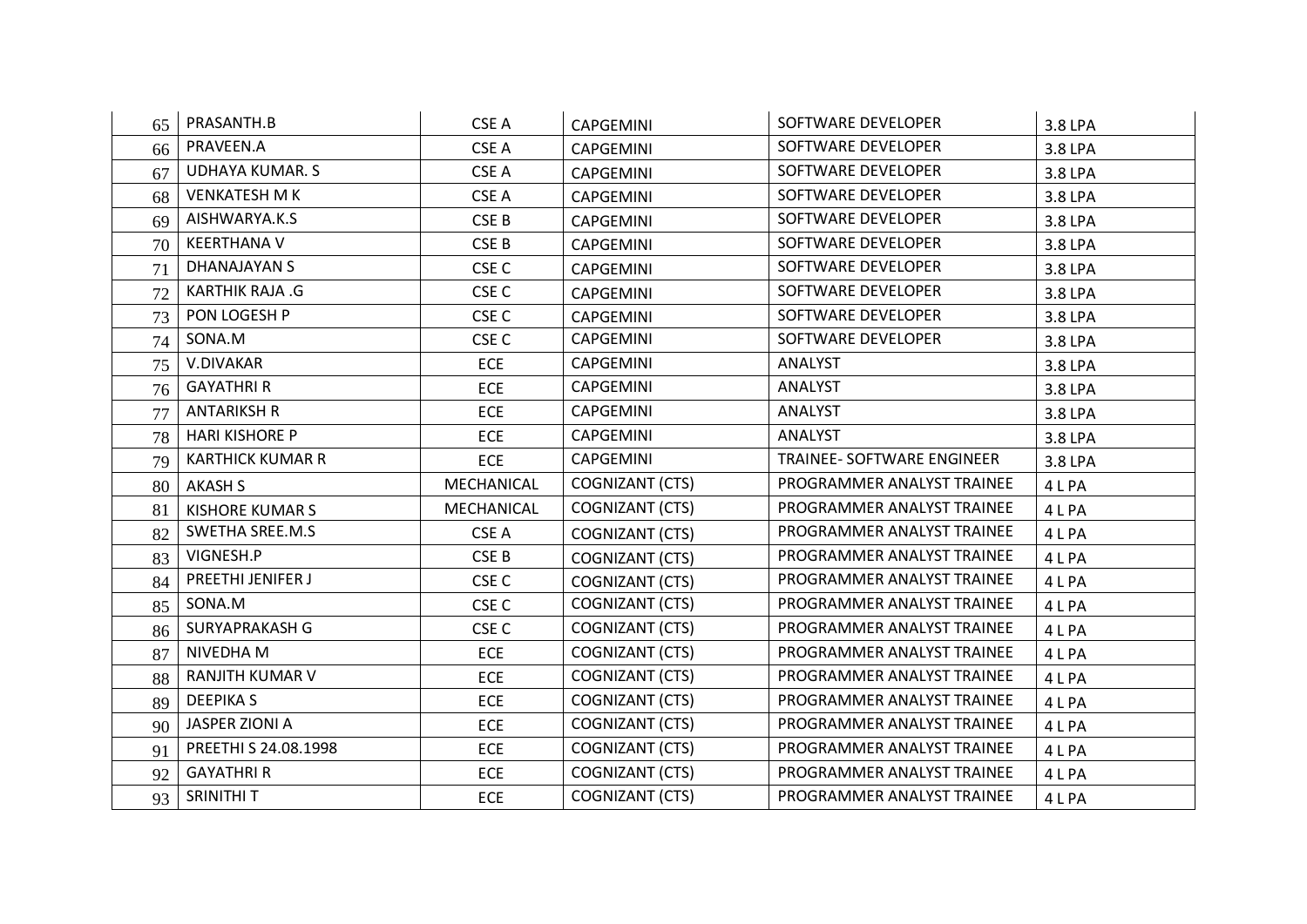| 94  | <b>MOUNICA B</b>        | <b>ECE</b>       | <b>COGNIZANT (CTS)</b>      | SOFTWARE DEVELOPER - TRAINEE                | 4 L PA    |
|-----|-------------------------|------------------|-----------------------------|---------------------------------------------|-----------|
| 95  | NIVEDITAA SARCAR        | IT               | COGNIZANT (CTS)             | SOFTWARE DEVELOPER - TRAINEE                | 4 L PA    |
| 96  | <b>BHUVANESH J</b>      | IT               | <b>COGNIZANT (CTS)</b>      | SOFTWARE DEVELOPER - TRAINEE                | 4 L PA    |
| 97  | <b>VIMAL RAJ K</b>      | <b>ECE</b>       | <b>CONCENT CARE</b>         | SOFTWARE ENGINEER                           | 2.2 L PA  |
| 98  | NANDAPRADEEM P          | ECE              | <b>CONCENT CARE</b>         | SOFTWARE ENGINEER                           | 2.2 L PA  |
| 99  | <b>GOWTHAM R</b>        | CSE A            | <b>CONCERT CARE</b>         | SOFTWARE DEVELOPER                          | 2.2 L PA  |
| 100 | <b>KALANIDHI G</b>      | CSE A            | <b>CONCERT CARE</b>         | SOFTWARE DEVELOPER                          | 2.2 L PA  |
| 101 | SRUTHI.R                | CSE B            | <b>CONCERT CARE</b>         | SOFTWARE DEVELOPER                          | 2.2 L PA  |
| 102 | SANJANA.V               | CSE <sub>C</sub> | <b>CONCERT CARE</b>         | SOFTWARE DEVELOPER                          | 2.2 L PA  |
| 103 | PAVITHRA M.A            | <b>MBA</b>       | <b>COVENANT CONSULTANT</b>  | RECURITMENT EXECUTIVE                       | 2.64 L PA |
| 104 | HEMALATHA.B             | <b>MBA</b>       | <b>COVENANT CONSULTANT</b>  | RECURITMENT EXECUTIVE                       | 2.64 L PA |
| 105 | SARADHA PRIYA           | <b>MBA</b>       | <b>COVENANT CONSULTANT</b>  | RECURITMENT EXECUTIVE                       | 2.64 L PA |
| 106 | VINOTHINI .V            | <b>MBA</b>       | <b>COVENANT CONSULTANT</b>  | RECURITMENT EXECUTIVE                       | 2.64 LPA  |
| 107 | <b>JUNAITHA PARVEEN</b> | <b>MBA</b>       | <b>COVENANT CONSULTANT</b>  | RECURITMENT EXECUTIVE                       | 2.64 L PA |
|     |                         | MECHANICAL       |                             | <b>GRADUATE ENGINEERING</b>                 |           |
| 108 | AJAY.J                  |                  | <b>CREATIVE DIE CASTING</b> | TRAINEE(GET)                                | 1.44 LPA  |
|     |                         | MECHANICAL       |                             | <b>GRADUATE ENGINEERING</b>                 |           |
| 109 | AJEETH KUMAR.K          |                  | <b>CREATIVE DIE CASTING</b> | TRAINEE(GET)<br><b>GRADUATE ENGINEERING</b> | 1.44 LPA  |
| 110 | <b>GOWTHAM.I</b>        | MECHANICAL       | <b>CREATIVE DIE CASTING</b> | TRAINEE(GET)                                | 1.44 LPA  |
|     |                         |                  |                             | <b>GRADUATE ENGINEERING</b>                 |           |
| 111 | JAGAN D K               | MECHANICAL       | <b>CREATIVE DIE CASTING</b> | TRAINEE(GET)                                | 1.44 LPA  |
|     |                         | MECHANICAL       |                             | <b>GRADUATE ENGINEERING</b>                 |           |
| 112 | NARENDIRAN.R            |                  | <b>CREATIVE DIE CASTING</b> | TRAINEE(GET)                                | 1.44 LPA  |
|     |                         | MECHANICAL       |                             | <b>GRADUATE ENGINEERING</b>                 |           |
| 113 | NITHISH.P               |                  | <b>CREATIVE DIE CASTING</b> | TRAINEE(GET)                                | 1.44 LPA  |
| 114 | <b>LOSHINI G</b>        | <b>CIVIL</b>     | <b>CSS CORP</b>             | <b>ASSISTANT SYSTEM ANALYST</b>             | 2.2 LPA   |
| 115 | <b>ABINAYA S</b>        | <b>CIVIL</b>     | <b>CSS CORP</b>             | <b>ASSISTANT SYSTEM ANALYST</b>             | 2.2 L PA  |
| 116 | <b>LAVANYA R</b>        | <b>CIVIL</b>     | <b>CSS CORP</b>             | <b>ASSISTANT SYSTEM ANALYST</b>             | 2.2 L PA  |
| 117 | PRARTHANA RA            | <b>CIVIL</b>     | <b>CSS CORP</b>             | <b>ASSISTANT SYSTEM ANALYST</b>             | 2.2 L PA  |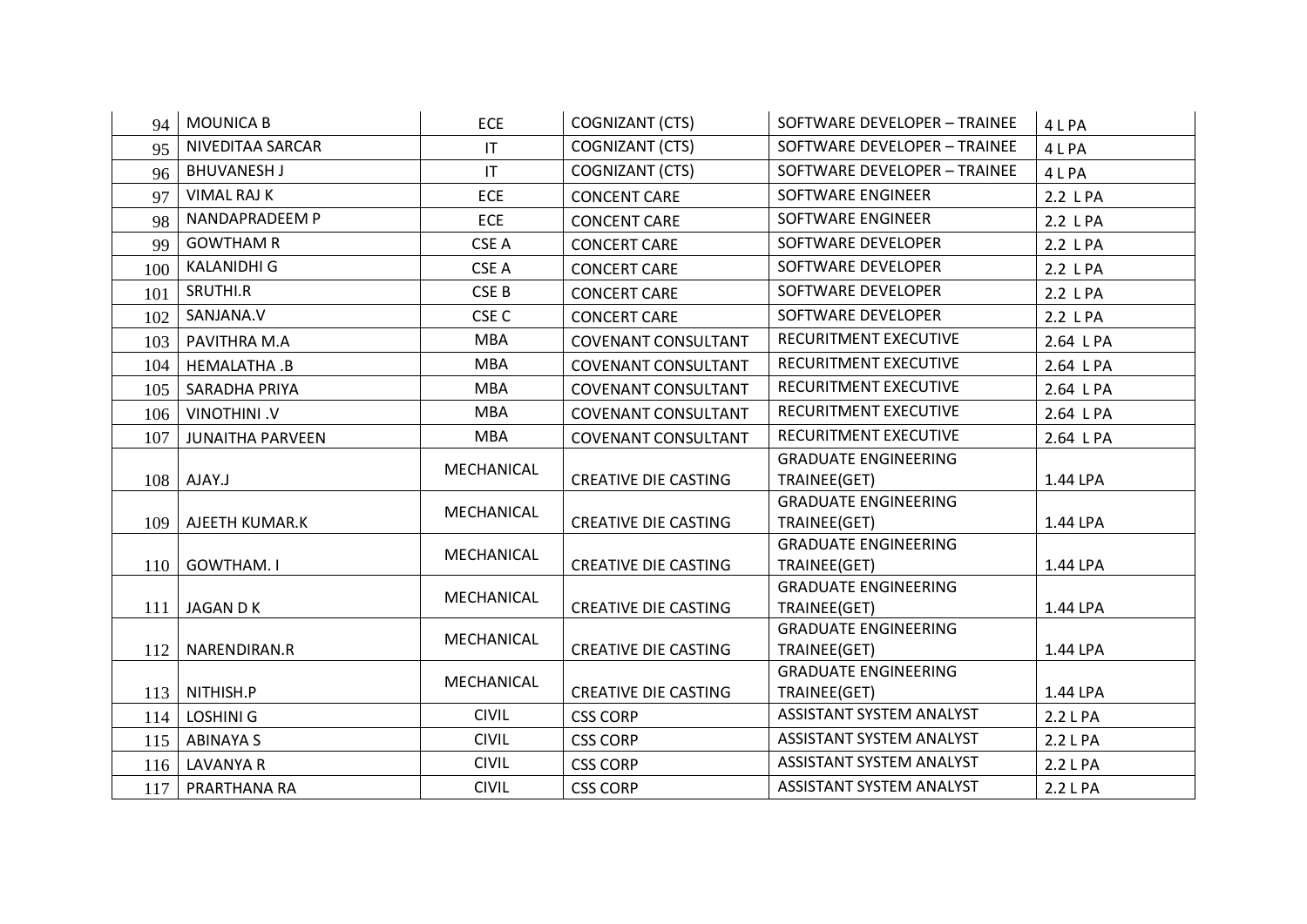|     | 118   HEMAPRIYA S       | IT                     | <b>CSS CORP</b>                                  | <b>ASSISTANT SYSTEM ANALYST</b> | 2.2 L PA |
|-----|-------------------------|------------------------|--------------------------------------------------|---------------------------------|----------|
| 119 | SHARANYA M              | $\mathsf{I}\mathsf{T}$ | <b>CSS CORP</b>                                  | <b>ASSISTANT SYSTEM ANALYST</b> | 2.2 L PA |
| 120 | <b>VASANTHARA E</b>     | $\mathsf{I}\mathsf{T}$ | <b>CSS CORP</b>                                  | <b>ASSISTANT SYSTEM ANALYST</b> | 2.2 LPA  |
| 121 | HARESWAR.T.K            | MECHANICAL             | <b>CSS CORP</b>                                  | ASSISTANT SYSTEM ANALYST        | 2.2 L PA |
| 122 | <b>KISHORE KUMAR S</b>  | MECHANICAL             | <b>CSS CORP</b>                                  | ASSISTANT SYSTEM ANALYST        | 2.2 L PA |
| 123 | <b>SURYA S</b>          | EEE B                  | <b>CSS CORP</b>                                  | <b>TRAINEE</b>                  | 2.2 L PA |
| 124 | GAYATHRI.S              | CSE A                  | <b>CSS CORP</b>                                  | <b>ASSISTANT SYSTEM ANALYST</b> | 2.2 L PA |
| 125 | PRADEEPA K              | CSE A                  | <b>CSS CORP</b>                                  | <b>ASSISTANT SYSTEM ANALYST</b> | 2.2 LPA  |
| 126 | NAVEEN JOSEPH           | CSE B                  | <b>CSS CORP</b>                                  | <b>ASSISTANT SYSTEM ANALYST</b> | 2.2 L PA |
| 127 | THOMAS SANTHANA VIJAY.T | CSE <sub>B</sub>       | <b>CSS CORP</b>                                  | ASSISTANT SYSTEM ANALYST        | 2.2 L PA |
| 128 | KARTHIK.B               | CSE <sub>C</sub>       | <b>CSS CORP</b>                                  | ASSISTANT SYSTEM ANALYST        | 2.2 L PA |
| 129 | SUREKHA.N               | CSE <sub>C</sub>       | <b>CSS CORP</b>                                  | ASSISTANT SYSTEM ANALYST        | 2.2 L PA |
| 130 | <b>NAVEEN CHANDAR P</b> | <b>ECE</b>             | <b>CSS CORP</b>                                  | ASSISTANT SYSTEM ANALYST        | 2.2 L PA |
| 131 | <b>DISHAV</b>           | ECE                    | <b>CSS CORP</b>                                  | <b>ASSISTANT SYSTEM ANALYST</b> | 2.2 L PA |
| 132 | YUVALAKSHMI M           | <b>ECE</b>             | <b>CSS CORP</b>                                  | ASSISTANT SYSTEM ANALYST        | 2.2 L PA |
| 133 | <b>HARINIE P</b>        | <b>ECE</b>             | <b>CSS CORP</b>                                  | <b>ASSISTANT SYSTEM ANALYST</b> | 2.2 L PA |
| 134 | <b>MOUNICA B</b>        | <b>ECE</b>             | <b>CSS CORP</b>                                  | SOFTWARE DEVELOPER              | 2.2 L PA |
|     | SANTHOSH KUMAR G        | ECE                    | DHEERAM INNOVATIVE                               | <b>TRAINING</b>                 |          |
| 135 |                         |                        | <b>SOLUTIONS</b>                                 |                                 | 1.2 L PA |
|     |                         | <b>MCA</b>             | <b>DIGITALTRACK SOLUTIONS</b>                    | <b>TRAINEE</b>                  |          |
|     | 136   B. BALAMURUGAN    |                        | PRIVATE LIMITED                                  |                                 | 96K LPA  |
| 137 | A.PONNUDURAI            | <b>MCA</b>             | <b>DIGITALTRACK SOLUTIONS</b><br>PRIVATE LIMITED | <b>TRAINEE</b>                  | 96K LPA  |
|     |                         |                        | <b>DIGITALTRACK SOLUTIONS</b>                    | <b>TRAINEE</b>                  |          |
|     | 138   R.SANTHOSH KUMAR  | <b>MCA</b>             | PRIVATE LIMITED                                  |                                 | 96K LPA  |
| 139 | AMRUTHAA.G              | EEE A                  | DOMEX E-DATA PVT LTD                             | <b>TRAINEE</b>                  | 2 LPA    |
| 140 | <b>GAYATHRIM</b>        | EEE B                  | DOMEX E-DATA PVT LTD                             | <b>TRAINEE</b>                  | 2 LPA    |
| 141 | <b>LAVANYA R</b>        | EEE B                  | DOMEX E-DATA PVT LTD                             | <b>TRAINEE</b>                  | 2 LPA    |
| 142 | PRAGATHY B              | EEE B                  | DOMEX E-DATA PVT LTD                             | <b>TRAINEE</b>                  | 2 LPA    |
| 143 | PRIYADHARSHINI L        | EEE B                  | DOMEX E-DATA PVT LTD                             | <b>TRAINEE</b>                  | 2 LPA    |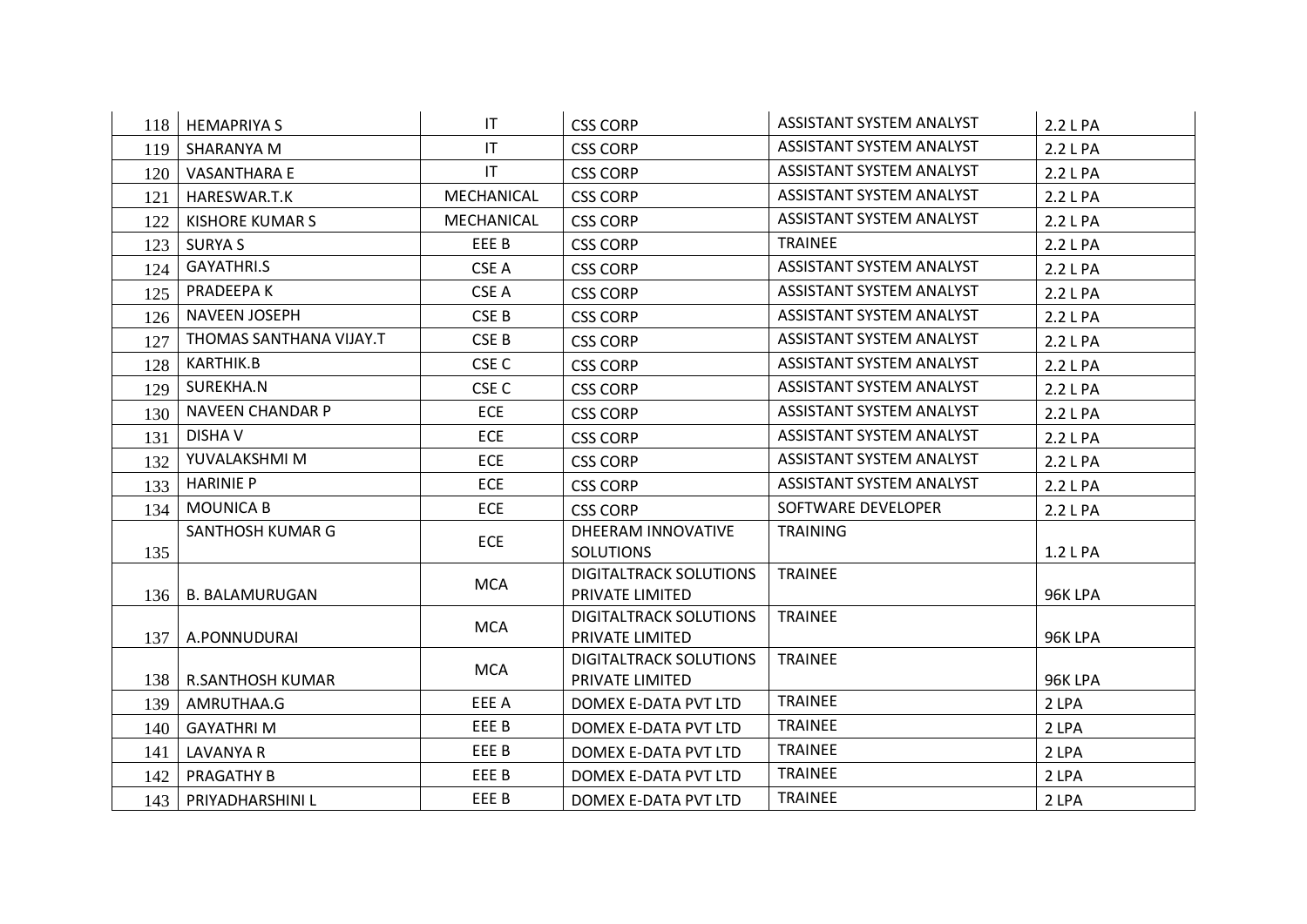| 144 | THEPTHA J S            | EEE A      | DOMEX E-DATA PVT LTD  | RTL DESIGN TEAM                | 2 LPA   |
|-----|------------------------|------------|-----------------------|--------------------------------|---------|
| 145 | APARNA.B.S             | <b>ECE</b> | DOMEX E-DATA PVT LTD  | <b>TRAINEE</b>                 | 2 LPA   |
| 146 | <b>BETHALSHA C</b>     | <b>ECE</b> | DOMEX E-DATA PVT LTD  | <b>TRAINEE</b>                 | 2 LPA   |
| 147 | GIRIJA.N               | <b>ECE</b> | DOMEX E-DATA PVT LTD  | <b>TRAINEE</b>                 | 2 LPA   |
| 148 | <b>GIRIJA .V</b>       | <b>ECE</b> | DOMEX E-DATA PVT LTD  | <b>TRAINEE</b>                 | 2 LPA   |
| 149 | <b>JAYANTHI A</b>      | <b>ECE</b> | DOMEX E-DATA PVT LTD  | <b>TRAINEE</b>                 | 2 LPA   |
| 150 | JEFFY BERNA S          | <b>ECE</b> | DOMEX E-DATA PVT LTD  | <b>TRAINEE</b>                 | 2 LPA   |
| 151 | <b>KEERTHANA T.R.S</b> | <b>ECE</b> | DOMEX E-DATA PVT LTD  | <b>TRAINEE</b>                 | 2 LPA   |
| 152 | <b>MALINIS</b>         | <b>ECE</b> | DOMEX E-DATA PVT LTD  | <b>TRAINEE</b>                 | 2 LPA   |
| 153 | MUTHU LAKSHMI.M        | ECE        | DOMEX E-DATA PVT LTD  | <b>TRAINEE</b>                 | 2 LPA   |
| 154 | POOJA A                | ECE        | DOMEX E-DATA PVT LTD  | <b>TRAINEE</b>                 | 2 LPA   |
| 155 | PREETHI S 24.08.1998   | <b>ECE</b> | DOMEX E-DATA PVT LTD  | <b>TRAINEE</b>                 | 2 LPA   |
| 156 | RAJALAKSHMI M          | ECE        | DOMEX E-DATA PVT LTD  | <b>TRAINEE</b>                 | 2 LPA   |
| 157 | RAMYA D                | ECE        | DOMEX E-DATA PVT LTD  | <b>TRAINEE</b>                 | 2 LPA   |
| 158 | RENUGADEVI R           | <b>ECE</b> | DOMEX E-DATA PVT LTD  | <b>TRAINEE</b>                 | 2 LPA   |
| 159 | <b>RINIJ</b>           | <b>ECE</b> | DOMEX E-DATA PVT LTD  | <b>TRAINEE</b>                 | 2 LPA   |
| 160 | SANGEETHA P            | <b>ECE</b> | DOMEX E-DATA PVT LTD  | <b>TRAINEE</b>                 | 2 LPA   |
| 161 | SHALINI.S              | <b>ECE</b> | DOMEX E-DATA PVT LTD  | <b>TRAINEE</b>                 | 2 LPA   |
| 162 | SHARMILA D             | <b>ECE</b> | DOMEX E-DATA PVT LTD  | <b>TRAINEE</b>                 | 2 LPA   |
| 163 | <b>SONIYA R(133)</b>   | <b>ECE</b> | DOMEX E-DATA PVT LTD  | <b>TRAINEE</b>                 | 2 LPA   |
| 164 | SOUNDHARYA N           | ECE        | DOMEX E-DATA PVT LTD  | <b>TRAINEE</b>                 | 2 LPA   |
| 165 | <b>SUMATHIK</b>        | <b>ECE</b> | DOMEX E-DATA PVT LTD  | <b>TRAINEE</b>                 | 2 LPA   |
| 166 | SONIYA R(134)          | <b>ECE</b> | DOMEX E-DATA PVT LTD  | <b>CSA VOICE IN OPERATIONS</b> | 2 LPA   |
| 167 | <b>ARASAN B</b>        | IT         | <b>DXC TECHNOLOGY</b> | SOFTWARE DEVELOPER             | 3.5 LPA |
|     |                        | MECHANICAL |                       | <b>ASSOCIATE PROFESSIONAL</b>  |         |
| 168 | HARIHARAN K            |            | DXC TECHNOLOGY        | SOFTWARE ENGINEER              | 3.5 LPA |
|     |                        | MECHANICAL |                       | ASSOCIATE PROFESSIONAL         |         |
|     | 169   KARTHIKEYAN S P  |            | <b>DXC TECHNOLOGY</b> | SOFTWARE ENGINEER              | 3.5 LPA |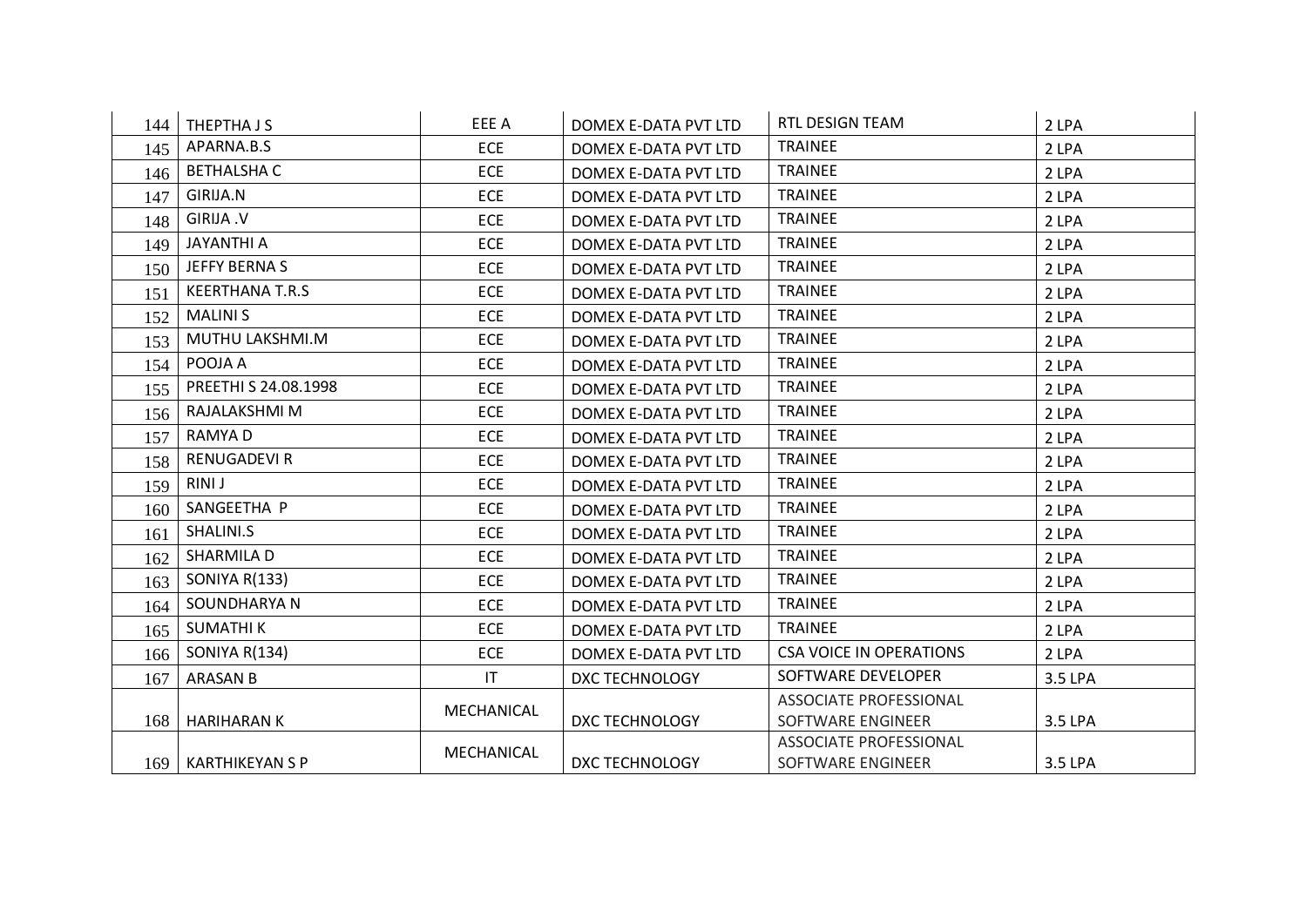|     |                         | MECHANICAL       |                         | <b>ASSOCIATE PROFESSIONAL</b>     |         |
|-----|-------------------------|------------------|-------------------------|-----------------------------------|---------|
| 170 | SATHISH RAJAN S         |                  | DXC TECHNOLOGY          | SOFTWARE ENGINEER                 | 3.5 LPA |
|     |                         | MECHANICAL       |                         | ASSOCIATE PROFESSIONAL            |         |
| 171 | HARESWAR.T.K            |                  | <b>DXC TECHNOLOGY</b>   | SOFTWARE ENGINEER                 | 3.5 LPA |
|     | <b>GAYATHRI.S</b>       | CSE A            |                         | <b>ASSOCIATE PROFESSIONAL</b>     |         |
| 172 |                         |                  | DXC TECHNOLOGY          | SOFTWARE ENGINEER                 | 3.5 LPA |
|     | <b>PRAKASH S</b>        | CSE A            |                         | ASSOCIATE PROFESSIONAL            |         |
| 173 |                         |                  | DXC TECHNOLOGY          | SOFTWARE ENGINEER                 | 3.5 LPA |
|     | TIRUMALINI.K.R          | CSE B            |                         | ASSOCIATE PROFESSIONAL            |         |
| 174 |                         |                  | DXC TECHNOLOGY          | SOFTWARE ENGINEER                 | 3.5 LPA |
|     | SHYAMAKANT K            | CSE <sub>C</sub> |                         | ASSOCIATE PROFESSIONAL            |         |
| 175 |                         |                  | <b>DXC TECHNOLOGY</b>   | SOFTWARE ENGINEER                 | 3.5 LPA |
|     | SRIDHAR.M               | CSE <sub>C</sub> |                         | ASSOCIATE PROFESSIONAL            |         |
| 176 |                         |                  | <b>DXC TECHNOLOGY</b>   | SOFTWARE ENGINEER                 | 3.5 LPA |
|     | <b>VENKATRAMAN.S</b>    | CSE <sub>C</sub> |                         | <b>ASSOCIATE PROFESSIONAL</b>     |         |
| 177 |                         |                  | DXC TECHNOLOGY          | SOFTWARE ENGINEER                 | 3.5 LPA |
|     | SOUNDHARYA N            | <b>ECE</b>       |                         | <b>ASSOCIATE PROFESSIONAL</b>     |         |
| 178 |                         |                  | DXC TECHNOLOGY          | SOFTWARE ENGINEER                 | 3.5 LPA |
| 179 | POONKUZHALI K           | <b>ECE</b>       | DXC TECHNOLOGY          | SOFTWARE TRAINEE                  | 3.5 LPA |
| 180 | AASHA M J               | IT               | <b>EDUPOLIS</b>         | SOFTWARE DEVELOPER                | 3 LPA   |
| 181 | <b>VASANTHARA E</b>     | IT               | <b>EDUPOLIS</b>         | SOFTWARE DEVELOPER                | 3 LPA   |
| 182 | <b>ABINAYA S</b>        | <b>CIVIL</b>     | <b>ENOAH I SOLUTION</b> | <b>CUSTOMER SUPPORT ASSOCIATE</b> | 2 LPA   |
| 183 | PRARTHANA RA            | <b>CIVIL</b>     | <b>ENOAH I SOLUTION</b> | <b>CUSTOMER SUPPORT ASSOCIATE</b> | 2 LPA   |
| 184 | <b>ANTONY SHARAN H</b>  | <b>CIVIL</b>     | <b>ENOAH I SOLUTION</b> | <b>CUSTOMER SUPPORT ASSOCIATE</b> | 2 LPA   |
| 185 | <b>HARITHA.S</b>        | <b>CIVIL</b>     | <b>ENOAH I SOLUTION</b> | <b>CUSTOMER SUPPORT ASSOCIATE</b> | 2 LPA   |
| 186 | PAVITHRA A              | <b>CIVIL</b>     | <b>ENOAH I SOLUTION</b> | <b>CUSTOMER SUPPORT ASSOCIATE</b> | 2 LPA   |
| 187 | VARSHA CARONA A         | <b>CIVIL</b>     | <b>ENOAH I SOLUTION</b> | <b>CUSTOMER SUPPORT ASSOCIATE</b> | 2 LPA   |
| 188 | STEFFI DOROTHY P        | IT               | <b>ENOAH I SOLUTION</b> | SOFTWARE DEVELOPER                | 2 LPA   |
| 189 | <b>VAHINI J C</b>       | IT               | <b>ENOAH I SOLUTION</b> | SOFTWARE DEVELOPER                | 2 LPA   |
| 190 | SANTHOSH.V              | CSE A            | <b>ENOAH I SOLUTION</b> | SOFTWARE DEVELOPER                | 2 LPA   |
| 191 | <b>JOSHWIN DANIEL.J</b> | CSE B            | <b>ENOAH I SOLUTION</b> | SOFTWARE DEVELOPER                | 2 LPA   |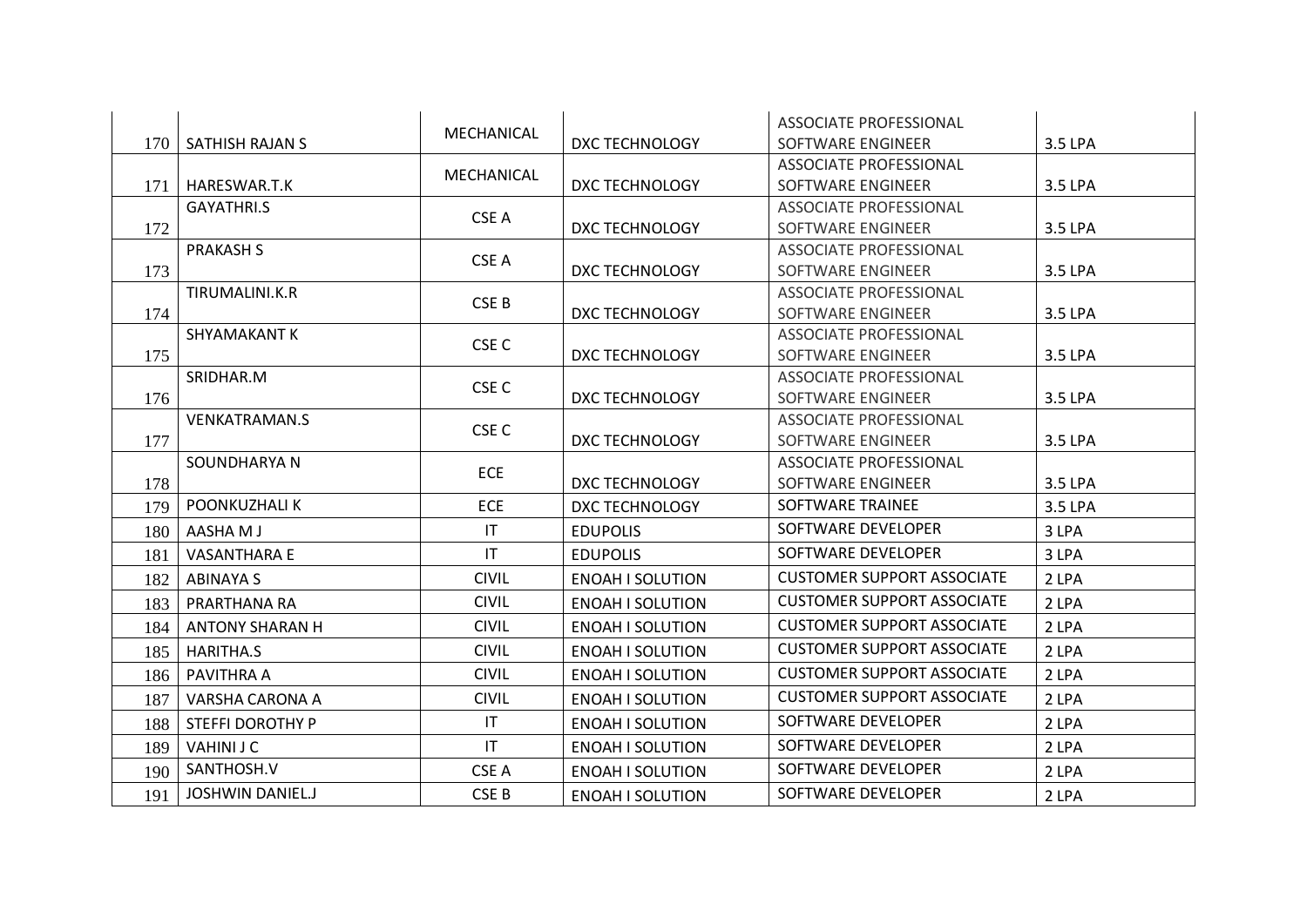| 192 | <b>PRASOON R</b>          | <b>ECE</b>             | <b>ENOAH I SOLUTION</b> | <b>CUSTOMER SUPPORT ASSOCIATE</b>                  | 2 LPA   |
|-----|---------------------------|------------------------|-------------------------|----------------------------------------------------|---------|
| 193 | <b>PREETHIS</b>           | <b>ECE</b>             | <b>ENOAH I SOLUTION</b> | <b>CUSTOMER SUPPORT ASSOCIATE</b>                  | 2 LPA   |
| 194 | <b>DEEPIKA G</b>          | <b>ECE</b>             | <b>ENOAH I SOLUTION</b> | <b>TRAINEE</b>                                     | 2 LPA   |
| 195 | AASHA M J                 | $\mathsf{I}\mathsf{T}$ | EXCELACOM               | SOFTWARE DEVELOPER                                 | 3 LPA   |
| 196 | T.GOMATHI                 | <b>MCA</b>             | <b>EXCRIN</b>           | <b>TRAINEE</b>                                     | 1.8 LPA |
| 197 | HARESWAR.T.K              | MECHANICAL             | EY GDS                  | <b>GRADUATE ENGINEERING</b><br>TRAINEE(GET)        | 3.6 LPA |
| 198 | LAVANYA.K                 | CSE A                  | EY GDS                  | ASSOCIATE CONSULTANT                               | 3.6 LPA |
| 199 | VARSHA.N                  | CSE A                  | EY GDS                  | ASSOCIATE CONSULTANT                               | 3.6 LPA |
| 200 | SARANYA.J                 | CSE <sub>C</sub>       | EY GDS                  | <b>ASSOCIATE CONSULTANT</b>                        | 3.6 LPA |
| 201 | AISHWARIYALAKSHMI R       | <b>ECE</b>             | EY GDS                  | <b>TRAINEE</b>                                     | 3.6 LPA |
| 202 | KAVIYA MALAI V            | <b>ECE</b>             | <b>FLDEC</b>            | <b>TRAINEE</b>                                     | 1.2 LPA |
| 203 | <b>SAKTHIBALAN S</b>      | <b>ECE</b>             | <b>FLDEC</b>            | <b>TRAINEE</b>                                     | 1.2 LPA |
| 204 | KISHORE B                 | <b>ECE</b>             | <b>FLDEC</b>            | <b>TRAINEE</b>                                     | 1.2 LPA |
| 205 | <b>MONISHA S</b>          | <b>ECE</b>             | <b>FLDEC</b>            | <b>TRAINEE</b>                                     | 1.2 LPA |
| 206 | JABEEN TAJ S              | <b>ECE</b>             | <b>FLDEC</b>            | <b>TRAINEE</b>                                     | 1.2 LPA |
| 207 | AUGUSTIN JEBAKUMAR M      | <b>ECE</b>             | <b>FLDEC</b>            | <b>ASSOCIATE PROFESSIONAL</b><br>SOFTWARE ENGINEER | 1.2 LPA |
| 208 | KABILAN.M                 | EEE A                  | FLDEC SYSTEM PVT LTD    | <b>EMBEDDED DESIGN TEAM</b>                        | 1.2 LPA |
| 209 | LAKSHMANAN R              | EEE A                  | FLDEC SYSTEM PVT LTD    | POWER ELECTRONICS TEAM                             | 1.2 LPA |
| 210 | POORVAJAA.S               | EEE B                  | FLDEC SYSTEM PVT LTD    | <b>EMBEDDED DESIGN TEAM</b>                        | 1.2 LPA |
| 211 | PRABHAKARAN R             | EEE A                  | FLDEC SYSTEM PVT LTD    | POWER ELECTRONICS TEAM                             | 1.2 LPA |
| 212 | SAIPRIYA E                | EEE B                  | FLDEC SYSTEM PVT LTD    | HARDWARE DESIGN TEAM                               | 1.2 LPA |
| 213 | SAMUEL RAJ K              | EEE A                  | FLDEC SYSTEM PVT LTD    | POWER ELECTRONICS TEAM                             | 1.2 LPA |
| 214 | <b>TUSHAR CHOUDHARY B</b> | EEE B                  | FLDEC SYSTEM PVT LTD    | <b>EMBEDDED DESIGN TEAM</b>                        | 1.2 LPA |
| 215 | <b>VICTOR MANORAJ S</b>   | EEE A                  | FLDEC SYSTEM PVT LTD    | POWER ELECTRONICS TEAM                             | 1.2 LPA |
| 216 | YOGESHWARAN.S             | EEE B                  | FLDEC SYSTEM PVT LTD    | HARDWARE DESIGN TEAM                               | 1.2 LPA |
| 217 | MOHAMED ASHRAF THAHA      | EEE B                  | FLDEC SYSTEM PVT LTD    | <b>BRAND AMBASSADOR</b>                            | 1.2 LPA |
| 218 | TAMIZHSELVAN R            | <b>ECE</b>             | <b>FRESH WORKS</b>      | <b>PROJECT ENGINEER</b>                            | 4.5 LPA |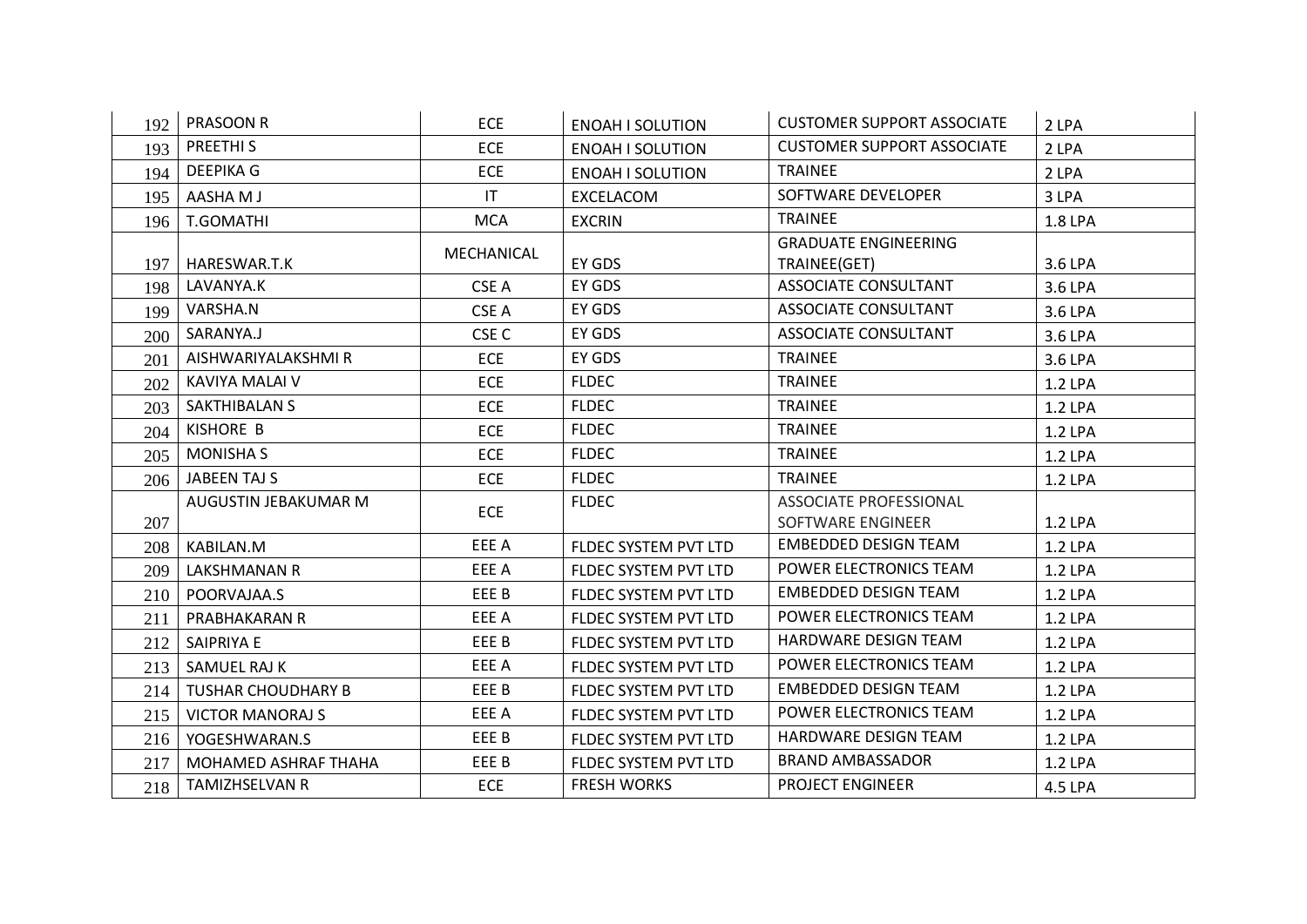| 219 l | <b>GURU PRASAD N</b>  | EEE B                  | <b>FULTUM GLOBAL</b>                        | SOFTWARE DEVELOPER - TRAINEE         | 1.44 LPA |
|-------|-----------------------|------------------------|---------------------------------------------|--------------------------------------|----------|
| 220   | <b>HEMAPRIYA S</b>    | $\mathsf{I}\mathsf{T}$ | <b>GAVS TECHNOLOGY</b>                      | SOFTWARE DEVELOPER                   | 3.2 LPA  |
| 221   | <b>PRAKASH S</b>      | CSE A                  | <b>GAVS TECHNOLOGY</b>                      | SOFTWARE DEVELOPER                   | 3.2 LPA  |
| 222   | <b>ARAVINDHAN S</b>   | EEE B                  | <b>GK POWER EXPERTISE PVT</b><br><b>LTD</b> | <b>ENGINEER TRAINEE</b>              | 1.56 LPA |
| 223   | <b>HARIHARAN V C</b>  | EEE A                  | <b>GK POWER EXPERTISE PVT</b><br><b>LTD</b> | <b>ENGINEER TRAINEE</b>              | 1.56 LPA |
| 224   | <b>MADESHWARAN R</b>  | EEE A                  | <b>GK POWER EXPERTISE PVT</b><br><b>LTD</b> | <b>ENGINEER TRAINEE</b>              | 1.56 LPA |
| 225   | SAKTHI SELVAM N       | EEE A                  | <b>GK POWER EXPERTISE PVT</b><br><b>LTD</b> | <b>CUSTOMER SUPPORT</b>              | 1.56 LPA |
| 226   | <b>NIRMAL KUMAR R</b> | CSE <sub>B</sub>       | GOX                                         | <b>PRODUCT ENGINEER</b>              | 3.6 L PA |
| 227   | <b>TAMIZHSELVAN R</b> | ECE                    | GOX                                         | <b>TRAINEE</b>                       | 3.6 L PA |
| 228   | <b>MOHANA A</b>       | $\mathsf{I}\mathsf{T}$ | <b>HCL</b>                                  | SOFTWARE DEVELOPER                   | 1.56 LPA |
| 229   | SWATHI J              | IT                     | HEXAWARE TECHNOLOGY                         | SOFTWARE DEVELOPER                   | 3.5 LPA  |
| 230   | YUVASHRI S            | IT                     | HEXAWARE TECHNOLOGY                         | SOFTWARE DEVELOPER                   | 3 LPA    |
| 231   | PURNIMA. S            | CSE B                  | <b>HEXAWARE TECHNOLOGY</b>                  | SOFTWARE DEVELOPER                   | 3 LPA    |
| 232   | <b>REMYA JV</b>       | CSE <sub>B</sub>       | HEXAWARE TECHNOLOGY                         | SOFTWARE DEVELOPER                   | 3 LPA    |
| 233   | SAI TEJAH . S         | CSE B                  | HEXAWARE TECHNOLOGY                         | SOFTWARE DEVELOPER                   | 3 LPA    |
| 234   | PREETHI JENIFER J     | CSE <sub>C</sub>       | <b>HEXAWARE TECHNOLOGY</b>                  | SOFTWARE DEVELOPER                   | 3 LPA    |
| 235   | AISHWARIYALAKSHMI R   | <b>ECE</b>             | <b>HEXAWARE TECHNOLOGY</b>                  | SOFTWARE DEVELOPER                   | 3 LPA    |
| 236   | <b>GAYATHRI R</b>     | <b>ECE</b>             | HEXAWARE TECHNOLOGY                         | SOFTWARE DEVELOPER                   | 3 LPA    |
| 237   | KAILASH NATH REDDY Y  | <b>ECE</b>             | HEXAWARE TECHNOLOGY                         | SOFTWARE DEVELOPER                   | 3 LPA    |
| 238   | <b>JENNIFER A</b>     | <b>ECE</b>             | <b>HEXAWARE TECHNOLOGY</b>                  | ANALYST                              | 3 LPA    |
| 239   | MONISHA. T            | CSE <sub>B</sub>       | <b>IBM</b>                                  | SOFTWARE DEVELOPER                   | 3.5 L PA |
| 240   | PRADEEP.P             | <b>MBA</b>             | <b>INDIAMART</b>                            | <b>EXECUTIVE - CLIENT ACQUSITION</b> | 2.52 LPA |
| 241   | <b>SAGAR KUMAR</b>    | <b>MBA</b>             | <b>INDIAMART</b>                            | <b>EXECUTIVE - CLIENT ACQUSITION</b> | 2.52 LPA |
| 242   | VISHAL S.             | <b>MBA</b>             | <b>INDIAMART</b>                            | <b>EXECUTIVE - CLIENT ACQUSITION</b> | 2.52 LPA |
| 243   | RAJALAKSHMI S         | $\mathsf{I}\mathsf{T}$ | <b>INFOSYS</b>                              | SOFTWARE DEVELOPER - TRAINEE         | 3.6 L PA |
| 244   | <b>NAVANEETHAN S</b>  | IT                     | <b>INFOSYS</b>                              | SOFTWARE DEVELOPER - TRAINEE         | 3.6 L PA |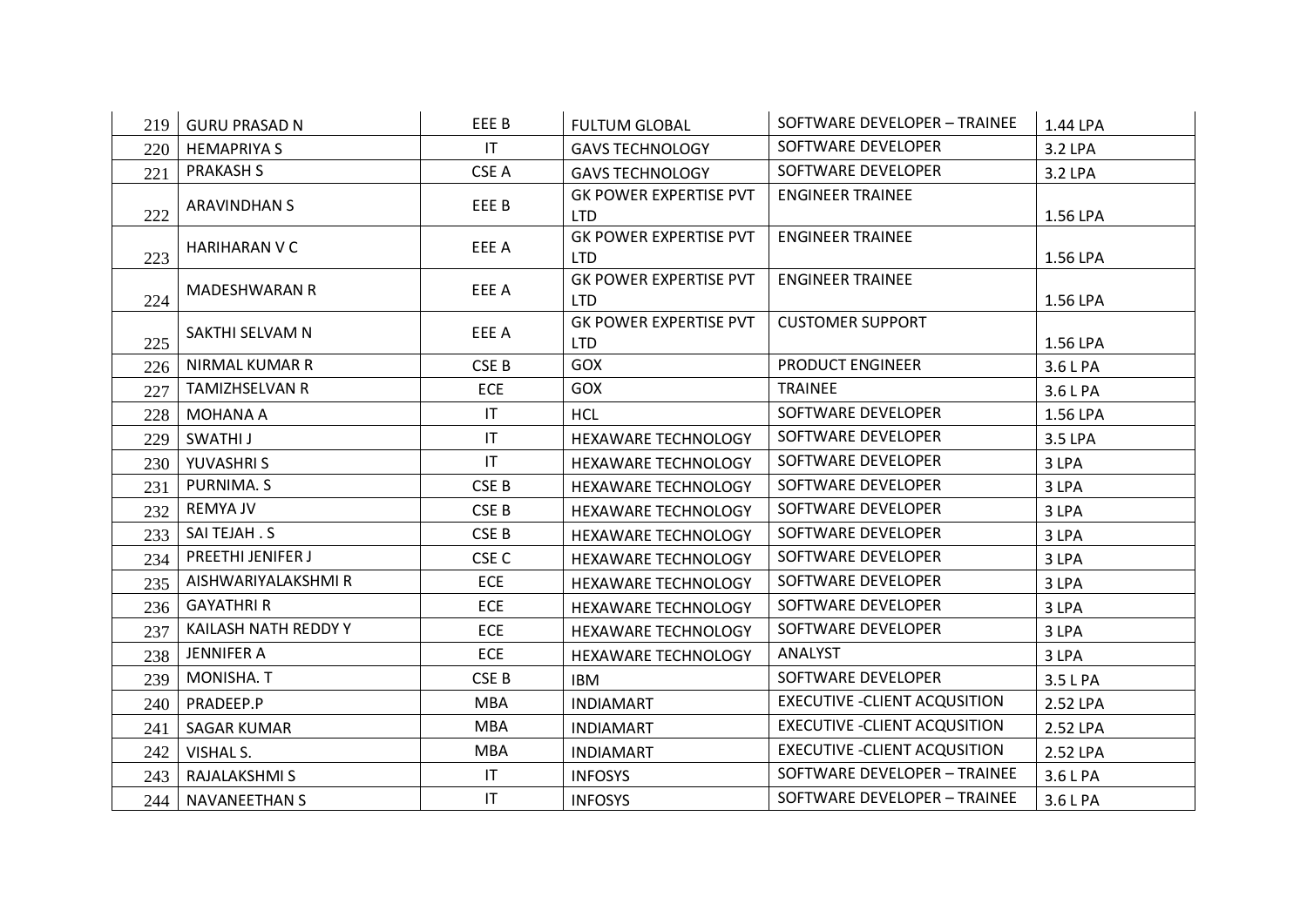| 245 | <b>BHUVANESH J</b>    | IT                     | <b>INFOSYS</b>            | SOFTWARE DEVELOPER - TRAINEE    | 3.6 L PA |
|-----|-----------------------|------------------------|---------------------------|---------------------------------|----------|
| 246 | NIRANJANA DEVI T      | IT                     | <b>INFOSYS</b>            | SOFTWARE DEVELOPER - TRAINEE    | 3.6 L PA |
| 247 | PRADEEP R             | $\mathsf{I}\mathsf{T}$ | <b>INFOSYS</b>            | SOFTWARE DEVELOPER - TRAINEE    | 3.6 L PA |
| 248 | <b>PRASUNAKS</b>      | $\mathsf{I}\mathsf{T}$ | <b>INFOSYS</b>            | SOFTWARE DEVELOPER - TRAINEE    | 3.6 L PA |
| 249 | SARUMATHI.V           | IT                     | <b>INFOSYS</b>            | SOFTWARE DEVELOPER - TRAINEE    | 3.6 L PA |
| 250 | R.I.DURGA DEVI        | <b>MCA</b>             | <b>INFOSYS</b>            | SOFTWARE DEVELOPER - TRAINEE    | 3.6 L PA |
| 251 | K. RADHA LAKSHMI      | <b>MCA</b>             | <b>INFOSYS</b>            | SOFTWARE DEVELOPER - TRAINEE    | 3.6 L PA |
| 252 | <b>GURU PRASATH G</b> | EEE B                  | <b>INFOSYS</b>            | SOFTWARE DEVELOPER - TRAINEE    | 3.6 L PA |
| 253 | PRIYADHARSHINI L      | EEE B                  | <b>INFOSYS</b>            | SOFTWARE DEVELOPER - TRAINEE    | 3.6 L PA |
| 254 | <b>REVATHY K</b>      | EEE A                  | <b>INFOSYS</b>            | SOFTWARE ENGINEER               | 3.6 L PA |
| 255 | SANDHYA.S             | CSE A                  | <b>INFOSYS</b>            | SOFTWARE DEVELOPER - TRAINEE    | 3.6 L PA |
| 256 | CHANDHANA.M           | CSE B                  | <b>INFOSYS</b>            | SOFTWARE DEVELOPER - TRAINEE    | 3.6 L PA |
| 257 | DHANUSHA.A            | CSE B                  | <b>INFOSYS</b>            | SOFTWARE DEVELOPER - TRAINEE    | 3.6 L PA |
| 258 | KAVVYA.J              | CSE B                  | <b>INFOSYS</b>            | SOFTWARE DEVELOPER - TRAINEE    | 3.6 L PA |
| 259 | MUTHUMARI.M           | CSE B                  | <b>INFOSYS</b>            | SOFTWARE DEVELOPER - TRAINEE    | 3.6 L PA |
| 260 | <b>KARTHIKEYAN K</b>  | CSE <sub>C</sub>       | <b>INFOSYS</b>            | SOFTWARE DEVELOPER - TRAINEE    | 3.6 L PA |
| 261 | LAKSHWANTH PRASAD.K   | CSE <sub>C</sub>       | <b>INFOSYS</b>            | SOFTWARE DEVELOPER - TRAINEE    | 3.6 L PA |
| 262 | SARANYA.J             | CSE <sub>C</sub>       | <b>INFOSYS</b>            | SOFTWARE DEVELOPER - TRAINEE    | 3.6 L PA |
| 263 | ABINAYA A             | ECE                    | <b>INFOSYS</b>            | SOFTWARE DEVELOPER - TRAINEE    | 3.6 L PA |
| 264 | JASPER ZIONI A        | <b>ECE</b>             | <b>INFOSYS</b>            | <b>JUNIOR PROCESS ASSOCIATE</b> | 3.6 L PA |
| 265 | NIVEDITAA SARCAR      | IT                     | <b>INNOPPL</b>            | SOFTWARE DEVELOPER - TRAINEE    | 3 LPA    |
| 266 | A.MANOJ               | <b>ECE</b>             | <b>INNOPPL</b>            | SOFTWARE DEVELOPER - TRAINEE    | 3 LPA    |
| 267 | S.EDWARD ANAND        | <b>ECE</b>             | <b>INNOPPL</b>            | SOFTWARE DEVELOPER - TRAINEE    | 3 LPA    |
| 268 | <b>D.ASHWIN KUMAR</b> | <b>ECE</b>             | <b>INNOPPL</b>            | SOFTWARE DEVELOPER - TRAINEE    | 3 LPA    |
| 269 | VIGNESHWAR N          | <b>ECE</b>             | <b>INNOPPL</b>            | SOFTWARE DEVELOPER - TRAINEE    | 3 LPA    |
| 270 | SARAVANAN G           | $\mathsf{I}\mathsf{T}$ | <b>INSPIRISYS</b>         | SOFTWARE DEVELOPER              | 3 LPA    |
| 271 | <b>SURYA S</b>        | EEE B                  | <b>IOPEX TECHNOLOGIES</b> | FIELD SALES EXECUTIVE           | 2.5 LPA  |
| 272 | SOUNDHARYA N          | <b>ECE</b>             | <b>IVY MOBILITY</b>       | <b>TRAINEE</b>                  | 2 L PA   |
| 273 | KAMINENI VAMSIKRISHNA | CSE <sub>B</sub>       | <b>JMAN</b>               | SOFTWARE DEVELOPER              | 3.5 L PA |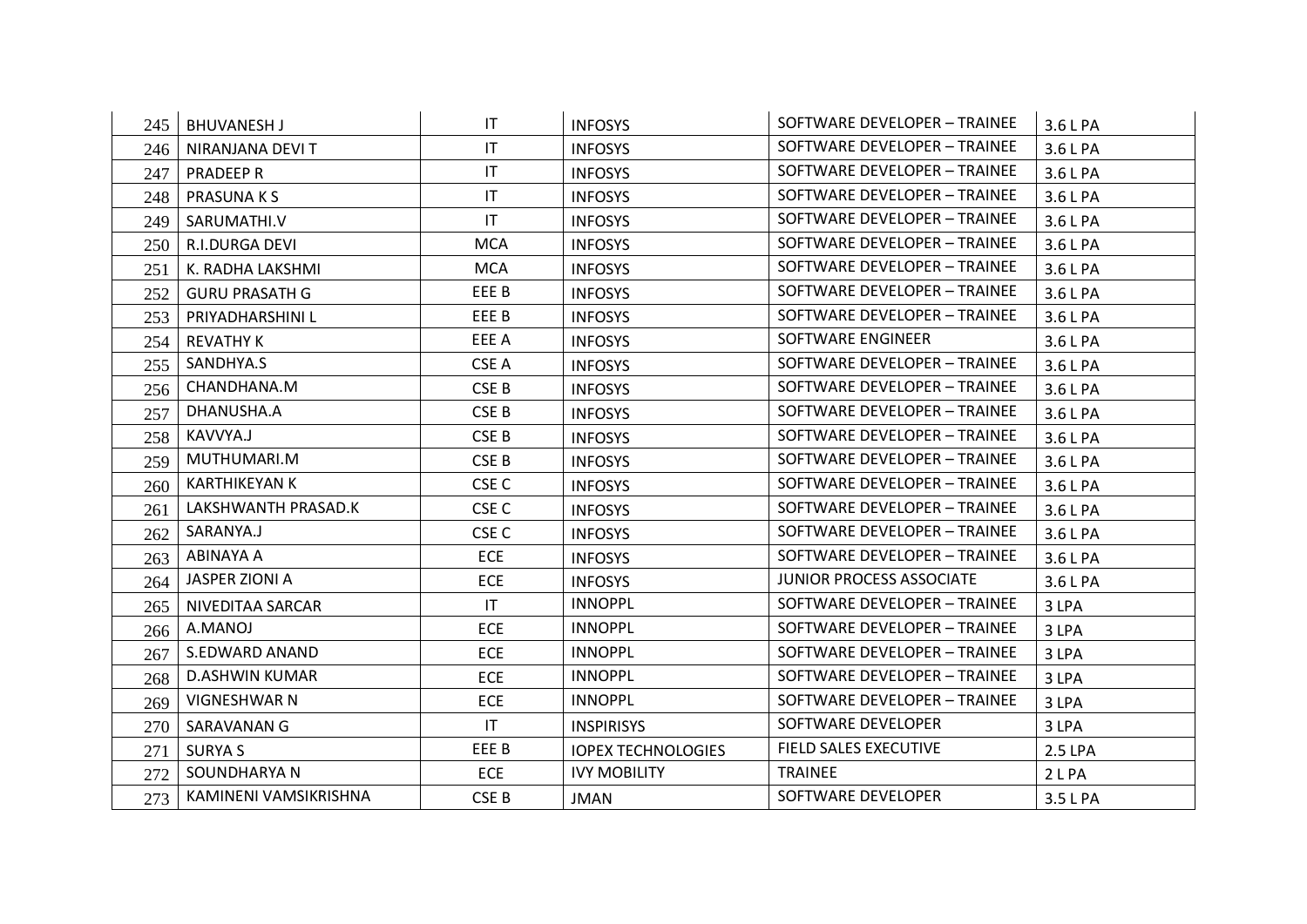| 274 | TIRUMALINI.K.R          | CSE <sub>B</sub> | <b>JMAN</b>                                             | SOFTWARE DEVELOPER                          | 3.5 L PA |
|-----|-------------------------|------------------|---------------------------------------------------------|---------------------------------------------|----------|
| 275 | PRATIBHA. M             | CSE <sub>C</sub> | <b>JMAN</b>                                             | SOFTWARE DEVELOPER                          | 3.5 L PA |
|     | 276   NAVEEN KUMAR.M    | MECHANICAL       | <b>JUMBO BAGS</b>                                       | <b>GRADUATE ENGINEERING</b><br>TRAINEE(GET) | 1.44 LPA |
| 277 | RAJESH.V                | MECHANICAL       | <b>JUMBO BAGS</b>                                       | <b>GRADUATE ENGINEERING</b><br>TRAINEE(GET) | 1.44 LPA |
| 278 | <b>LOKESH P</b>         | <b>CIVIL</b>     | <b>JUST DIAL</b>                                        | <b>SALES ENGINEER</b>                       | 3 L PA   |
| 279 | <b>MOHAN RAJ B</b>      | MECHANICAL       | <b>JUST DIAL</b>                                        | <b>GRADUATE ENGINEERING</b><br>TRAINEE(GET) | 3 L PA   |
| 280 | <b>NISHOK M S K</b>     | EEE B            | <b>JUST DIAL</b>                                        | <b>FIELD SALES EXECUTIVE</b>                | 3 L PA   |
| 281 | <b>SAKTHIVEL R</b>      | EEE B            | <b>JUST DIAL</b>                                        | FIELD SALES EXECUTIVE                       | 3LPA     |
| 282 | <b>VICTOR MANORAJ S</b> | EEE A            | <b>JUST DIAL</b>                                        | FIELD SALES EXECUTIVE                       | 3 L PA   |
| 283 | <b>MONIKANDAN R</b>     | EEE A            | <b>JUST DIAL</b>                                        | <b>FIELD SALES EXECUTIVE</b>                | 3 L PA   |
| 284 | PRABHAKARAN R           | EEE A            | <b>JUST DIAL</b>                                        | SOFTWARE ENGINEER                           | 3 L PA   |
| 285 | KARTHIKEYAN.K           | CSE <sub>B</sub> | <b>JUST DIAL</b>                                        | <b>CERTIFIED INTERNET CONSULTANT</b>        | 3LPA     |
| 286 | <b>RAJESH D</b>         | <b>ECE</b>       | <b>JUST DIAL</b>                                        | <b>TRAINEE</b>                              | 3 L PA   |
| 287 | <b>R.SURYA PRAKASH</b>  | <b>MCA</b>       | <b>KAAVIAN SYSTEMS</b>                                  | <b>GRADUATE TRAINEE</b>                     | 2.4 LPA  |
| 288 | SANGEETHA R             | <b>MBA</b>       | KOTAKLIFE INSURANCE                                     | <b>MANAGEMENT TRAINEE</b>                   | 3.5 LPA  |
| 289 | SAMUESDESWARI           | <b>MBA</b>       | KOTAKLIFE INSURANCE                                     | <b>MANAGEMENT TRAINEE</b>                   | 3.5 LPA  |
| 290 | <b>DEEPIKA SUBEDI</b>   | <b>MBA</b>       | KOTAKLIFE INSURANCE                                     | <b>MANAGEMENT TRAINEE</b>                   | 3.5 LPA  |
| 291 | <b>B.SUBETA</b>         | <b>MBA</b>       | <b>KOTAKLIFE INSURANCE</b>                              | MANAGEMENT TRAINEE                          | 3.5 LPA  |
| 292 | U.VAKEESH               | <b>MBA</b>       | KOTAKLIFE INSURANCE                                     | <b>MANAGEMENT TRAINEE</b>                   | 3.5 LPA  |
| 293 | K. RADHA LAKSHMI        | <b>MCA</b>       | <b>KUMARAN SYSTEMS</b>                                  | <b>TRAINEE PROGRAMMER</b>                   | 3.25 LPA |
| 294 | <b>BHUVANESH G</b>      | MECHANICAL       | KYUNGSHIN INDUSTRIAL<br>MOTHERSON PVT LTD               | <b>GRADUATE ENGINEERING</b><br>TRAINEE(GET) | 1.8 LPA  |
| 295 | PUGAZHENDHI.P           | MECHANICAL       | <b>KYUNGSHIN INDUSTRIAL</b><br><b>MOTHERSON PVT LTD</b> | <b>GRADUATE ENGINEERING</b><br>TRAINEE(GET) | 1.8 LPA  |
|     | 296   VINOTH.S          | MECHANICAL       | KYUNGSHIN INDUSTRIAL<br><b>MOTHERSON PVT LTD</b>        | <b>GRADUATE ENGINEERING</b><br>TRAINEE(GET) | 1.8 LPA  |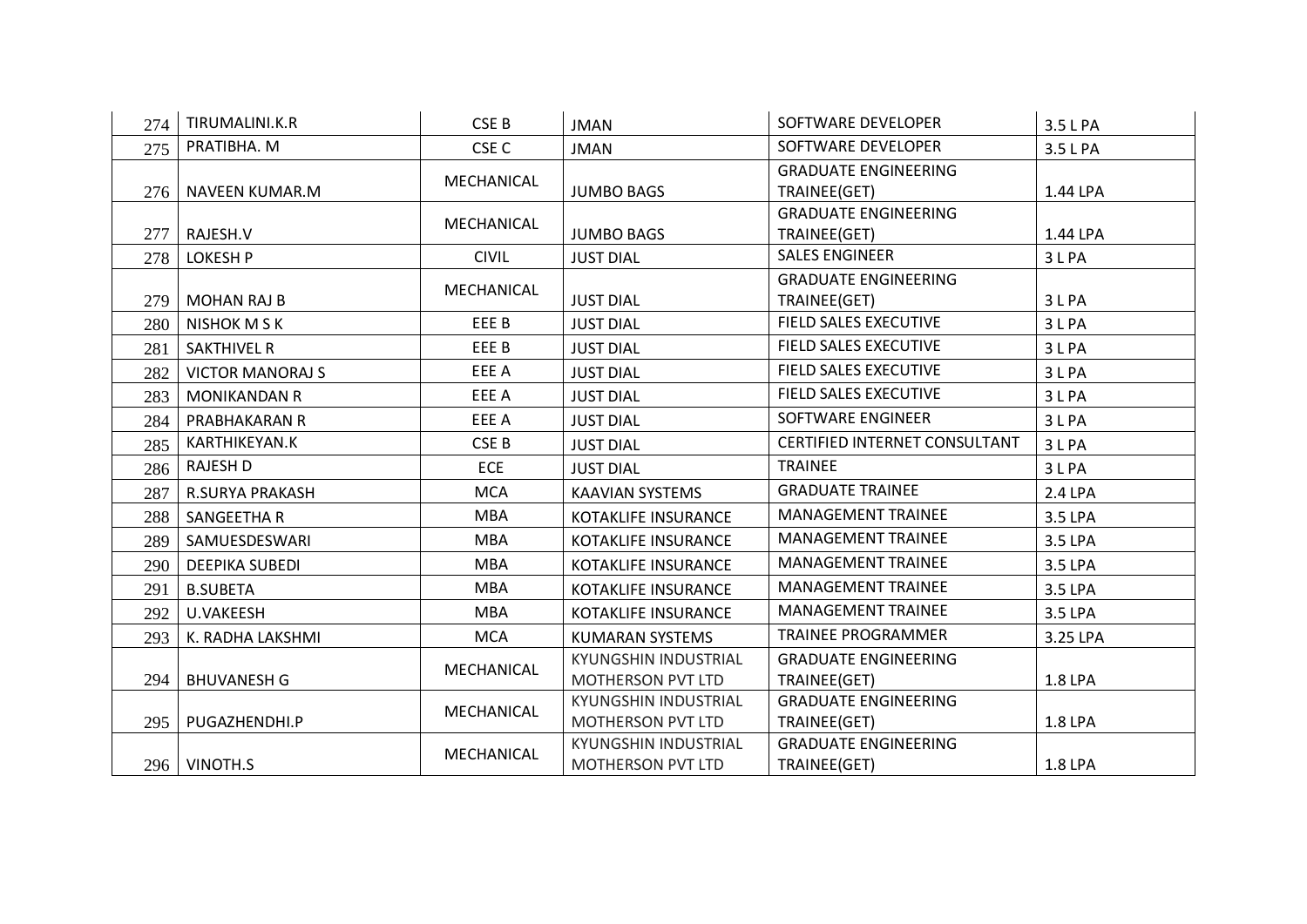|     | <b>HARIHARAN V C</b>    | EEE A                  | KYUNGSHIN INDUSTRIAL                      | <b>GRADUATE ENGINEERING</b> |          |
|-----|-------------------------|------------------------|-------------------------------------------|-----------------------------|----------|
| 297 |                         |                        | MOTHERSON PVT LTD                         | TRAINEE(GET)                | 1.8 LPA  |
|     | <b>ARAVINDHAN S</b>     |                        | KYUNGSHIN INDUSTRIAL                      | <b>GRADUATE ENGINEERING</b> |          |
|     |                         | EEE B                  | MOTHERSON PVT LTD                         | TRAINEE(GET)                |          |
| 298 |                         |                        |                                           |                             | 1.8 LPA  |
|     | <b>NISHOK M S K</b>     | EEE B                  | KYUNGSHIN INDUSTRIAL<br>MOTHERSON PVT LTD | <b>GRADUATE ENGINEERING</b> |          |
| 299 |                         |                        |                                           | TRAINEE(GET)                | 1.8 LPA  |
|     | YOGESHWARAN.S           | EEE B                  | KYUNGSHIN INDUSTRIAL                      | <b>GRADUATE ENGINEERING</b> |          |
| 300 |                         |                        | <b>MOTHERSON PVT LTD</b>                  | TRAINEE(GET)                | 1.8 LPA  |
|     |                         |                        |                                           | PROJECT COORDINATOR         |          |
|     |                         | <b>CIVIL</b>           | <b>MAESTRO STEEL</b>                      |                             |          |
| 301 | ARUNAASRI J             |                        | <b>DETAILING</b>                          |                             | 2.4 LPA  |
| 302 | PRARTHANA RA            | <b>CIVIL</b>           | <b>MAESTRO STEEL</b><br><b>DETAILING</b>  | PROJECT COORDINATOR         | 2.4 LPA  |
|     |                         |                        | <b>MAITRI TECHNOLOGY</b>                  | SOFTWARE TRAINEE            |          |
|     | 303   SAKTHIVEL L       | $\mathsf{I}\mathsf{T}$ | <b>SOLUTIONS</b>                          |                             | 2.4 LPA  |
|     | PRAVEEN.S               |                        | <b>MAITRI TECHNOLOGY</b>                  | <b>SOFTWARE TRAINEE</b>     |          |
| 304 |                         | CSE A                  | <b>SOLUTIONS</b>                          |                             | 2.4 LPA  |
| 305 | <b>LAVANYA R</b>        | <b>CIVIL</b>           | MILEKAL ENGINEERRING                      | JR. ASSOCIATE - PROJECT     | 2.4 L PA |
| 306 | THIYAGARAJAN P          | EEE A                  | <b>MINDTREE</b>                           | SOFTWARE ENGINEER           | 3.5 LPA  |
| 307 | <b>VISWANATHAN P</b>    | EEE A                  | <b>MINDTREE</b>                           | <b>TRAINEE</b>              | 3.5 LPA  |
| 308 | SANJU S                 | <b>ECE</b>             | <b>MINDTREE</b>                           | SOFTWARE ENGINEER           | 3.5 LPA  |
| 309 | LAVANYA A               | IT                     | <b>MMC INFOTECH</b>                       | <b>TRAINEE</b>              | 1.8 LPA  |
| 310 | <b>JANANI A</b>         | IT.                    | MMC INFOTECH                              | <b>TRAINEE</b>              | 1.8 LPA  |
| 311 | <b>BALAJI.B</b>         | MECHANICAL             | <b>MORLING GLOBAL</b>                     | DATA CENTER OPERATOR        | 1.8 LPA  |
| 312 | KARTHIKEYAN.S.P         | MECHANICAL             | <b>MORLING GLOBAL</b>                     | DATA CENTER OPERATOR        | 1.8 LPA  |
| 313 | MURALI KRISHNA.A.R      | MECHANICAL             | <b>MORLING GLOBAL</b>                     | DATA CENTER OPERATOR        | 1.8 LPA  |
| 314 | SARAVANAN G             | $\mathsf{I}\mathsf{T}$ | <b>MSC TECHNOLOGY</b>                     | SOFTWARE DEVELOPER          | 2.6 L PA |
| 315 | <b>MAHIMA</b>           | $\mathsf{I}\mathsf{T}$ | MSC TECHNOLOGY                            | SOFTWARE DEVELOPER          | 2.6 L PA |
| 316 | <b>VIJAY PRASANTH P</b> | $\mathsf{I}\mathsf{T}$ | <b>MSC TECHNOLOGY</b>                     | SOFTWARE DEVELOPER          | 2.6 L PA |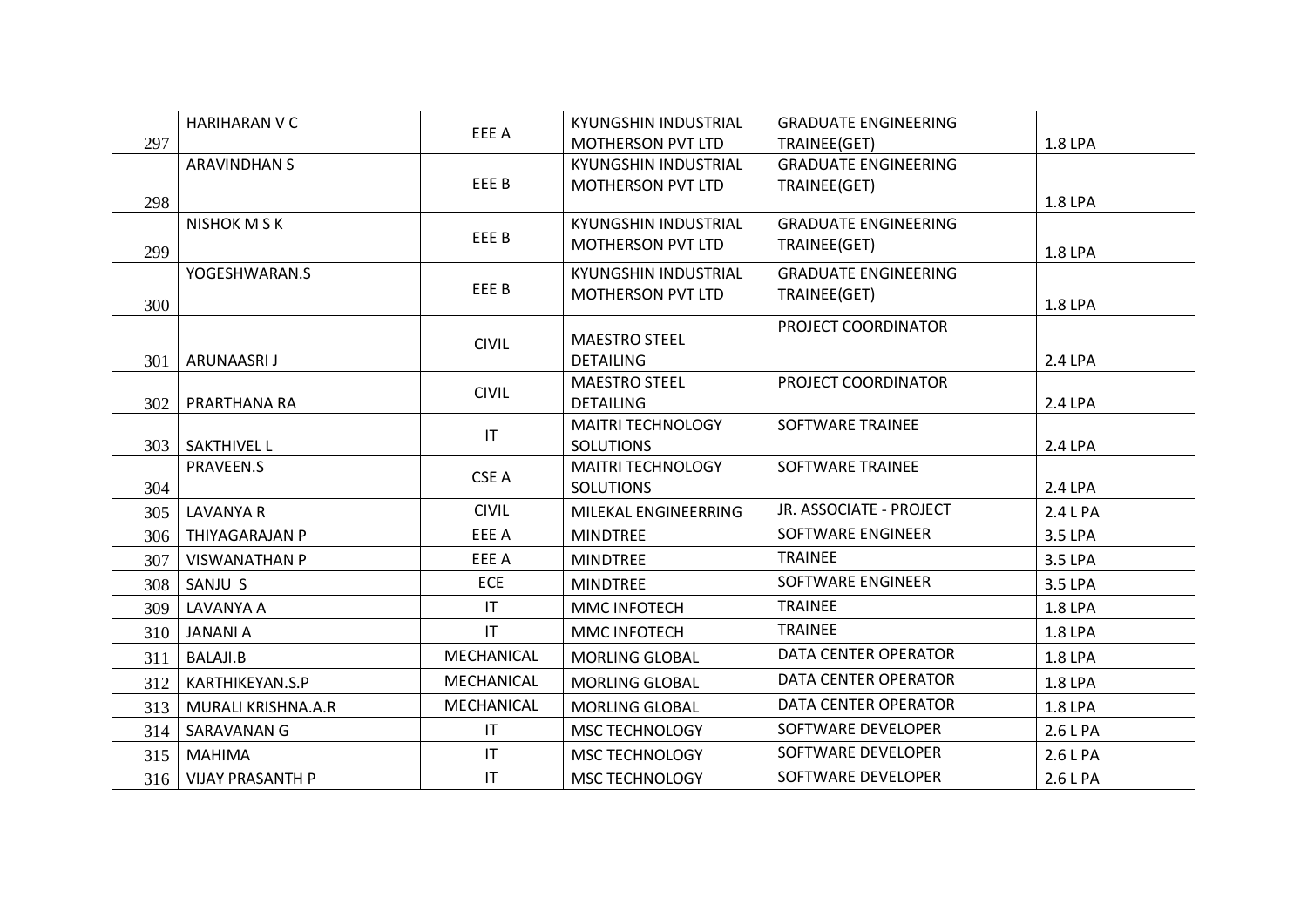| 317 | <b>PAVITHRAK</b>         | CSE A                  | MSC TECHNOLOGY                            | SOFTWARE DEVELOPER            | 2.6 L PA |
|-----|--------------------------|------------------------|-------------------------------------------|-------------------------------|----------|
| 318 | PAVITHRA.R               | CSE A                  | <b>MSC TECHNOLOGY</b>                     | SOFTWARE DEVELOPER            | 2.6 L PA |
| 319 | <b>VIGNESHWARAN B</b>    | CSE A                  | MSC TECHNOLOGY                            | SOFTWARE DEVELOPER            | 2.6 L PA |
| 320 | SURIYA MAGESHKUMAR       | CSE <sub>B</sub>       | <b>MSC TECHNOLOGY</b>                     | SOFTWARE DEVELOPER            | 2.6 L PA |
| 321 | AISHWARYA.D              | CSE <sub>C</sub>       | <b>MSC TECHNOLOGY</b>                     | SOFTWARE DEVELOPER            | 2.6 L PA |
| 322 | RAAGHAV G                | CSE <sub>C</sub>       | <b>MTS</b>                                | ASSOCIATE CONSULTANT          | 3 LPA    |
| 323 | <b>ANUSHREE R</b>        | <b>CIVIL</b>           | <b>MUTHOOT FINANCE</b>                    | <b>MARKETING</b>              | 2.5 LPA  |
| 324 | <b>MANIMARAN R</b>       | <b>MBA</b>             | <b>MUTHOOT FINANCE</b>                    | PROBATIONARY OFFICER          | 2.5 LPA  |
| 325 | SIVA S                   | <b>MBA</b>             | MUTHOOT FINANCE                           | PROBATIONARY OFFICER          | 2.5 LPA  |
| 326 | LOKESH M                 | <b>MBA</b>             | MUTHOOT FINANCE                           | PROBATIONARY OFFICER          | 2.5 LPA  |
| 327 | PRADEEP P                | <b>MBA</b>             | <b>MUTHOOT FINANCE</b>                    | PROBATIONARY OFFICER          | 2.5 LPA  |
| 328 | <b>UDAYA KUMAR P</b>     | <b>MBA</b>             | <b>MUTHOOT FINANCE</b>                    | PROBATIONARY OFFICER          | 2.5 LPA  |
| 329 | <b>NATHAN M</b>          | <b>MBA</b>             | <b>MUTHOOT FINANCE</b>                    | PROBATIONARY OFFICER          | 2.5 LPA  |
|     |                          | MECHANICAL             |                                           | <b>GRADUATE ENGINEERING</b>   |          |
|     | 330   MURALI KRISHNA.A.R |                        | <b>MUTHOOT FINANCE</b>                    | TRAINEE(GET)                  | 2.5 LPA  |
|     |                          | MECHANICAL             |                                           | <b>GRADUATE ENGINEERING</b>   |          |
| 331 | SABARISHAN.A             |                        | <b>MUTHOOT FINANCE</b>                    | TRAINEE(GET)                  | 2.5 LPA  |
| 332 | ARUN KUMAR.S             | MECHANICAL             | <b>MY GATE</b>                            | <b>ENGINNERNG TRAINEE</b>     | 1.2 LPA  |
| 333 | <b>VIJAY S</b>           | $\mathsf{I}\mathsf{T}$ | NINJACART                                 | SALES EXECUTIVE-GENERAL TRADE | 3 LPA    |
| 334 | SABARICEN. E.R           | CSE B                  | <b>POSITIVE NAICK</b><br><b>ANALYTICS</b> | <b>ASSOCIATE</b>              | 1.8 LPA  |
| 335 | THIRUMURU PRANITH KUMAR  | CSE B                  | PRECISION PRO                             | <b>ASSOCIATE</b>              | 2.5 L PA |
| 336 | ARASAN B                 | $\mathsf{I}\mathsf{T}$ | PRODAPT SOLUTIONS                         | SOFTWARE DEVELOPER            | 3.3 LPA  |
| 337 | PAVITHRA K               | CSE A                  | PRODAPT SOLUTIONS                         | SOFTWARE DEVELOPER            | 3.3 LPA  |
| 338 | PAVITHRA.R               | CSE A                  | PRODAPT SOLUTIONS                         | SOFTWARE DEVELOPER            | 3.3 LPA  |
| 339 | JAMBUKESHWARAN.J         | CSE B                  | PRODAPT SOLUTIONS                         | SOFTWARE DEVELOPER            | 3.3 LPA  |
| 340 | SOUNDHARYA N             | ECE                    | PRODAPT SOLUTIONS                         | <b>TRAINEE</b>                | 3.3 LPA  |
| 341 | DHINESH KUMAR P          | <b>CIVIL</b>           | <b>QSPIDER</b>                            | <b>TRAINEE</b>                | 1.2 LPA  |
| 342 | <b>ABINAYA S</b>         | <b>CIVIL</b>           | <b>QSPIDER</b>                            | <b>TRAINEE</b>                | 1.2 LPA  |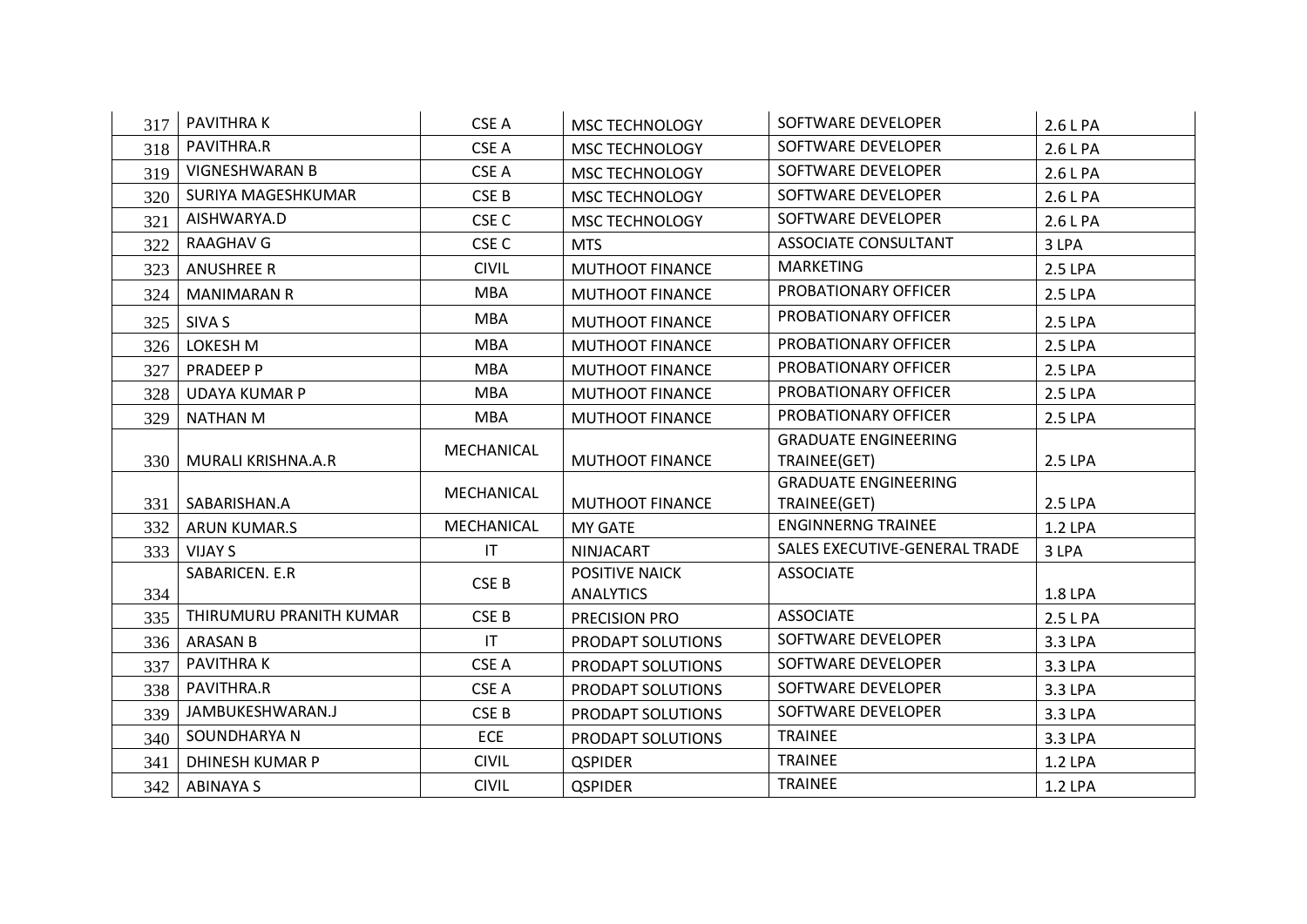| 343 | PORSELVAN V           | <b>CIVIL</b>           | <b>QSPIDER</b> | <b>TRAINEE</b>                    | 1.2 LPA |
|-----|-----------------------|------------------------|----------------|-----------------------------------|---------|
| 344 | ASHWINI KUMAR.K.B     | <b>CIVIL</b>           | <b>QSPIDER</b> | <b>TRAINEE</b>                    | 1.2 LPA |
| 345 | REKHA.M               | <b>CIVIL</b>           | <b>QSPIDER</b> | <b>TRAINEE</b>                    | 1.2 LPA |
| 346 | <b>RUBAN S</b>        | <b>CIVIL</b>           | <b>QSPIDER</b> | <b>TRAINEE</b>                    | 1.2 LPA |
| 347 | PRARTHANA RA          | <b>CIVIL</b>           | <b>QSPIDER</b> | <b>TRAINEE</b>                    | 1.2 LPA |
| 348 | DIVAKAR K             | $\mathsf{I}\mathsf{T}$ | <b>QSPIDER</b> | <b>TRAINEE</b>                    | 1.2 LPA |
| 349 | <b>KARTHIK RAJA N</b> | IT.                    | <b>QSPIDER</b> | <b>TRAINEE</b>                    | 1.2 LPA |
| 350 | <b>KISOTHKUMAR E</b>  | IT                     | <b>QSPIDER</b> | <b>TRAINEE</b>                    | 1.2 LPA |
| 351 | <b>PRATHEEP S</b>     | $\mathsf{I}\mathsf{T}$ | <b>QSPIDER</b> | <b>TRAINEE</b>                    | 1.2 LPA |
| 352 | <b>BALAJAMBUR</b>     | $\mathsf{I}\mathsf{T}$ | <b>QSPIDER</b> | <b>TRAINEE</b>                    | 1.2 LPA |
| 353 | PRIYANKA S            | IT                     | <b>QSPIDER</b> | <b>TRAINEE</b>                    | 1.2 LPA |
| 354 | R.SATHYA NARAYANAN    | <b>MCA</b>             | <b>QSPIDER</b> | <b>TRAINEE</b>                    | 1.2 LPA |
| 355 | D.SIVARAJ             | <b>MCA</b>             | <b>QSPIDER</b> | <b>TRAINEE</b>                    | 1.2 LPA |
| 356 | R.SURYA PRAKASH       | <b>MCA</b>             | <b>QSPIDER</b> | <b>TRAINEE</b>                    | 1.2 LPA |
| 357 | HARISH.K.N            | MECHANICAL             | <b>QSPIDER</b> | <b>TRAINEE</b>                    | 1.2 LPA |
| 358 | KIRAN MURTHY.J        | MECHANICAL             | <b>QSPIDER</b> | <b>TRAINEE</b>                    | 1.2 LPA |
| 359 | KISHOREKUMAR.B        | MECHANICAL             | <b>QSPIDER</b> | <b>TRAINEE</b>                    | 1.2 LPA |
| 360 | MOHAN.S               | MECHANICAL             | <b>QSPIDER</b> | <b>TRAINEE</b>                    | 1.2 LPA |
| 361 | <b>RUTHRA RAJ.R</b>   | MECHANICAL             | <b>QSPIDER</b> | <b>TRAINEE</b>                    | 1.2 LPA |
| 362 | VIGNESH.S             | MECHANICAL             | <b>QSPIDER</b> | <b>TRAINEE</b>                    | 1.2 LPA |
| 363 | AMAL MOHAN.K          | MECHANICAL             | <b>QSPIDER</b> | <b>TRAINEE</b>                    | 1.2 LPA |
| 364 | DINESH.R              | MECHANICAL             | <b>QSPIDER</b> | <b>TRAINEE</b>                    | 1.2 LPA |
| 365 | <b>MADHESH R</b>      | MECHANICAL             | <b>QSPIDER</b> | <b>TRAINEE</b>                    | 1.2 LPA |
| 366 | SRIRAM.V              | MECHANICAL             | <b>QSPIDER</b> | <b>TRAINEE</b>                    | 1.2 LPA |
| 367 | THAMEEM.A.R           | MECHANICAL             | <b>QSPIDER</b> | <b>TRAINEE</b>                    | 1.2 LPA |
| 368 | <b>AARTHIS</b>        | EEE B                  | <b>QSPIDER</b> | <b>TECHNICAL SUPPORT ENGINEER</b> | 1.2 LPA |
| 369 | AJAY RAJ M            | CSE A                  | <b>QSPIDER</b> | <b>TRAINEE</b>                    | 1.2 LPA |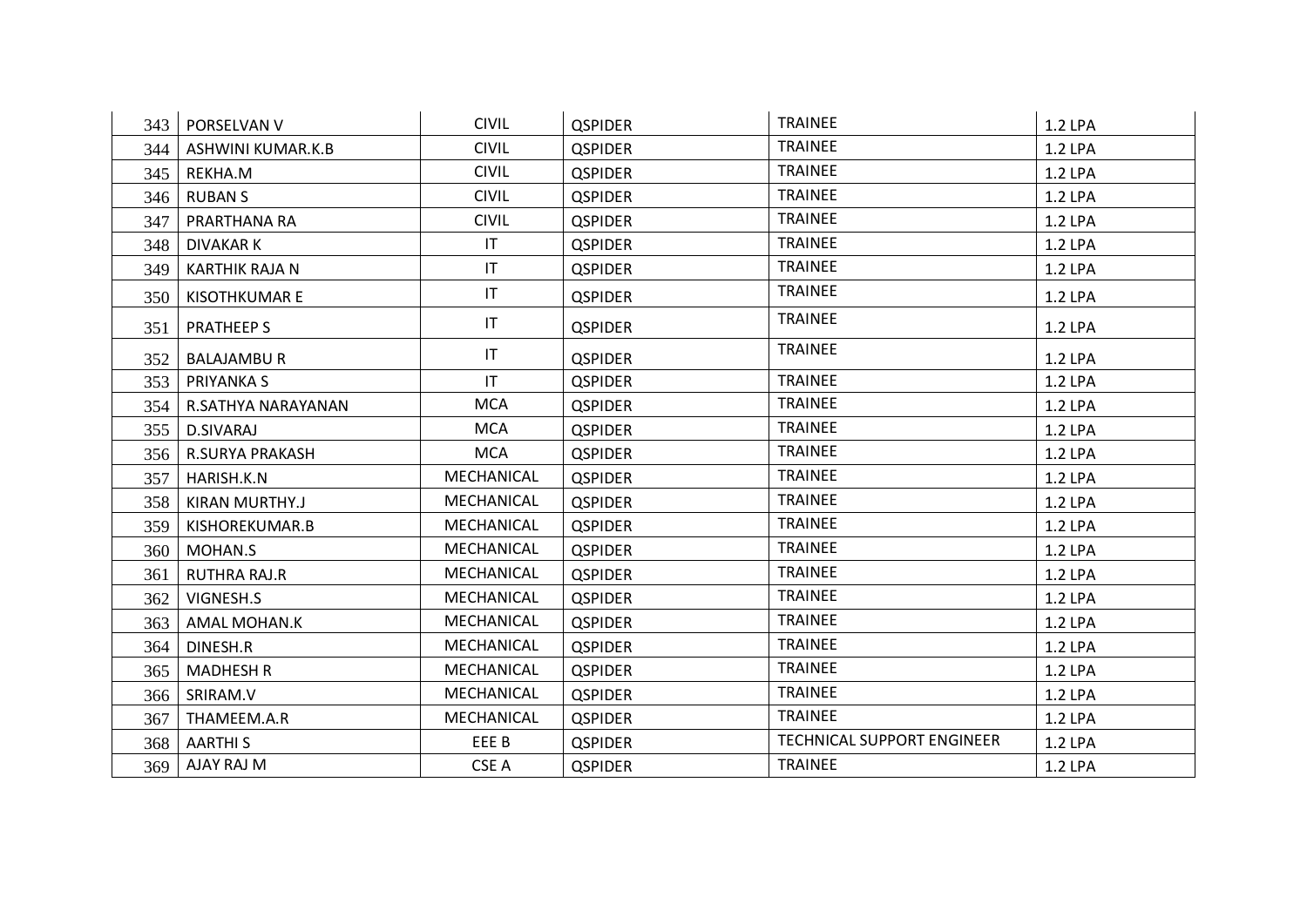|     | CHENCHULA VENKATA      |                  |                | <b>TRAINEE</b> |         |
|-----|------------------------|------------------|----------------|----------------|---------|
| 370 | <b>NARAYANA S</b>      | CSE A            | <b>QSPIDER</b> |                | 1.2 LPA |
| 371 | HARSHA VARDHNI.A.B     | CSE A            | <b>QSPIDER</b> | <b>TRAINEE</b> | 1.2 LPA |
| 372 | RAMASWAMY.M            | CSE A            | <b>QSPIDER</b> | <b>TRAINEE</b> | 1.2 LPA |
| 373 | SANDHIYA DEVI.E        | CSE A            | <b>QSPIDER</b> | <b>TRAINEE</b> | 1.2 LPA |
| 374 | SANTHIYA.V             | CSE A            | <b>QSPIDER</b> | <b>TRAINEE</b> | 1.2 LPA |
| 375 | <b>VEERAMANI.V</b>     | CSE A            | <b>QSPIDER</b> | <b>TRAINEE</b> | 1.2 LPA |
| 376 | AJAY KUMAR .C          | CSE B            | <b>QSPIDER</b> | <b>TRAINEE</b> | 1.2 LPA |
| 377 | PRAKASH RAJ.C          | CSE B            | <b>QSPIDER</b> | <b>TRAINEE</b> | 1.2 LPA |
| 378 | BHUVANESH.H            | CSE <sub>C</sub> | <b>QSPIDER</b> | <b>TRAINEE</b> | 1.2 LPA |
| 379 | LOGESWARI.M            | CSE <sub>C</sub> | <b>QSPIDER</b> | <b>TRAINEE</b> | 1.2 LPA |
| 380 | LOKESH KUMAR.B         | CSE <sub>C</sub> | <b>QSPIDER</b> | <b>TRAINEE</b> | 1.2 LPA |
| 381 | PAVITHRA.V             | CSE <sub>C</sub> | <b>QSPIDER</b> | <b>TRAINEE</b> | 1.2 LPA |
| 382 | VISALI.M               | CSE <sub>C</sub> | <b>QSPIDER</b> | <b>TRAINEE</b> | 1.2 LPA |
| 383 | RAJESH D               | <b>ECE</b>       | <b>QSPIDER</b> | <b>TRAINEE</b> | 1.2 LPA |
| 384 | <b>KIRAN DEV K</b>     | <b>ECE</b>       | <b>QSPIDER</b> | <b>TRAINEE</b> | 1.2 LPA |
| 385 | <b>IAN GRIFFTH I</b>   | <b>ECE</b>       | <b>QSPIDER</b> | <b>TRAINEE</b> | 1.2 LPA |
| 386 | PARALOGA RAJ P         | <b>ECE</b>       | <b>QSPIDER</b> | <b>TRAINEE</b> | 1.2 LPA |
| 387 | <b>VIJITH S</b>        | <b>ECE</b>       | <b>QSPIDER</b> | <b>TRAINEE</b> | 1.2 LPA |
| 388 | JEYA SRI M             | <b>ECE</b>       | <b>QSPIDER</b> | <b>TRAINEE</b> | 1.2 LPA |
| 389 | NILOFAR NISHA A        | <b>ECE</b>       | <b>QSPIDER</b> | <b>TRAINEE</b> | 1.2 LPA |
| 390 | RANDHIR KUMAR SHARMA A | <b>ECE</b>       | <b>QSPIDER</b> | <b>TRAINEE</b> | 1.2 LPA |
| 391 | ARUN KUMAR M           | <b>ECE</b>       | <b>QSPIDER</b> | <b>TRAINEE</b> | 1.2 LPA |
| 392 | <b>MONISHA S</b>       | <b>ECE</b>       | <b>QSPIDER</b> | <b>TRAINEE</b> | 1.2 LPA |
| 393 | <b>NAVEEN S</b>        | <b>ECE</b>       | <b>QSPIDER</b> | <b>TRAINEE</b> | 1.2 LPA |
| 394 | <b>SUDARSANT</b>       | ECE              | <b>QSPIDER</b> | <b>TRAINEE</b> | 1.2 LPA |
| 395 | SWEETY J               | <b>ECE</b>       | <b>QSPIDER</b> | <b>TRAINEE</b> | 1.2 LPA |
| 396 | SHANMUGA PRIYA D       | <b>ECE</b>       | <b>QSPIDER</b> | <b>TRAINEE</b> | 1.2 LPA |
| 397 | SANTHOSH KUMAR G       | <b>ECE</b>       | <b>QSPIDER</b> | <b>TRAINEE</b> | 1.2 LPA |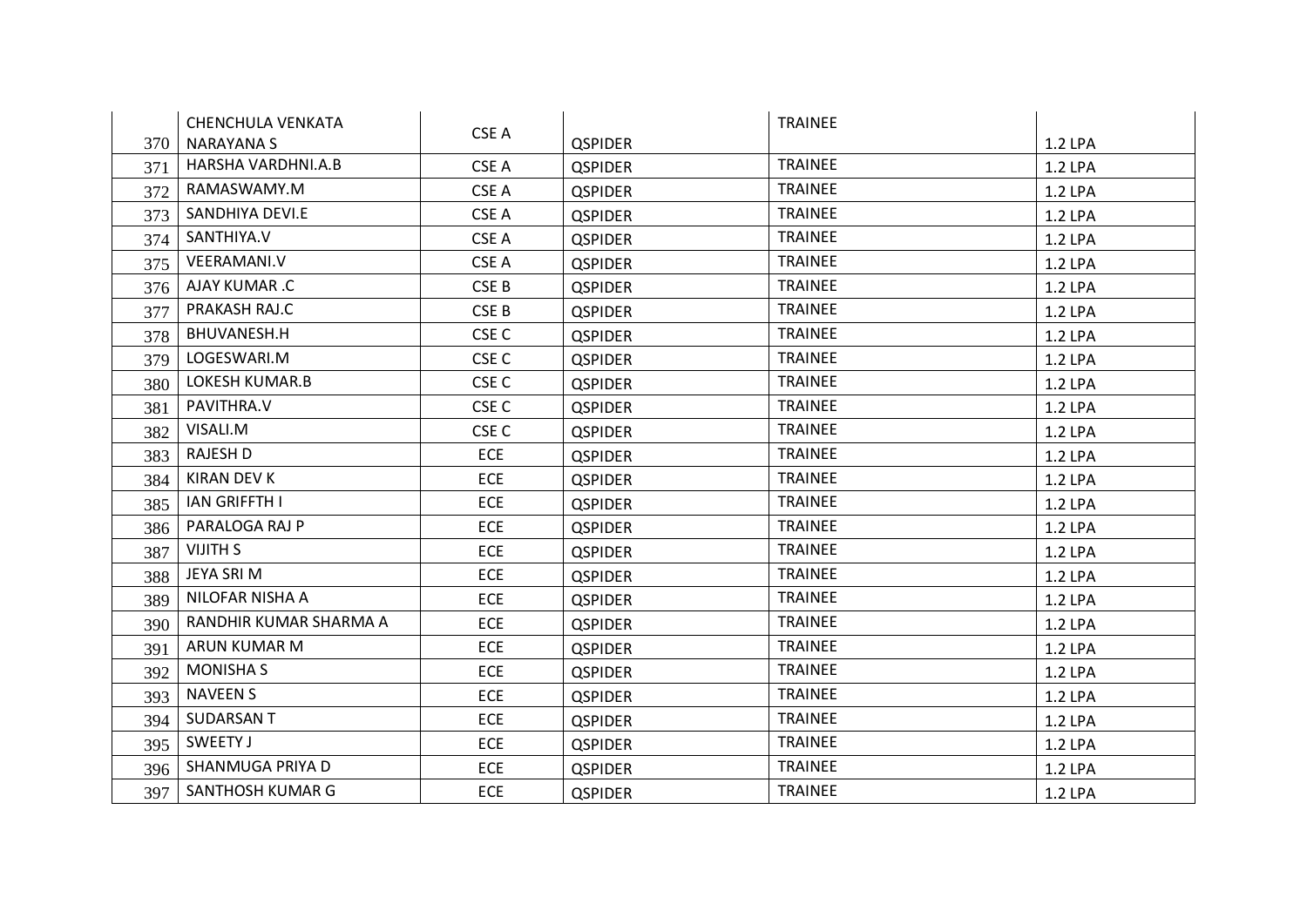| 398 | NANDA PRADEEM P        | <b>ECE</b>       | <b>QSPIDER</b>           | <b>ASSOCIATE CONSULTANT</b>          | 1.2 LPA |
|-----|------------------------|------------------|--------------------------|--------------------------------------|---------|
|     |                        | <b>CIVIL</b>     |                          | TRAINEE REBAR DETAILER/              |         |
| 399 | LOSHINI G              |                  | <b>REBARD&amp;D</b>      | <b>ESTIMATOR</b>                     | 1.8 LPA |
|     |                        | <b>CIVIL</b>     |                          | TRAINEE REBAR DETAILER/              |         |
| 400 | <b>ANUSHREE R</b>      |                  | <b>REBARD&amp;D</b>      | <b>ESTIMATOR</b>                     | 1.8 LPA |
|     |                        | <b>CIVIL</b>     |                          | TRAINEE REBAR DETAILER/              |         |
| 401 | <b>VIJAY S</b>         |                  | <b>REBARD&amp;D</b>      | <b>ESTIMATOR</b>                     | 1.8 LPA |
|     |                        | <b>CIVIL</b>     |                          | TRAINEE REBAR DETAILER/              |         |
| 402 | SURYA.P                |                  | <b>REBARD&amp;D</b>      | <b>ESTIMATOR</b>                     | 1.8 LPA |
| 403 | MONISHA. T             | CSE B            | <b>RENAULT NISSAN</b>    | SOFTWARE ENGINEER                    | 3 L PA  |
| 404 | SHAFRIN.N              | CSE <sub>C</sub> | <b>RENAULT NISSAN</b>    | SOFTWARE ENGINEER                    | 3LPA    |
| 405 | K.JAYAPRIYA            | <b>ECE</b>       | RENAULT NISSAN           | SOFTWARE ENGINEER                    | 3 L PA  |
| 406 | <b>VIGNESHWAR N</b>    | <b>ECE</b>       | <b>RENAULT NISSAN</b>    | <b>CERTIFIED INTERNET CONSULTANT</b> | 3 L PA  |
|     |                        |                  | ROBOTICS AND ARTIFICIAL  | <b>TECHNICAL SUPPORT ENGINEER</b>    |         |
|     | <b>ARAVINDHAN S</b>    | EEE B            | <b>INTELLIGENCE</b>      |                                      |         |
| 407 |                        |                  | <b>FOUNDATION</b>        |                                      | 2.2 LPA |
|     |                        |                  | ROBOTICS AND ARTIFICIAL  | TECHNICAL SUPPORT ENGINEER           |         |
|     | <b>HARIHARAN V C</b>   | EEE A            | <b>INTELLIGENCE</b>      |                                      |         |
| 408 |                        |                  | <b>FOUNDATION</b>        |                                      | 2.2 LPA |
|     |                        |                  | ROBOTICS AND ARTIFICIAL  | <b>TECHNICAL SUPPORT ENGINEER</b>    |         |
|     | <b>MOHAMED JAFAR S</b> | EEE A            | <b>INTELLIGENCE</b>      |                                      |         |
| 409 |                        |                  | <b>FOUNDATION</b>        |                                      | 2.2 LPA |
|     |                        |                  | ROBOTICS AND ARTIFICIAL  | <b>TRAINING</b>                      |         |
|     | RAGHU.U                | EEE A            | <b>INTELLIGENCE</b>      |                                      |         |
| 410 |                        |                  | <b>FOUNDATION</b>        |                                      | 2.2 LPA |
|     | LAKSHMANAN R           | EEE A            | ROBOTICS LEARNING        | <b>QUALITY CONTROL</b>               |         |
| 411 |                        |                  | SOLUTION                 |                                      | 2.5 LPA |
|     | LAVANYA.K              | CSE A            | ROBOTICS LEARNING        | <b>TRAINING</b>                      |         |
| 412 |                        |                  | SOLUTION                 |                                      | 2.5 LPA |
|     | SRIDEVI.R              | CSE B            | <b>ROBOTICS LEARNING</b> | <b>TRAINING</b>                      |         |
| 413 |                        |                  | SOLUTION                 |                                      | 2.5 LPA |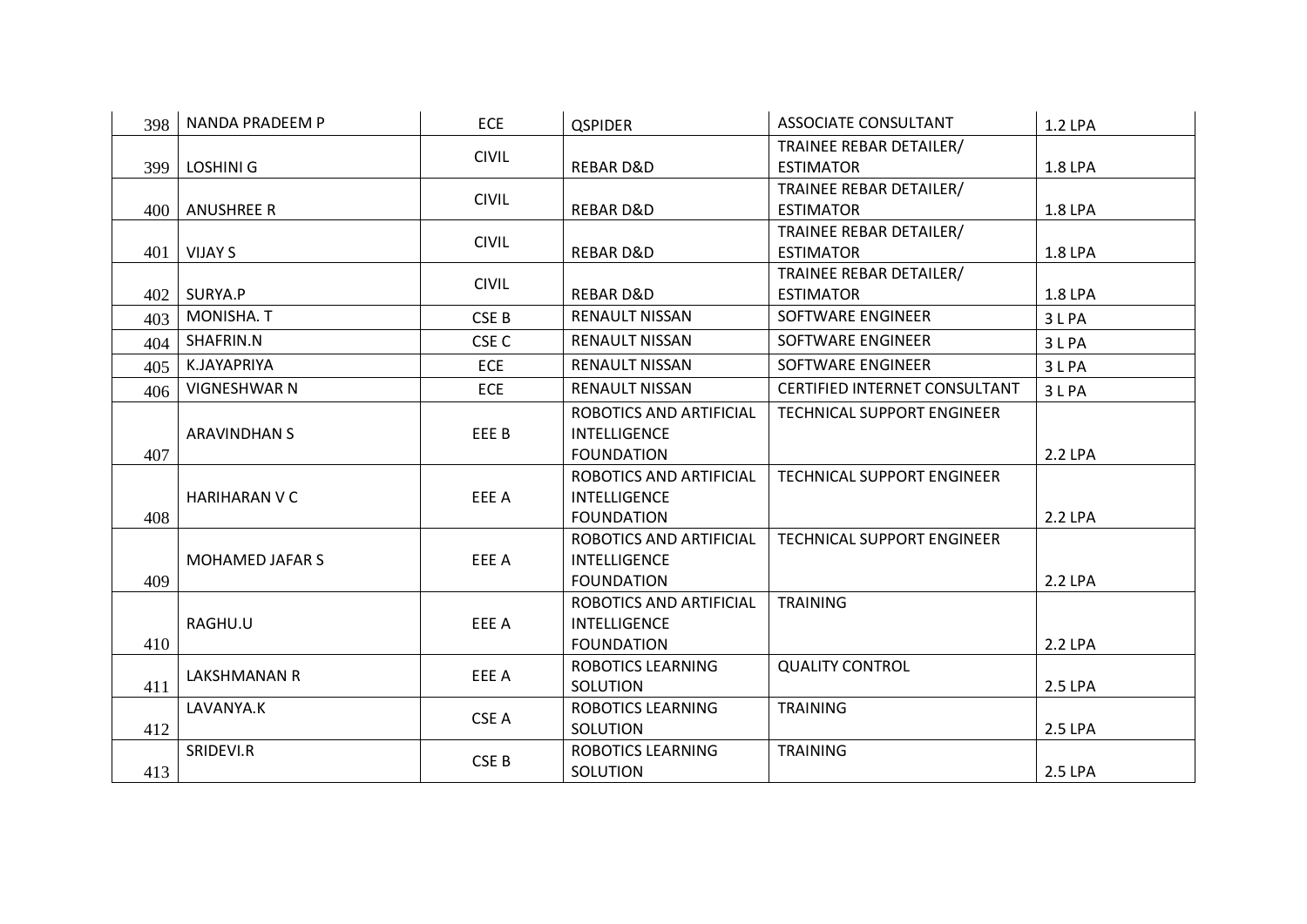|     | <b>B.MOHANRAJ</b>     | <b>ECE</b> | <b>ROBOTICS LEARNING</b> | <b>SOFTWARE ENGINEER</b>   |          |
|-----|-----------------------|------------|--------------------------|----------------------------|----------|
| 414 |                       |            | <b>SOLUTION</b>          |                            | 2.5 LPA  |
|     |                       | <b>MBA</b> | RRDONNELLEY(GEM          | <b>FINANCIAL ASSOCIATE</b> |          |
| 415 | <b>BALAJI D</b>       |            | SOFTWARE)                |                            | 1.8 LPA  |
|     |                       | <b>MBA</b> | RRDONNELLEY(GEM          | <b>FINANCIAL ASSOCIATE</b> |          |
| 416 | <b>BALAJI E</b>       |            | SOFTWARE)                |                            | 1.8 LPA  |
|     |                       | <b>MBA</b> | RRDONNELLEY(GEM          | <b>FINANCIAL ASSOCIATE</b> |          |
| 417 | <b>BALAJI K</b>       |            | SOFTWARE)                |                            | 1.8 LPA  |
|     |                       |            | RRDONNELLEY(GEM          | <b>FINANCIAL ASSOCIATE</b> |          |
| 418 | <b>BALAJI V</b>       | <b>MBA</b> | SOFTWARE)                |                            | 1.8 LPA  |
|     |                       | <b>MBA</b> | RRDONNELLEY(GEM          | <b>FINANCIAL ASSOCIATE</b> |          |
| 419 | <b>DINESH S</b>       |            | SOFTWARE)                |                            | 1.8 LPA  |
|     |                       |            | RRDONNELLEY(GEM          | <b>FINANCIAL ASSOCIATE</b> |          |
| 420 | <b>GOWTHAM G</b>      | <b>MBA</b> | SOFTWARE)                |                            | 1.8 LPA  |
|     |                       |            | RRDONNELLEY(GEM          | <b>FINANCIAL ASSOCIATE</b> |          |
| 421 | MADHUSUDHAN M         | <b>MBA</b> | SOFTWARE)                |                            | 1.8 LPA  |
|     |                       | <b>MBA</b> | RRDONNELLEY(GEM          | <b>FINANCIAL ASSOCIATE</b> |          |
| 422 | MOHAMMED JUBAER AHMED |            | SOFTWARE)                |                            | 1.8 LPA  |
|     |                       | <b>MBA</b> | RRDONNELLEY(GEM          | <b>FINANCIAL ASSOCIATE</b> |          |
| 423 | <b>RAMYA M</b>        |            | SOFTWARE)                |                            | 1.8 LPA  |
|     |                       | <b>MBA</b> | RRDONNELLEY(GEM          | <b>FINANCIAL ASSOCIATE</b> |          |
| 424 | RAVICHANDRA KUMAR P   |            | SOFTWARE)                |                            | 1.8 LPA  |
|     |                       | <b>MBA</b> | RRDONNELLEY(GEM          | <b>FINANCIAL ASSOCIATE</b> |          |
| 425 | <b>SUBETA B</b>       |            | SOFTWARE)                |                            | 1.8 LPA  |
| 426 | ARUL YUVARAJ R        | <b>ECE</b> | SAMMUNATI                | <b>TRAINEE</b>             | 1.8 L PA |
| 427 | SOUNDHARYA N          | <b>ECE</b> | SHIASH INFO SOLUTIONS    | FULL TIME EQUIVALENCY      | 1.8 L PA |
| 428 | CHANDRAN.M            | MECHANICAL | <b>SL LUMAX</b>          | <b>PRODUCTION ENGINEER</b> | 1.38 LPA |
| 429 | JAIGANESH.M           | MECHANICAL | <b>SL LUMAX</b>          | <b>PRODUCTION ENGINEER</b> | 1.38 LPA |
| 430 | JINO MOSES.C          | MECHANICAL | <b>SL LUMAX</b>          | <b>PRODUCTION ENGINEER</b> | 1.38 LPA |
| 431 | <b>KARTHICK.N</b>     | MECHANICAL | <b>SL LUMAX</b>          | PRODUCTION ENGINEER        | 1.38 LPA |
| 432 | KARTHIK.D             | MECHANICAL | SL LUMAX                 | PRODUCTION ENGINEER        | 1.38 LPA |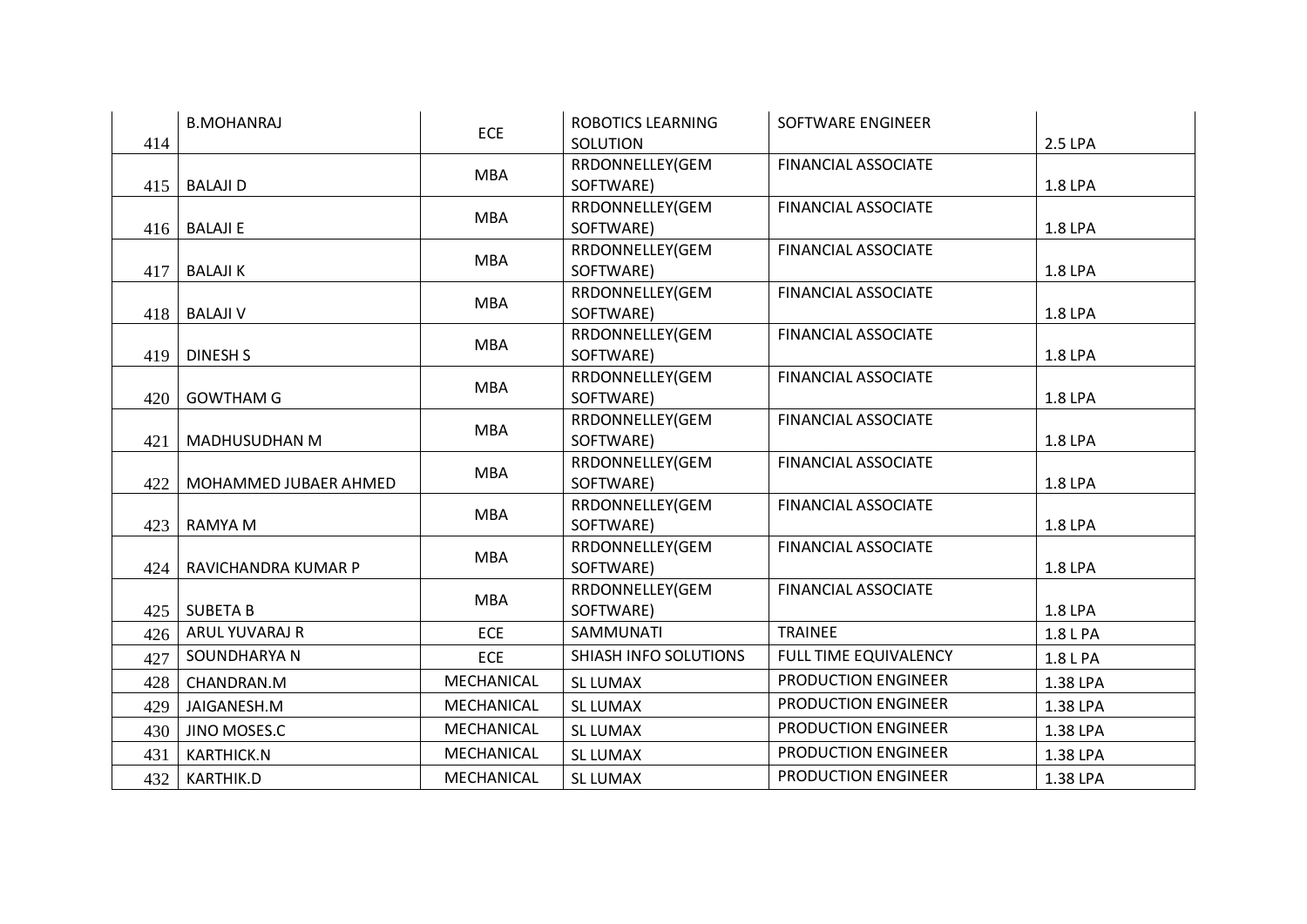| 433 | KARTHIKEYAN.B.S            | MECHANICAL | SL LUMAX        | PRODUCTION ENGINEER        | 1.38 LPA |
|-----|----------------------------|------------|-----------------|----------------------------|----------|
| 434 | LAKSHMINARAYANAN.S         | MECHANICAL | <b>SL LUMAX</b> | PRODUCTION ENGINEER        | 1.38 LPA |
| 435 | MANIMARAN.T                | MECHANICAL | <b>SL LUMAX</b> | <b>PRODUCTION ENGINEER</b> | 1.38 LPA |
| 436 | MANOJ KUMAR.M              | MECHANICAL | <b>SL LUMAX</b> | PRODUCTION ENGINEER        | 1.38 LPA |
| 437 | NITHESH.R                  | MECHANICAL | <b>SL LUMAX</b> | PRODUCTION ENGINEER        | 1.38 LPA |
| 438 | NITHISH KUMAR.S            | MECHANICAL | <b>SL LUMAX</b> | PRODUCTION ENGINEER        | 1.38 LPA |
| 439 | PRABAKARAN.L               | MECHANICAL | <b>SL LUMAX</b> | PRODUCTION ENGINEER        | 1.38 LPA |
| 440 | PRAVEEN KUMAR.R            | MECHANICAL | <b>SL LUMAX</b> | <b>PRODUCTION ENGINEER</b> | 1.38 LPA |
| 441 | PREMRAJ D                  | MECHANICAL | <b>SL LUMAX</b> | PRODUCTION ENGINEER        | 1.38 LPA |
| 442 | PRITHIVIRAJ.M              | MECHANICAL | <b>SL LUMAX</b> | PRODUCTION ENGINEER        | 1.38 LPA |
| 443 | PUGAZHENDHI.P              | MECHANICAL | <b>SL LUMAX</b> | <b>PRODUCTION ENGINEER</b> | 1.38 LPA |
| 444 | <b>RAFHI LEANDER S</b>     | MECHANICAL | <b>SL LUMAX</b> | PRODUCTION ENGINEER        | 1.38 LPA |
| 445 | RAMANAN.J                  | MECHANICAL | <b>SL LUMAX</b> | <b>PRODUCTION ENGINEER</b> | 1.38 LPA |
| 446 | RANJITHKUMAR.K             | MECHANICAL | <b>SL LUMAX</b> | PRODUCTION ENGINEER        | 1.38 LPA |
| 447 | SARANYAN.H                 | MECHANICAL | <b>SL LUMAX</b> | PRODUCTION ENGINEER        | 1.38 LPA |
| 448 | SARAVANAN.M                | MECHANICAL | SL LUMAX        | <b>PRODUCTION ENGINEER</b> | 1.38 LPA |
| 449 | SIDDHARTHAN.K              | MECHANICAL | <b>SL LUMAX</b> | PRODUCTION ENGINEER        | 1.38 LPA |
| 450 | SRI MUGUNDAN.V             | MECHANICAL | SL LUMAX        | <b>PRODUCTION ENGINEER</b> | 1.38 LPA |
| 451 | SULAIMAN RIYAZ.A           | MECHANICAL | <b>SL LUMAX</b> | PRODUCTION ENGINEER        | 1.38 LPA |
| 452 | <b>SWEETSON BRIGHTUS.T</b> | MECHANICAL | <b>SL LUMAX</b> | PRODUCTION ENGINEER        | 1.38 LPA |
| 453 | THAMEEM.A.R                | MECHANICAL | <b>SL LUMAX</b> | PRODUCTION ENGINEER        | 1.38 LPA |
| 454 | THIRUMURUGA                | MECHANICAL | SL LUMAX        | <b>PRODUCTION ENGINEER</b> | 1.38 LPA |
| 455 | <b>UDAYA KUMAR.R</b>       | MECHANICAL | <b>SL LUMAX</b> | <b>PRODUCTION ENGINEER</b> | 1.38 LPA |
| 456 | VIGNESH.V                  | MECHANICAL | <b>SL LUMAX</b> | <b>PRODUCTION ENGINEER</b> | 1.38 LPA |
| 457 | VINOTH.R                   | MECHANICAL | <b>SL LUMAX</b> | PRODUCTION ENGINEER        | 1.38 LPA |
| 458 | BALAJI.M                   | MECHANICAL | <b>SL LUMAX</b> | PRODUCTION ENGINEER        | 1.38 LPA |
| 459 | YOGHA CHANDRA G            | MECHANICAL | <b>SL LUMAX</b> | <b>PRODUCTION ENGINEER</b> | 1.38 LPA |
| 460 | <b>ASAIT</b>               | EEE A      | SL LUMAX        | <b>QUALITY CONTROL</b>     | 1.38 LPA |
| 461 | DINESH.S                   | EEE B      | <b>SL LUMAX</b> | <b>QUALITY CONTROL</b>     | 1.38 LPA |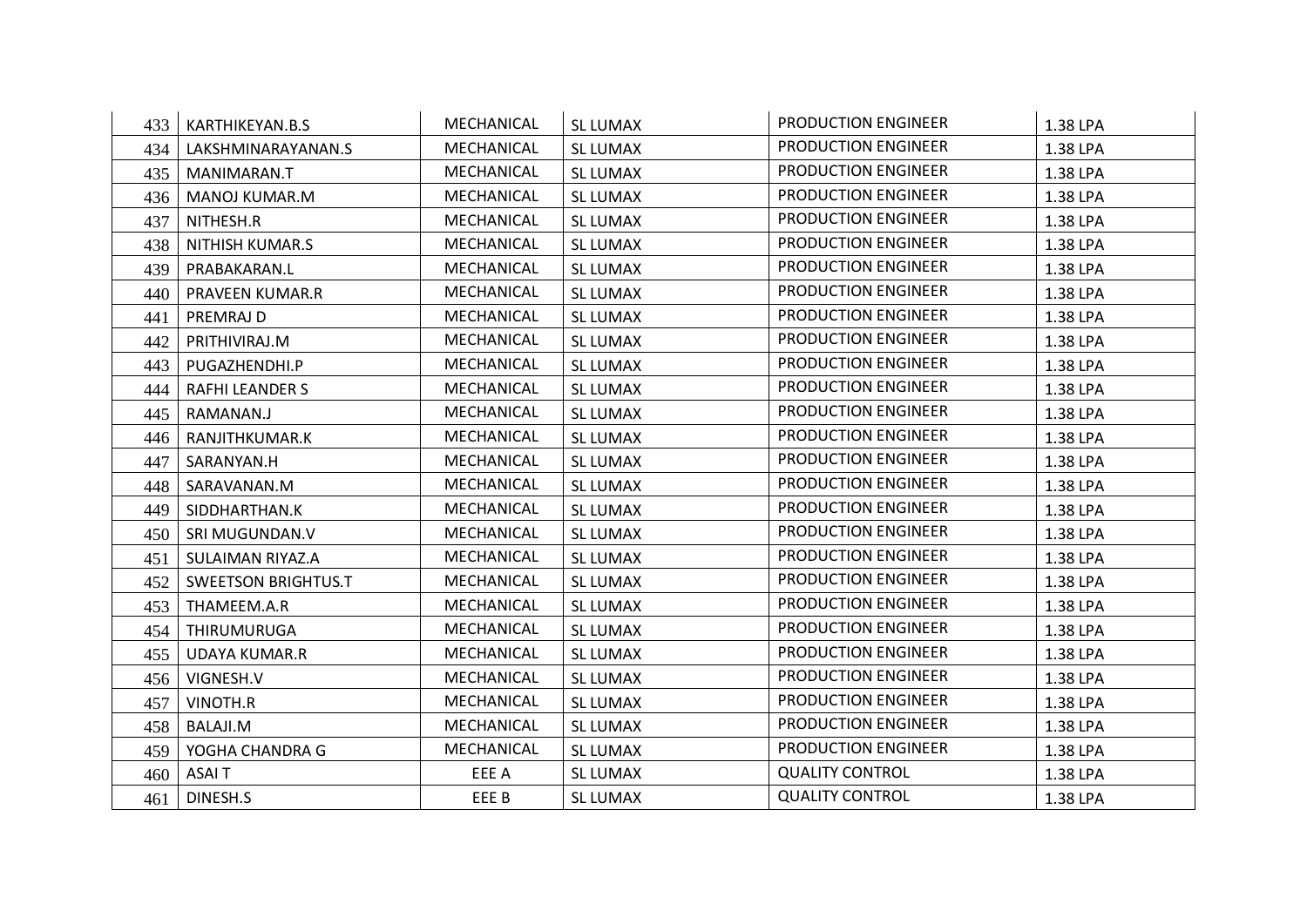| 462 | <b>GURU PRASAD N</b>    | EEE B                  | SL LUMAX          | <b>QUALITY CONTROL</b>    | 1.38 LPA |
|-----|-------------------------|------------------------|-------------------|---------------------------|----------|
| 463 | <b>JAGAN P</b>          | EEE B                  | <b>SL LUMAX</b>   | <b>QUALITY CONTROL</b>    | 1.38 LPA |
| 464 | JONATHAN ASIR.J         | EEE B                  | SL LUMAX          | <b>QUALITY CONTROL</b>    | 1.38 LPA |
| 465 | MONIKANDAN R            | EEE A                  | SL LUMAX          | <b>QUALITY CONTROL</b>    | 1.38 LPA |
| 466 | PRABHAKARAN R           | EEE A                  | SL LUMAX          | <b>QUALITY CONTROL</b>    | 1.38 LPA |
| 467 | PRAVEEN KUMAR R         | EEE B                  | SL LUMAX          | <b>QUALITY CONTROL</b>    | 1.38 LPA |
| 468 | RAMKUMAR R              | EEE B                  | <b>SL LUMAX</b>   | <b>QUALITY CONTROL</b>    | 1.38 LPA |
| 469 | <b>SAKTHIVEL R</b>      | EEE B                  | SL LUMAX          | <b>QUALITY CONTROL</b>    | 1.38 LPA |
| 470 | <b>SANTHOSH KUMAR S</b> | EEE B                  | <b>SL LUMAX</b>   | <b>QUALITY CONTROL</b>    | 1.38 LPA |
| 471 | SHIVASANKARAN K         | EEE B                  | SL LUMAX          | <b>QUALITY CONTROL</b>    | 1.38 LPA |
| 472 | SHYAM PRAKASH K         | EEE B                  | SL LUMAX          | <b>QUALITY CONTROL</b>    | 1.38 LPA |
| 473 | <b>SUVISESH R</b>       | EEE B                  | <b>SL LUMAX</b>   | <b>QUALITY CONTROL</b>    | 1.38 LPA |
| 474 | <b>VICTOR MANORAJ S</b> | EEE A                  | <b>SL LUMAX</b>   | <b>QUALITY CONTROL</b>    | 1.38 LPA |
| 475 | VIGNESH S               | EEE A                  | <b>SL LUMAX</b>   | <b>QUALITY CONTROL</b>    | 1.38 LPA |
| 476 | VIJAYAN A               | EEE B                  | SL LUMAX          | <b>QUALITY CONTROL</b>    | 1.38 LPA |
| 477 | <b>ARUNKUMAR P</b>      | EEE A                  | SL LUMAX          | <b>QUALITY CONTROL</b>    | 1.38 LPA |
| 478 | PRABHAKARAN B           | EEE A                  | SL LUMAX          | <b>QUALITY CONTROL</b>    | 1.38 LPA |
| 479 | VIGNESH K 07.06.1999    | EEE A                  | SL LUMAX          | <b>TRAINEE - ENGINEER</b> | 1.38 LPA |
| 480 | SARANYA B               | <b>ECE</b>             | <b>SL LUMAX</b>   | <b>TRAINEE</b>            | 1.38 LPA |
| 481 | HASEEBA BANU.M          | IT.                    | SMS JOBS          | <b>SOFTWARE TRAINEE</b>   | 1.8 LPA  |
| 482 | CHIRANJEEVI.M           | $\mathsf{I}\mathsf{T}$ | SMS JOBS          | <b>SOFTWARE TRAINEE</b>   | 1.8 LPA  |
| 483 | PRASANTH.K              | IT                     | SMS JOBS          | SOFTWARE TRAINEE          | 1.8 LPA  |
| 484 | RUPESH V                | EEE A                  | <b>STAR TRACE</b> | <b>ASSOCIATE</b>          | 96K LPA  |
| 485 | <b>BARATH RAJ.V</b>     | EEE A                  | SUTHERLAND        | <b>ASSOCIATE</b>          | 1.8 LPA  |
| 486 | NIVEDHA K               | EEE B                  | SUTHERLAND        | <b>TRAINEE</b>            | 1.8 LPA  |
| 487 | SURYA.P                 | <b>CIVIL</b>           | SUTHERLAND        | <b>ASSOCIATE</b>          | 1.8 LPA  |
| 488 | <b>PRAVIN R</b>         | <b>CIVIL</b>           | <b>SUTHERLAND</b> | <b>ASSOCIATE</b>          | 1.8 LPA  |
| 489 | ABINAYA S               | <b>CIVIL</b>           | SUTHERLAND        | <b>ASSOCIATE</b>          | 1.8 LPA  |
| 490 | VARSHA CARONA A         | <b>CIVIL</b>           | SUTHERLAND        | <b>ASSOCIATE</b>          | 1.8 LPA  |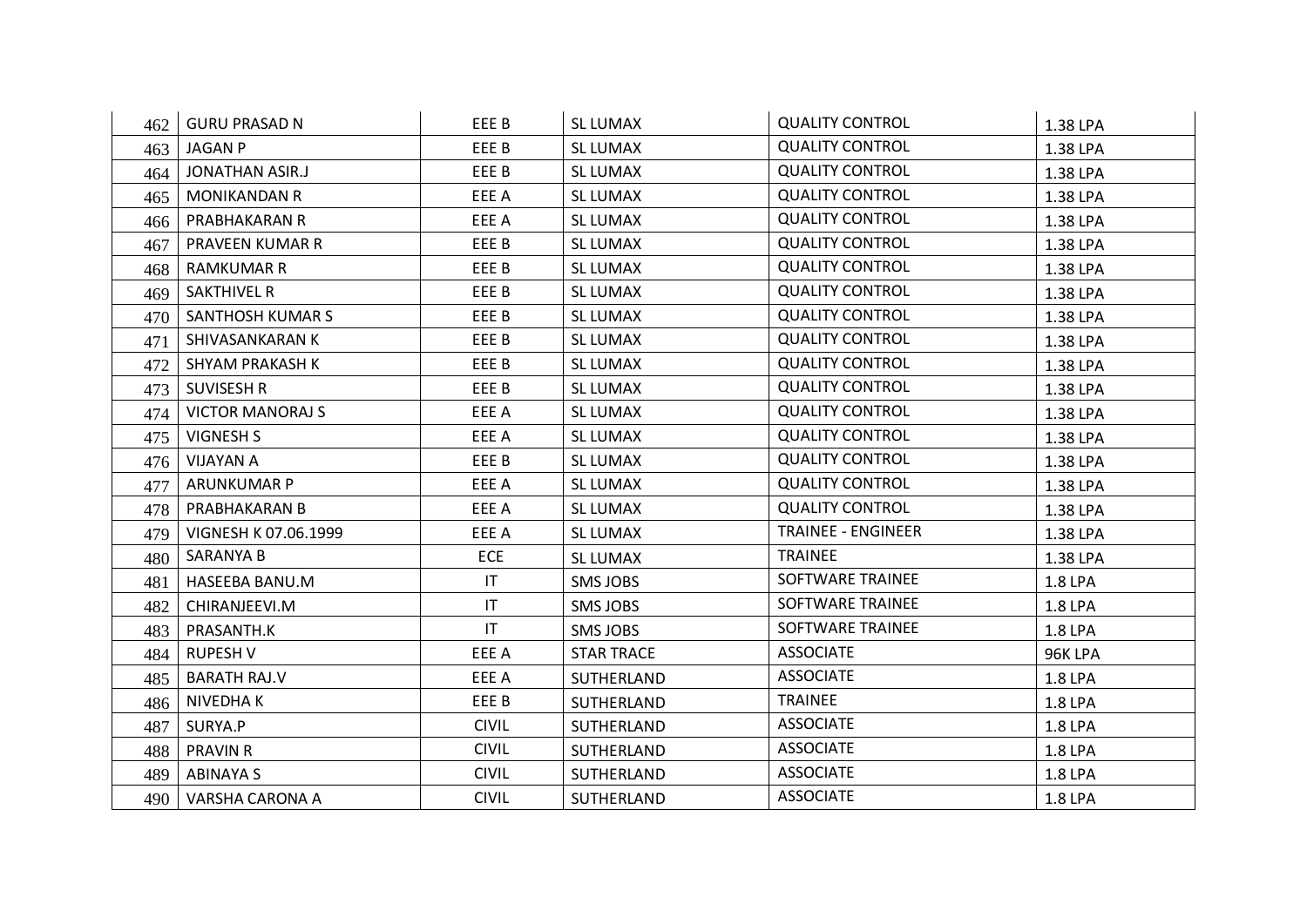| 491 | ANUSHREE R             | <b>CIVIL</b>           | SUTHERLAND | <b>ASSOCIATE</b> | <b>1.8 LPA</b> |
|-----|------------------------|------------------------|------------|------------------|----------------|
| 492 | HARITHA.S              | <b>CIVIL</b>           | SUTHERLAND | <b>ASSOCIATE</b> | 1.8 LPA        |
| 493 | <b>MANI ARASU.U</b>    | <b>CIVIL</b>           | SUTHERLAND | <b>ASSOCIATE</b> | 1.8 LPA        |
| 494 | MANIVANNAN.T.L         | <b>CIVIL</b>           | SUTHERLAND | <b>ASSOCIATE</b> | 1.8 LPA        |
| 495 | <b>MONISHA E</b>       | <b>CIVIL</b>           | SUTHERLAND | <b>ASSOCIATE</b> | 1.8 LPA        |
| 496 | <b>SWETHA S</b>        | <b>CIVIL</b>           | SUTHERLAND | <b>ASSOCIATE</b> | 1.8 LPA        |
| 497 | PAVITHRA A             | <b>CIVIL</b>           | SUTHERLAND | <b>ASSOCIATE</b> | 1.8 LPA        |
| 498 | REKHA.M                | <b>CIVIL</b>           | SUTHERLAND | <b>ASSOCIATE</b> | 1.8 LPA        |
| 499 | <b>JOHN BIBIN J K</b>  | <b>CIVIL</b>           | SUTHERLAND | <b>ASSOCIATE</b> | 1.8 LPA        |
| 500 | <b>ANTONY SHARAN H</b> | <b>CIVIL</b>           | SUTHERLAND | <b>ASSOCIATE</b> | 1.8 LPA        |
| 501 | ARUNAASRI J            | <b>CIVIL</b>           | SUTHERLAND | <b>ASSOCIATE</b> | 1.8 LPA        |
| 502 | <b>RAVI PRASATH R</b>  | <b>CIVIL</b>           | SUTHERLAND | <b>ASSOCIATE</b> | 1.8 LPA        |
| 503 | SYED AFRIDI. M .S M    | <b>CIVIL</b>           | SUTHERLAND | <b>ASSOCIATE</b> | 1.8 LPA        |
| 504 | TAMIL CHIRPI.A         | <b>CIVIL</b>           | SUTHERLAND | <b>ASSOCIATE</b> | 1.8 LPA        |
| 505 | AFREEN BEGUM M         | <b>CIVIL</b>           | SUTHERLAND | <b>ASSOCIATE</b> | 1.8 LPA        |
| 506 | SAIKIRAN M             | <b>CIVIL</b>           | SUTHERLAND | <b>ASSOCIATE</b> | 1.8 LPA        |
| 507 | <b>SRIKANTHAN S</b>    | <b>CIVIL</b>           | SUTHERLAND | <b>ASSOCIATE</b> | 1.8 LPA        |
| 508 | MOHANA A               | $\mathsf{I}\mathsf{T}$ | SUTHERLAND | <b>ASSOCIATE</b> | 1.8 LPA        |
| 509 | <b>MONISHA C</b>       | $\mathsf{I}\mathsf{T}$ | SUTHERLAND | <b>ASSOCIATE</b> | 1.8 LPA        |
| 510 | <b>BALAJAMBU R</b>     | $\mathsf{I}\mathsf{T}$ | SUTHERLAND | <b>ASSOCIATE</b> | 1.8 LPA        |
| 511 | DANIEL RAJAN Y R       | $\mathsf{I}\mathsf{T}$ | SUTHERLAND | <b>ASSOCIATE</b> | 1.8 LPA        |
| 512 | POORNIMA P             | IT                     | SUTHERLAND | <b>ASSOCIATE</b> | 1.8 LPA        |
| 513 | <b>DIVAKAR K</b>       | $\mathsf{I}\mathsf{T}$ | SUTHERLAND | <b>ASSOCIATE</b> | 1.8 LPA        |
| 514 | <b>SURUTHI B</b>       | $\mathsf{I}\mathsf{T}$ | SUTHERLAND | <b>ASSOCIATE</b> | 1.8 LPA        |
| 515 | PARUVATHAVARTHINI M    | $\mathsf{I}\mathsf{T}$ | SUTHERLAND | <b>ASSOCIATE</b> | 1.8 LPA        |
| 516 | AMAL MOHAN.K           | MECHANICAL             | SUTHERLAND | <b>ASSOCIATE</b> | 1.8 LPA        |
| 517 | BALAJI.B               | MECHANICAL             | SUTHERLAND | <b>ASSOCIATE</b> | 1.8 LPA        |
| 518 | DINESH.R               | MECHANICAL             | SUTHERLAND | <b>ASSOCIATE</b> | 1.8 LPA        |
| 519 | SABARISHAN.A           | MECHANICAL             | SUTHERLAND | <b>ASSOCIATE</b> | 1.8 LPA        |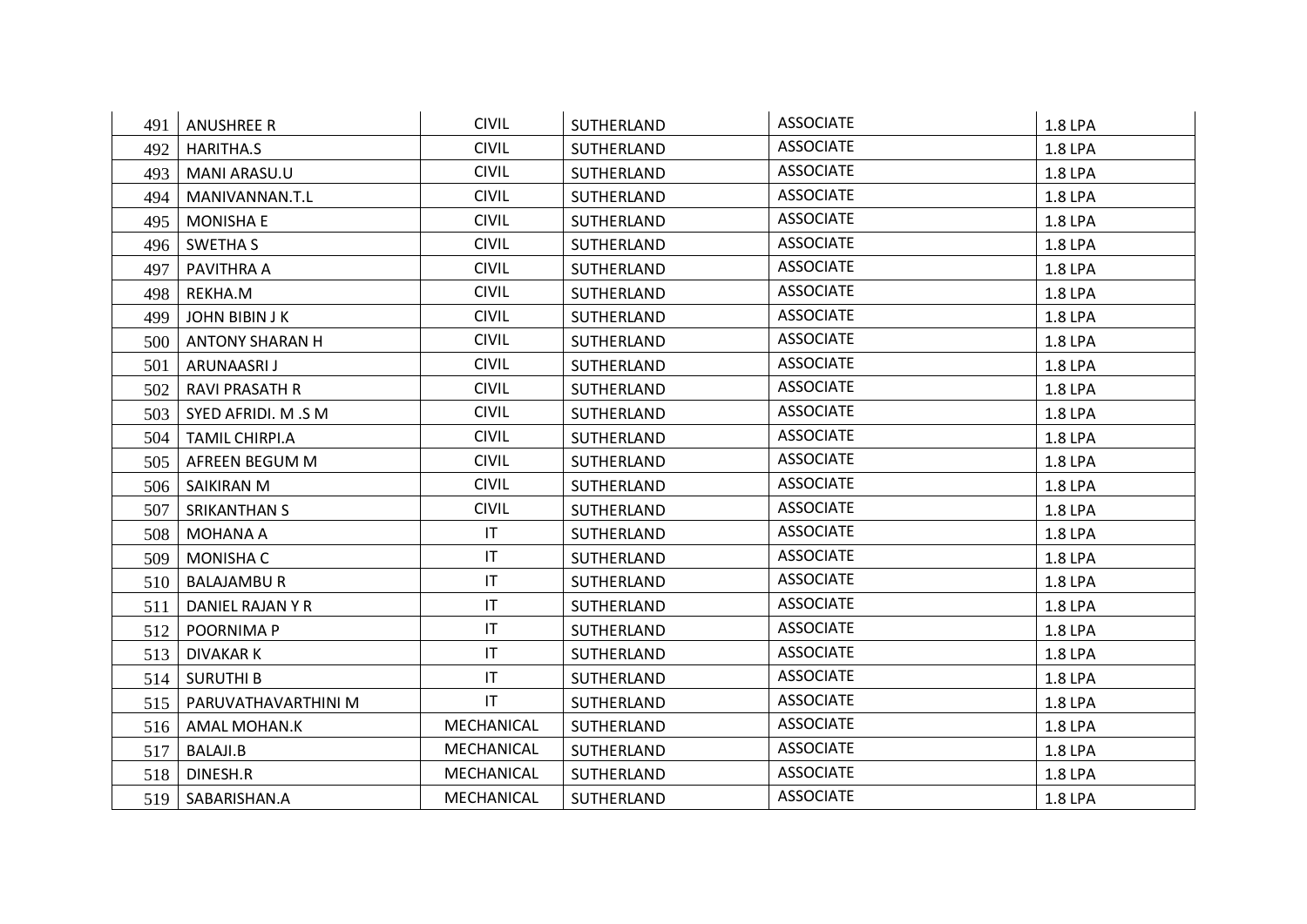| 520 | <b>MURUGAN M</b>         | EEE B            | SUTHERLAND | <b>ASSOCIATE</b>                 | 1.8 LPA |
|-----|--------------------------|------------------|------------|----------------------------------|---------|
| 521 | PRIYA DHARSHINI D        | EEE B            | SUTHERLAND | <b>ASSOCIATE</b>                 | 1.8 LPA |
| 522 | RAMESH R                 | EEE A            | SUTHERLAND | <b>ASSOCIATE</b>                 | 1.8 LPA |
| 523 | ARAVIND A                | EEE B            | SUTHERLAND | <b>ASSISTANT SYSTEM ENGINEER</b> | 1.8 LPA |
| 524 | <b>HARISH KUMAR V</b>    | CSE A            | SUTHERLAND | <b>ASSOCIATE</b>                 | 1.8 LPA |
| 525 | <b>KALANIDHI G</b>       | CSE A            | SUTHERLAND | <b>ASSOCIATE</b>                 | 1.8 LPA |
| 526 | KRUPALI.R                | CSE A            | SUTHERLAND | <b>ASSOCIATE</b>                 | 1.8 LPA |
| 527 | NIKKU MEENA.R            | CSE A            | SUTHERLAND | <b>ASSOCIATE</b>                 | 1.8 LPA |
| 528 | PREETHA.B                | CSE A            | SUTHERLAND | <b>ASSOCIATE</b>                 | 1.8 LPA |
| 529 | PRIYA.D                  | CSE A            | SUTHERLAND | <b>ASSOCIATE</b>                 | 1.8 LPA |
| 530 | <b>SUKUMAR S</b>         | CSE A            | SUTHERLAND | <b>ASSOCIATE</b>                 | 1.8 LPA |
| 531 | <b>VAISHNAVI. R</b>      | CSE A            | SUTHERLAND | <b>ASSOCIATE</b>                 | 1.8 LPA |
| 532 | KATHIRAVAN.E             | CSE B            | SUTHERLAND | <b>ASSOCIATE</b>                 | 1.8 LPA |
| 533 | MADHAN.T                 | CSE B            | SUTHERLAND | <b>ASSOCIATE</b>                 | 1.8 LPA |
| 534 | ROSHAN.N                 | CSE B            | SUTHERLAND | <b>ASSOCIATE</b>                 | 1.8 LPA |
| 535 | SRUTHI.R                 | CSE B            | SUTHERLAND | <b>ASSOCIATE</b>                 | 1.8 LPA |
| 536 | AJAY.S                   | CSE <sub>C</sub> | SUTHERLAND | <b>ASSOCIATE</b>                 | 1.8 LPA |
| 537 | ARCHANA.S                | CSE <sub>C</sub> | SUTHERLAND | <b>ASSOCIATE</b>                 | 1.8 LPA |
| 538 | <b>REYNOLD REX</b>       | CSE <sub>C</sub> | SUTHERLAND | <b>ASSOCIATE</b>                 | 1.8 LPA |
| 539 | <b>RUPESH KUMAR.V.N</b>  | CSE <sub>C</sub> | SUTHERLAND | <b>ASSOCIATE</b>                 | 1.8 LPA |
| 540 | SHASHANK.C               | CSE <sub>C</sub> | SUTHERLAND | <b>ASSOCIATE</b>                 | 1.8 LPA |
| 541 | <b>VIJAYA SRI R</b>      | CSE <sub>C</sub> | SUTHERLAND | <b>ASSOCIATE</b>                 | 1.8 LPA |
| 542 | YUVASRI.S                | CSE <sub>C</sub> | SUTHERLAND | <b>ASSOCIATE</b>                 | 1.8 LPA |
| 543 | <b>RAMOLIN R TWINKLE</b> | <b>ECE</b>       | SUTHERLAND | <b>ASSOCIATE</b>                 | 1.8 LPA |
| 544 | <b>NAVEEN CHANDAR</b>    | <b>ECE</b>       | SUTHERLAND | <b>ASSOCIATE</b>                 | 1.8 LPA |
| 545 | <b>IAN GRIFFTH</b>       | <b>ECE</b>       | SUTHERLAND | <b>ASSOCIATE</b>                 | 1.8 LPA |
| 546 | <b>ROHITH RAJ R</b>      | <b>ECE</b>       | SUTHERLAND | <b>ASSOCIATE</b>                 | 1.8 LPA |
| 547 | SONU KUMAR ROY           | <b>ECE</b>       | SUTHERLAND | <b>ASSOCIATE</b>                 | 1.8 LPA |
| 548 | SREE MYTHILY G           | <b>ECE</b>       | SUTHERLAND | <b>ASSOCIATE</b>                 | 1.8 LPA |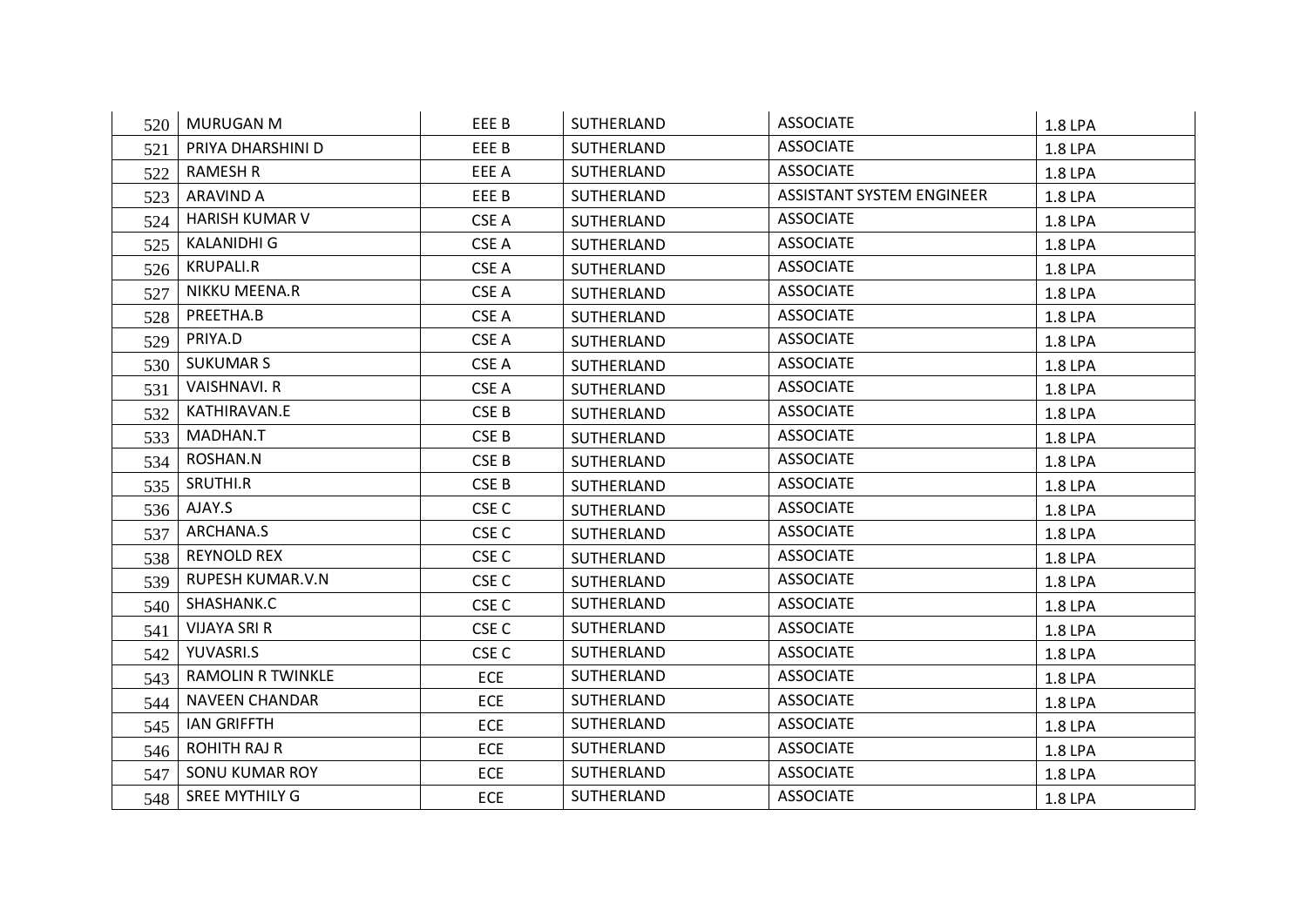| 549 | <b>DEEPIKA G</b>       | <b>ECE</b> | SUTHERLAND               | <b>ASSOCIATE</b> | 1.8 LPA  |
|-----|------------------------|------------|--------------------------|------------------|----------|
| 550 | <b>ABHISHEK R B</b>    | <b>ECE</b> | SUTHERLAND               | <b>ASSOCIATE</b> | 1.8 LPA  |
| 551 | PRASANNA KRISHNAN P    | <b>ECE</b> | SUTHERLAND               | <b>ASSOCIATE</b> | 1.8 LPA  |
| 552 | <b>MONISHA S S</b>     | <b>ECE</b> | SUTHERLAND               | <b>ASSOCIATE</b> | 1.8 LPA  |
| 553 | THIYAGARAJAN C         | <b>ECE</b> | SUTHERLAND               | <b>ASSOCIATE</b> | 1.8 LPA  |
| 554 | ALEX XAVIER A          | <b>ECE</b> | SUTHERLAND               | <b>ASSOCIATE</b> | 1.8 LPA  |
| 555 | <b>SUDARSANT</b>       | <b>ECE</b> | SUTHERLAND               | <b>ASSOCIATE</b> | 1.8 LPA  |
| 556 | <b>ANTARIKSH R</b>     | <b>ECE</b> | SUTHERLAND               | <b>ASSOCIATE</b> | 1.8 LPA  |
| 557 | A.REENA JOSELINE       | <b>ECE</b> | SUTHERLAND               | <b>ASSOCIATE</b> | 1.8 LPA  |
| 558 | <b>HARINIE S</b>       | <b>ECE</b> | SUTHERLAND               | <b>ASSOCIATE</b> | 1.8 LPA  |
|     | EMMANUEL DEVAPRASANNAM | EEE B      | <b>SUTHERLAND (NON -</b> | <b>ASSOCIATE</b> |          |
| 559 | S.                     |            | VOICE)                   |                  | 1.8 LPA  |
| 560 | JEYA SRI M             | <b>ECE</b> | SUTHERLAND (NON VOICE)   | <b>ASSOCIATE</b> | 1.8 L PA |
| 561 | PEER MOHAMED M         | <b>ECE</b> | SUTHERLAND (NON VOICE)   | <b>ASSOCIATE</b> | 1.8 L PA |
| 562 | RANDHIR KUMAR SHARMA A | <b>ECE</b> | SUTHERLAND (NON VOICE)   | <b>ASSOCIATE</b> | 1.8 L PA |
| 563 | ARUNKUMAR.M            | <b>ECE</b> | SUTHERLAND (NON VOICE)   | <b>ASSOCIATE</b> | 1.8 L PA |
| 564 | <b>NAVEEN S</b>        | <b>ECE</b> | SUTHERLAND (NON VOICE)   | <b>ASSOCIATE</b> | 1.8 L PA |
| 565 | RAKESH U               | <b>ECE</b> | SUTHERLAND (NON VOICE)   | <b>ASSOCIATE</b> | 1.8 L PA |
| 566 | D.SHANMUGAPRIYA        | <b>ECE</b> | SUTHERLAND (NON VOICE)   | <b>ASSOCIATE</b> | 1.8 L PA |
| 567 | <b>ABILASH BABU T</b>  | <b>ECE</b> | SUTHERLAND (NON VOICE)   | <b>ASSOCIATE</b> | 1.8 L PA |
| 568 | ASVIN ANAND A K        | <b>ECE</b> | SUTHERLAND (NON VOICE)   | <b>ASSOCIATE</b> | 1.8 L PA |
| 569 | EDWIN Y                | <b>ECE</b> | SUTHERLAND (NON VOICE)   | <b>ASSOCIATE</b> | 1.8 L PA |
| 570 | SANJU KUMAR. V         | <b>ECE</b> | SUTHERLAND (NON VOICE)   | <b>ASSOCIATE</b> | 1.8 L PA |
| 571 | <b>SURYA VENDHAN.P</b> | <b>ECE</b> | SUTHERLAND (NON VOICE)   | <b>ASSOCIATE</b> | 1.8 L PA |
| 572 | VIJAY.P                | <b>ECE</b> | SUTHERLAND (NON VOICE)   | <b>ASSOCIATE</b> | 1.8 L PA |
| 573 | SIDDHARTH A            | <b>ECE</b> | SUTHERLAND (NON VOICE)   | <b>ASSOCIATE</b> | 1.8 L PA |
| 574 | GAYATHRI .G            | <b>ECE</b> | SUTHERLAND (NON VOICE)   | <b>ASSOCIATE</b> | 1.8 L PA |
| 575 | LOKEMALA .R            | <b>ECE</b> | SUTHERLAND (NON VOICE)   | <b>ASSOCIATE</b> | 1.8 L PA |
| 576 | <b>MANJUSHA D</b>      | <b>ECE</b> | SUTHERLAND (NON VOICE)   | <b>ASSOCIATE</b> | 1.8 L PA |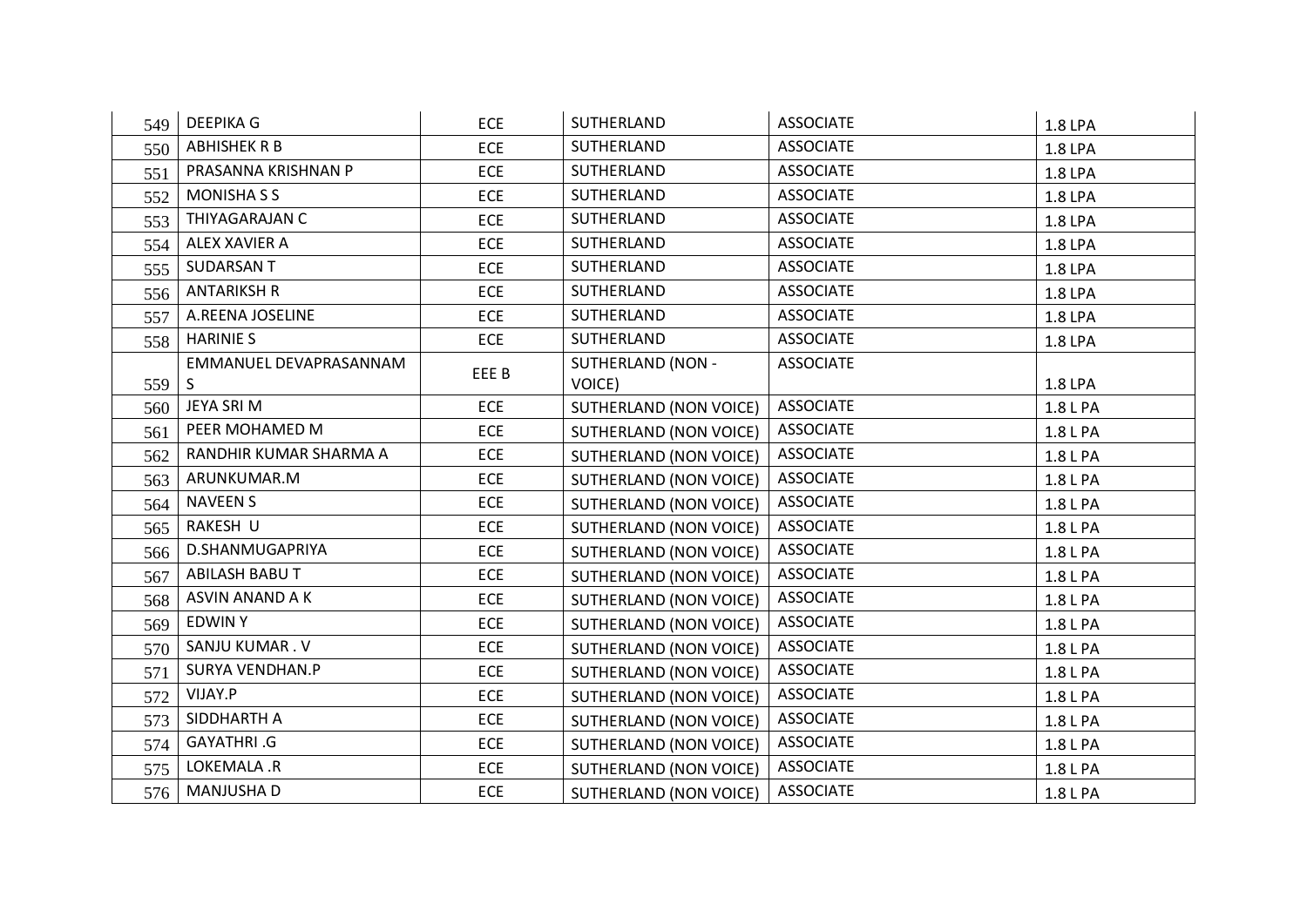| 577 | <b>RAJKUMARK</b>            | <b>ECE</b>       | SUTHERLAND (NON VOICE)        | <b>ASSOCIATE</b> | 1.8 L PA |
|-----|-----------------------------|------------------|-------------------------------|------------------|----------|
| 578 | SHRISHA D                   | <b>ECE</b>       | SUTHERLAND (NON VOICE)        | <b>ASSOCIATE</b> | 1.8 L PA |
| 579 | <b>USHANANTHINI R</b>       | <b>ECE</b>       | SUTHERLAND (NON VOICE)        | <b>ASSOCIATE</b> | 1.8 L PA |
| 580 | VIJAY D                     | <b>ECE</b>       | SUTHERLAND (NON VOICE)        | <b>ASSOCIATE</b> | 1.8 L PA |
| 581 | YAMUNA DEVI C               | <b>ECE</b>       | SUTHERLAND (NON VOICE)        | <b>ASSOCIATE</b> | 1.8 L PA |
| 582 | PARALOGARAJ P               | <b>ECE</b>       | <b>SUTHERLAND (NON VOICE)</b> | <b>ASSOCIATE</b> | 1.8 L PA |
| 583 | EMMANUEL DEVAPRASANNAM<br>S | EEE B            | SUTHERLAND (VOICE)            | <b>ASSOCIATE</b> | 1.8 LPA  |
| 584 | <b>BHAVAN.R</b>             | MECHANICAL       | SUTHERLAND(NON-VOICE)         | <b>ASSOCIATE</b> | 1.8 LPA  |
| 585 | PRAVEEN KUMAR R             | MECHANICAL       | SUTHERLAND(NON-VOICE)         | <b>ASSOCIATE</b> | 1.8 LPA  |
| 586 | <b>RAMKARTHICK D</b>        | MECHANICAL       | SUTHERLAND(NON-VOICE)         | <b>ASSOCIATE</b> | 1.8 LPA  |
| 587 | SUBASH.E                    | MECHANICAL       | SUTHERLAND(NON-VOICE)         | <b>ASSOCIATE</b> | 1.8 LPA  |
| 588 | KARTHIK.S                   | CSE A            | SUTHERLAND(NON-VOICE)         | <b>ASSOCIATE</b> | 1.8 LPA  |
| 589 | RAMASWAMY.M                 | CSE A            | SUTHERLAND(NON-VOICE)         | <b>ASSOCIATE</b> | 1.8 LPA  |
| 590 | <b>VEERAMANI.V</b>          | CSE A            | SUTHERLAND(NON-VOICE)         | <b>ASSOCIATE</b> | 1.8 LPA  |
| 591 | <b>PRAKASH G</b>            | CSE B            | SUTHERLAND(NON-VOICE)         | <b>ASSOCIATE</b> | 1.8 LPA  |
| 592 | <b>RAHUL KUMAR.R</b>        | CSE B            | SUTHERLAND(NON-VOICE)         | <b>ASSOCIATE</b> | 1.8 LPA  |
| 593 | <b>SAKTHIVEL V</b>          | CSE B            | SUTHERLAND(NON-VOICE)         | <b>ASSOCIATE</b> | 1.8 LPA  |
| 594 | SURENDHAR.J                 | CSE B            | SUTHERLAND(NON-VOICE)         | <b>ASSOCIATE</b> | 1.8 LPA  |
| 595 | MONIKA. A                   | CSE <sub>C</sub> | SUTHERLAND(NON-VOICE)         | <b>ASSOCIATE</b> | 1.8 LPA  |
| 596 | JAYAPRATHAP.R               | MECHANICAL       | SYRMA TECHNOLOGY              | <b>TRAINEE</b>   | 1 LPA    |
| 597 | <b>GOKULRAJ A</b>           | <b>ECE</b>       | SYRMA TECHNOLOGY              | <b>TRAINEE</b>   | 1 LPA    |
| 598 | <b>VIKRAM RAJ V</b>         | <b>ECE</b>       | SYRMA TECHNOLOGY              | <b>TRAINEE</b>   | 1 LPA    |
| 599 | <b>RAKESH V</b>             | <b>ECE</b>       | SYRMA TECHNOLOGY              | <b>TRAINEE</b>   | 1 LPA    |
| 600 | PEER MOHAMMED M             | <b>ECE</b>       | SYRMA TECHNOLOGY              | <b>TRAINEE</b>   | 1 LPA    |
| 601 | <b>NEHRUJI R</b>            | <b>ECE</b>       | SYRMA TECHNOLOGY              | TRAINEE          | 1 LPA    |
| 602 | <b>VIJITH S</b>             | <b>ECE</b>       | SYRMA TECHNOLOGY              | <b>TRAINEE</b>   | 1 LPA    |
| 603 | PARALOGARAJ P               | <b>ECE</b>       | SYRMA TECHNOLOGY              | SOFTWARE TRAINEE | 1 LPA    |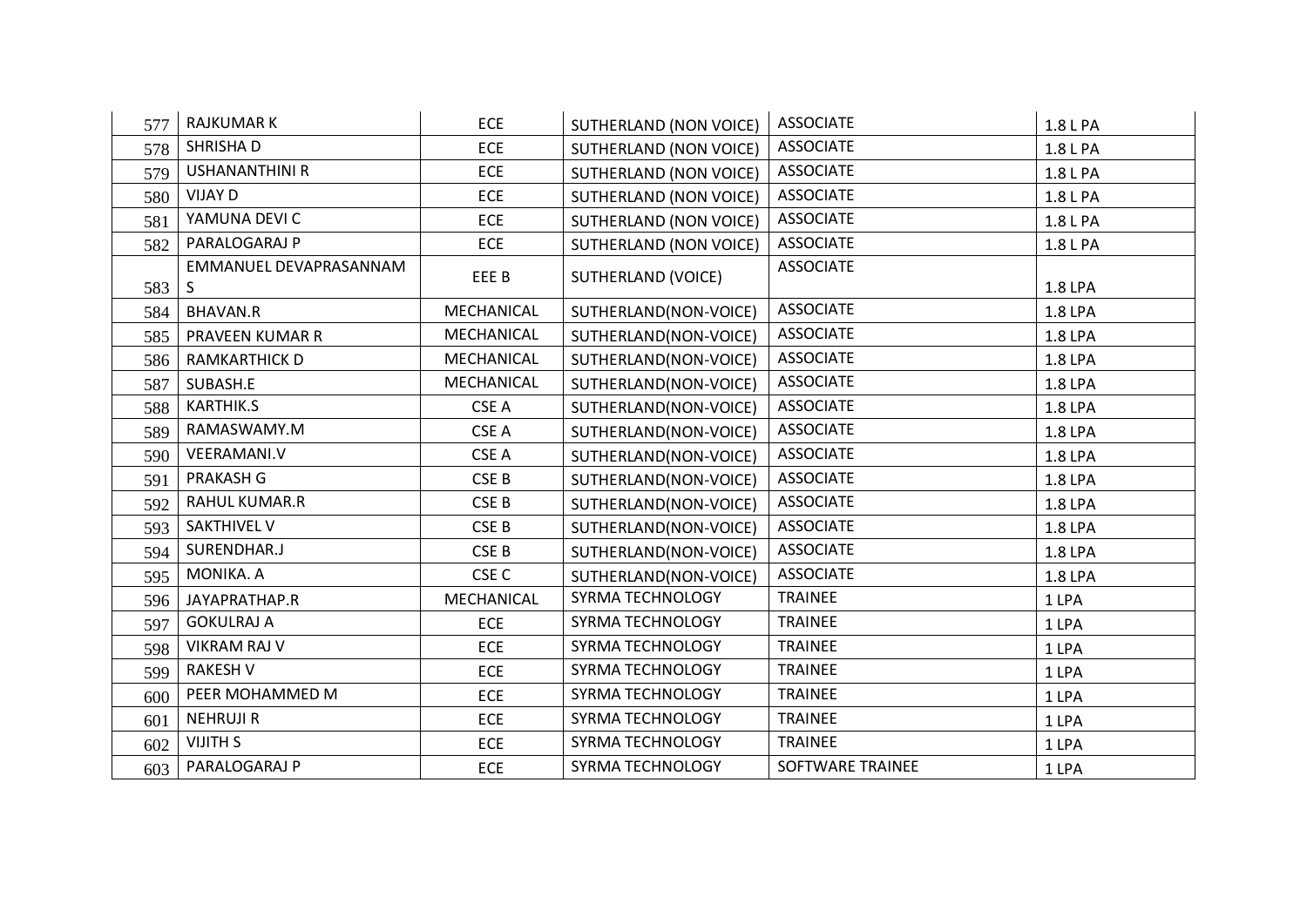|     | VIGNESH.P                    | CSE B             | <b>TARGET BAY E-COMMERCE</b> | SOFTWARE DEVELOPER - TRAINEE     |           |
|-----|------------------------------|-------------------|------------------------------|----------------------------------|-----------|
| 604 |                              |                   | SOLUTION                     |                                  | 3 L PA    |
|     | SATISH.J                     | CSE <sub>C</sub>  | TARGET BAY E-COMMERCE        | SOFTWARE DEVELOPER - TRAINEE     |           |
| 605 |                              |                   | SOLUTION                     |                                  | 3 L PA    |
|     | <b>GOSPEL ZEALTON EZRA B</b> | <b>ECE</b>        | TARGET BAY E-COMMERCE        | <b>ASSISTANT SYSTEM ENGINEER</b> |           |
| 606 |                              |                   | SOLUTION                     |                                  | 3 L PA    |
| 607 | NIVEDITAA SARCAR             | IT                | <b>TCS</b>                   | <b>ASSISTANT SYSTEM ENGINEER</b> | 3.36 L PA |
| 608 | <b>PRASANTH S</b>            | MECHANICAL        | <b>TCS</b>                   | <b>ASSISTANT SYSTEM ENGINEER</b> | 3.36 L PA |
| 609 | <b>KARTHIKEYAN S P</b>       | MECHANICAL        | <b>TCS</b>                   | <b>ASSISTANT SYSTEM ENGINEER</b> | 3.36 L PA |
| 610 | JOHN ABRAHAM A               | <b>MECHANICAL</b> | <b>TCS</b>                   | <b>ASSISTANT SYSTEM ENGINEER</b> | 3.36 L PA |
| 611 | MADHESH R                    | MECHANICAL        | <b>TCS</b>                   | <b>ASSISTANT SYSTEM ENGINEER</b> | 3.36 L PA |
| 612 | <b>VYAS S RAJAN</b>          | MECHANICAL        | <b>TCS</b>                   | <b>ASSISTANT SYSTEM ENGINEER</b> | 3.36 L PA |
| 613 | KAVIMA K                     | EEE A             | <b>TCS</b>                   | <b>ASSISTANT SYSTEM ENGINEER</b> | 3.36 L PA |
| 614 | MANOJ KUMAR M                | EEE B             | <b>TCS</b>                   | <b>ASSISTANT SYSTEM ENGINEER</b> | 3.36 L PA |
| 615 | <b>RUBINI M</b>              | EEE B             | <b>TCS</b>                   | <b>ASSISTANT SYSTEM ENGINEER</b> | 3.36 L PA |
| 616 | SRI KARTHIKEYAN V            | EEE A             | <b>TCS</b>                   | <b>ASSISTANT SYSTEM ENGINEER</b> | 3.36 L PA |
| 617 | <b>VISWANATHAN P</b>         | EEE A             | <b>TCS</b>                   | <b>JUNIOR ENGINEER</b>           | 3.36 L PA |
| 618 | BHAGAVATHY PREETHA . B       | CSE A             | <b>TCS</b>                   | <b>ASSISTANT SYSTEM ENGINEER</b> | 3.36 L PA |
| 619 | PRASANTH.B                   | CSE A             | <b>TCS</b>                   | <b>ASSISTANT SYSTEM ENGINEER</b> | 3.36 L PA |
| 620 | UMASREE.R                    | CSE A             | <b>TCS</b>                   | <b>ASSISTANT SYSTEM ENGINEER</b> | 3.36 L PA |
| 621 | VIGNESH.J                    | CSE A             | <b>TCS</b>                   | <b>ASSISTANT SYSTEM ENGINEER</b> | 3.36 L PA |
| 622 | AARTHI.S                     | CSE B             | <b>TCS</b>                   | <b>ASSISTANT SYSTEM ENGINEER</b> | 3.36 L PA |
| 623 | AISHWARYA.K.S                | CSE <sub>B</sub>  | <b>TCS</b>                   | <b>ASSISTANT SYSTEM ENGINEER</b> | 3.36 L PA |
| 624 | <b>KEERTHANA V</b>           | CSE B             | <b>TCS</b>                   | <b>ASSISTANT SYSTEM ENGINEER</b> | 3.36 L PA |
| 625 | RENI.M                       | CSE B             | <b>TCS</b>                   | <b>ASSISTANT SYSTEM ENGINEER</b> | 3.36 L PA |
| 626 | DHANAJAYAN S                 | CSE <sub>C</sub>  | <b>TCS</b>                   | <b>ASSISTANT SYSTEM ENGINEER</b> | 3.36 L PA |
| 627 | PON LOGESH P                 | CSE <sub>C</sub>  | <b>TCS</b>                   | <b>ASSISTANT SYSTEM ENGINEER</b> | 3.36 L PA |
| 628 | SATISH.J                     | CSE <sub>C</sub>  | <b>TCS</b>                   | <b>ASSISTANT SYSTEM ENGINEER</b> | 3.36 L PA |
| 629 | VASANTH.S                    | CSE <sub>C</sub>  | <b>TCS</b>                   | <b>ASSISTANT SYSTEM ENGINEER</b> | 3.36 L PA |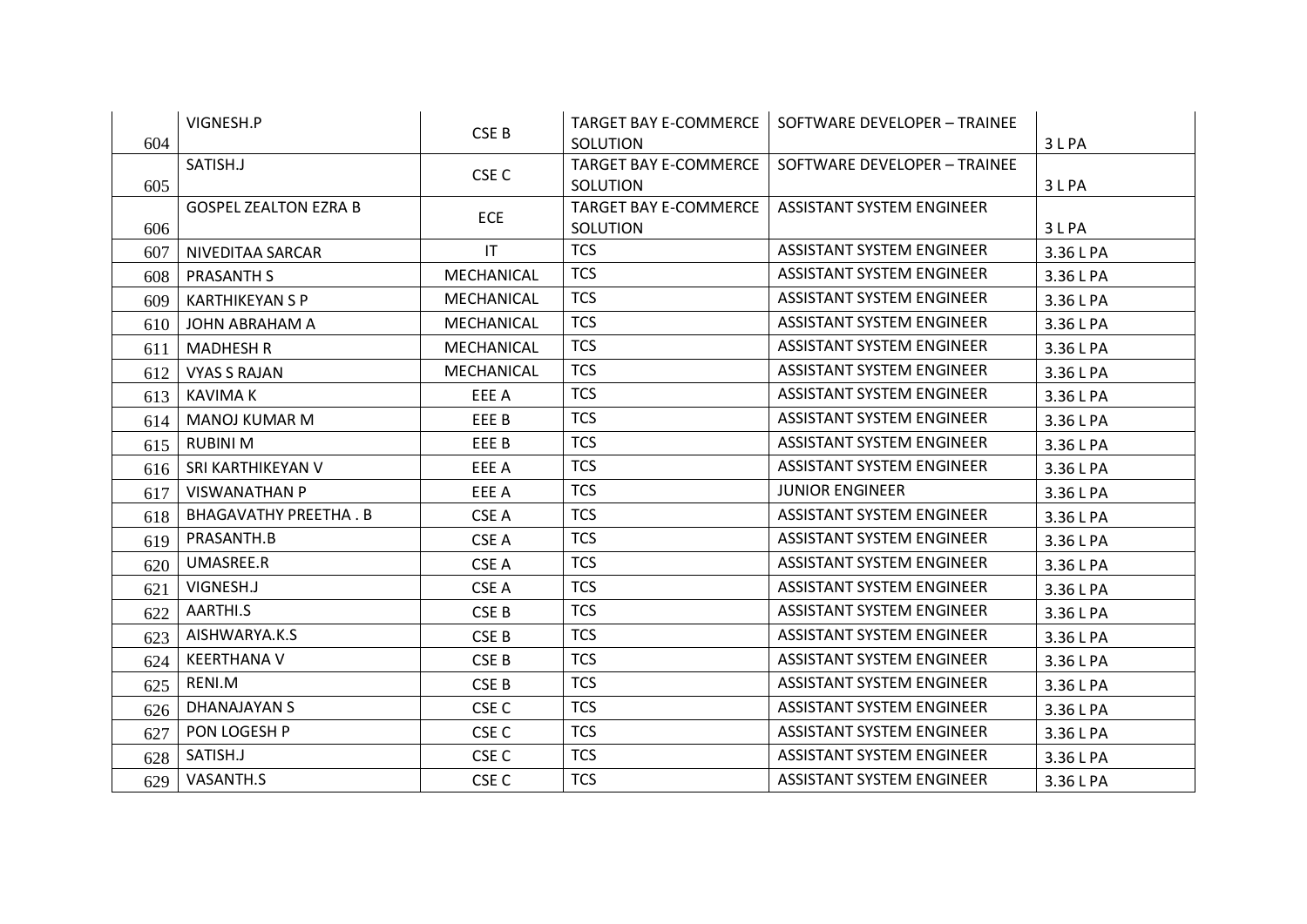| 630 | <b>JOSHPIN SHYAMALA A</b> | <b>ECE</b>       | <b>TCS</b>                      | <b>ASSISTANT SYSTEM ENGINEER</b> | 3.36 L PA |
|-----|---------------------------|------------------|---------------------------------|----------------------------------|-----------|
| 631 | <b>B. DEEPIKA</b>         | <b>ECE</b>       | <b>TCS</b>                      | <b>ASSISTANT SYSTEM ENGINEER</b> | 3.36 L PA |
| 632 | S.DHANANLAKSHMI           | <b>ECE</b>       | <b>TCS</b>                      | <b>ASSISTANT SYSTEM ENGINEER</b> | 3.36 L PA |
| 633 | <b>JJJAYASUCHITHRA</b>    | <b>ECE</b>       | <b>TCS</b>                      | <b>ASSISTANT SYSTEM ENGINEER</b> | 3.36 L PA |
| 634 | V.DIVAKAR                 | <b>ECE</b>       | <b>TCS</b>                      | <b>ASSISTANT SYSTEM ENGINEER</b> | 3.36 L PA |
| 635 | S.EDWARD ANAND            | <b>ECE</b>       | <b>TCS</b>                      | <b>ASSISTANT SYSTEM ENGINEER</b> | 3.36 L PA |
| 636 | MAHALAKSHMI K             | <b>ECE</b>       | <b>TCS</b>                      | <b>ASSISTANT SYSTEM ENGINEER</b> | 3.36 L PA |
| 637 | <b>PRASANTH S</b>         | <b>ECE</b>       | <b>TCS</b>                      | <b>ASSISTANT SYSTEM ENGINEER</b> | 3.36 L PA |
| 638 | PRIYADARSHINI M           | <b>ECE</b>       | <b>TCS</b>                      | <b>ASSISTANT SYSTEM ENGINEER</b> | 3.36 L PA |
| 639 | ASHWIN KUMAR D            | <b>ECE</b>       | <b>TCS</b>                      | <b>ASSISTANT SYSTEM ENGINEER</b> | 3.36 L PA |
| 640 | <b>VINODHINI S</b>        | <b>ECE</b>       | <b>TCS</b>                      | SOFTWARE DEVELOPER               | 3.36 L PA |
| 641 | <b>JANANI R</b>           | <b>ECE</b>       | <b>TEACH FOR INDIA</b>          | <b>TEACHING PROFESSION</b>       | 2.44 LPA  |
| 642 | <b>JANANI R</b>           | <b>ECE</b>       | <b>TEAMWARE SOLUTIONS</b>       | SOFTWARE ENGINEER                | 6LPA      |
| 643 | HARINI.M                  | CSE A            | <b>TECH MAHINDRA</b>            | SOFTWARE ENGINEER                | 3.5 L PA  |
| 644 | RAJARAJESHWARI.K          | CSE B            | <b>TECH MAHINDRA</b>            | SOFTWARE ENGINEER                | 3.5 L PA  |
| 645 | SRIDEVI.R                 | CSE B            | <b>TECH MAHINDRA</b>            | SOFTWARE ENGINEER                | 3.5 L PA  |
| 646 | SUREKHA.N                 | CSE <sub>C</sub> | <b>TECH MAHINDRA</b>            | SOFTWARE ENGINEER                | 3.5 L PA  |
| 647 | <b>HARI KISHORE P</b>     | <b>ECE</b>       | <b>TECH MAHINDRA</b>            | SOFTWARE ENGINEER                | 3.5 L PA  |
| 648 | HEMAVATHI S.U             | <b>ECE</b>       | <b>TECH MAHINDRA</b>            | SOFTWARE ENGINEER                | 3.5 L PA  |
| 649 | <b>BALAJI H A</b>         | <b>ECE</b>       | <b>TECH MAHINDRA</b>            | <b>ASSOCIATE</b>                 | 3.5 L PA  |
|     | SWEDHA S                  | <b>ECE</b>       | <b>TELEPERFORMANCE</b>          | ASSISTANT SYSTEM ANALYST         |           |
| 650 |                           |                  | <b>GLOBAL SERVICES PVT LTD.</b> |                                  | 1.14 LPA  |
| 651 | SAI LAHARI V              | IT               | <b>THIRDWORLDPOV</b>            | SOCIAL MEDIA MANAGER             | 1.8 LPA   |
| 652 | <b>SWATHIR</b>            | IT               | <b>THIRDWORLDPOV</b>            | SOCIAL MEDIA MANAGER             | 1.8 LPA   |
| 653 | <b>GAYATHRI.N</b>         | CSE <sub>B</sub> | <b>TRANSINDIA</b>               | <b>ASSOCIATE</b>                 | 2 LPA     |
|     | PRABHAKARAN B             | EEE A            | <b>UPDATER SERVICES PVT</b>     | <b>JUNIOR ENGINEER</b>           |           |
| 654 |                           |                  | <b>LTD</b>                      |                                  | 1.26 LPA  |
|     | <b>VENKAT V</b>           | EEE B            | <b>UPDATER SERVICES PVT</b>     | <b>JUNIOR ENGINEER</b>           |           |
| 655 |                           |                  | <b>LTD</b>                      |                                  | 1.26 LPA  |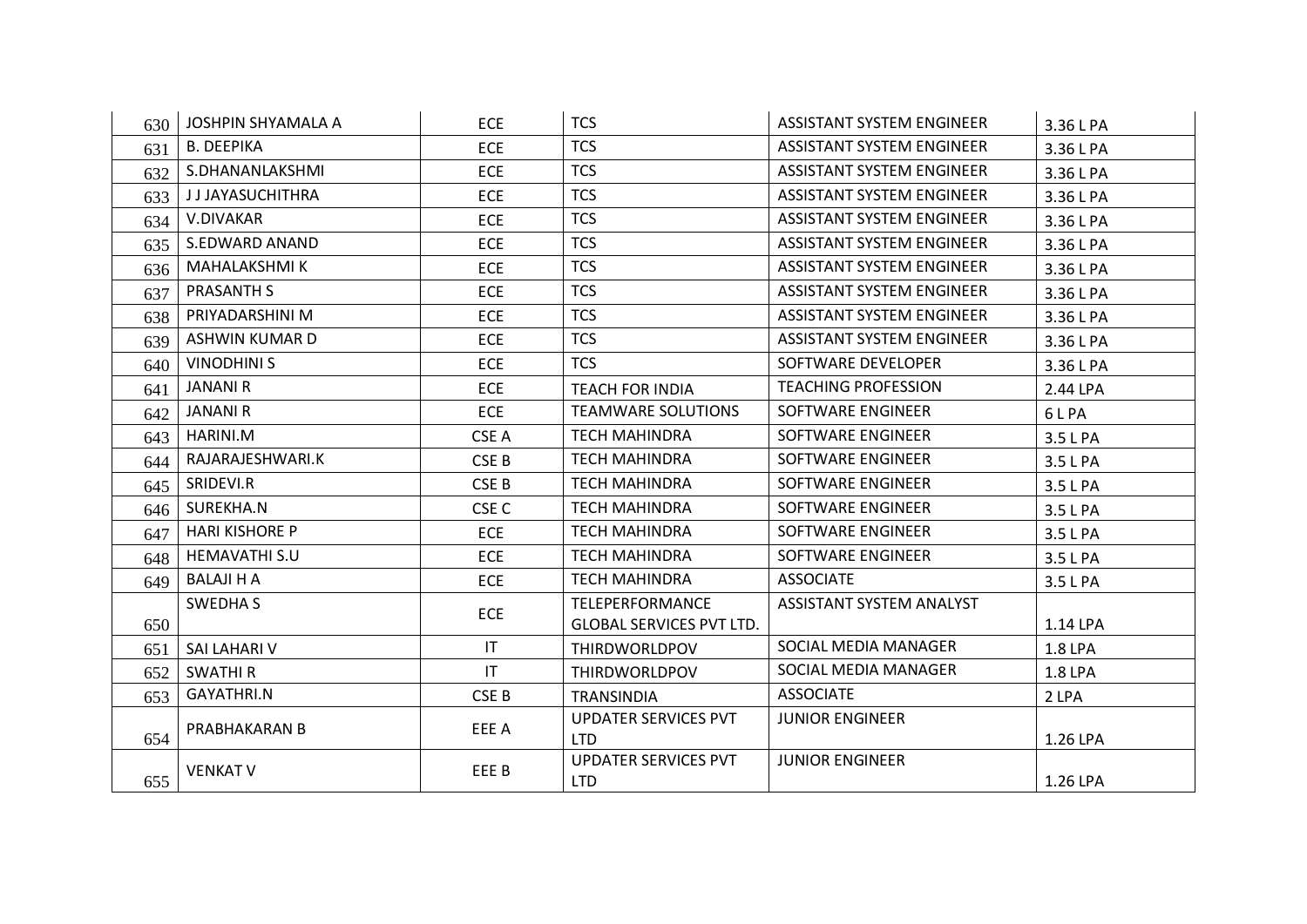|     | <b>VENKATESAN S</b>    | EEE A                  | <b>UPDATER SERVICES PVT</b> | <b>JUNIOR ENGINEER</b>             |          |
|-----|------------------------|------------------------|-----------------------------|------------------------------------|----------|
| 656 |                        |                        | <b>LTD</b>                  |                                    | 1.26 LPA |
|     | VIGNESH K 09.04.1999   | EEE A                  | UPDATER SERVICES PVT        | <b>JUNIOR ENGINEER</b>             |          |
| 657 |                        |                        | <b>LTD</b>                  |                                    | 1.26 LPA |
|     | VIGNESH K 07.06.1999   | EEE A                  | UPDATER SERVICES PVT        | <b>PROJECT ENGINEER</b>            |          |
| 658 |                        |                        | <b>LTD</b>                  |                                    | 1.26 LPA |
| 659 | <b>PRAVEEN N</b>       | $\mathsf{I}\mathsf{T}$ | <b>VINSINFO PVT LTD</b>     | SOFTWARE DEVELOPER                 | 2.6 LPA  |
| 660 | SARAVANAN R            | <b>MBA</b>             | <b>VIRTUSA</b>              | <b>EXECUTIVE - SHARED SERVICES</b> | 3 LPA    |
| 661 | PAVITHRA.R             | CSE <sub>C</sub>       | <b>VITEZ SOLUTIONS</b>      | <b>ASSOCIATE CONSULTANT</b>        | 1.2 L PA |
| 662 | SENTHAMIZH SELVAN      | IT                     | W <sub>2</sub> BI           | <b>TRAINEE</b>                     | 3 L PA   |
| 663 | <b>VENKATESH U</b>     | IT                     | W <sub>2</sub> BI           | <b>TRAINEE</b>                     | 3 L PA   |
| 664 | R.DURGA                | <b>MCA</b>             | W <sub>2</sub> BI           | <b>TRAINEE</b>                     | 3 L PA   |
| 665 | SHAFRIN.N              | CSE <sub>C</sub>       | W <sub>2</sub> BI           | <b>TRAINEE</b>                     | 3 L PA   |
| 666 | SWATHI.R               | CSE <sub>C</sub>       | W <sub>2</sub> BI           | <b>TRAINEE</b>                     | 3 L PA   |
| 667 | <b>JANANI R</b>        | <b>ECE</b>             | W <sub>2</sub> BI           | <b>TRAINEE</b>                     | 3 L PA   |
| 668 | PAVITHRA V             | <b>ECE</b>             | W <sub>2</sub> BI           | IT ANALYST ROLE                    | 3 L PA   |
| 669 | S.DEVI                 | <b>MCA</b>             | <b>WEBILESK</b>             | <b>TRAINEE</b>                     | 1.2 LPA  |
| 670 | S.GOPALAKRISHNAN       | <b>MCA</b>             | <b>WEBILESK</b>             | <b>TRAINEE</b>                     | 1.2 LPA  |
| 671 | <b>B.KIRUTHIKA</b>     | <b>MCA</b>             | <b>WEBILESK</b>             | <b>TRAINEE</b>                     | 1.2 LPA  |
| 672 | RAJALAKSHMI S          | $\mathsf{I}\mathsf{T}$ | <b>WIPRO</b>                | <b>PROJECT ENGINEER</b>            | 3.5 L PA |
| 673 | <b>VISWANATHAN P</b>   | EEE A                  | <b>WIPRO</b>                | <b>ENGINEER TRAINEE</b>            | 3.5 L PA |
| 674 | <b>UDHAYA KUMAR. S</b> | CSE A                  | <b>WIPRO</b>                | <b>PROJECT ENGINEER</b>            | 3.5 L PA |
| 675 | PURNIMA. S             | CSE B                  | <b>WIPRO</b>                | PROJECT ENGINEER                   | 3.5 L PA |
| 676 | <b>KARTHIK RAJA .G</b> | CSE <sub>C</sub>       | <b>WIPRO</b>                | <b>PROJECT ENGINEER</b>            | 3.5 L PA |
| 677 | PON LOGESH P           | CSE <sub>C</sub>       | <b>WIPRO</b>                | <b>PROJECT ENGINEER</b>            | 3.5 L PA |
| 678 | SHAFRIN.N              | CSE <sub>C</sub>       | <b>WIPRO</b>                | <b>PROJECT ENGINEER</b>            | 3.5 L PA |
| 679 | <b>TAMIZHSELVAN R</b>  | <b>ECE</b>             | <b>WIPRO</b>                | <b>PROJECT ENGINEER</b>            | 3.5 L PA |
| 680 | <b>ANAND E</b>         | <b>ECE</b>             | <b>WIPRO</b>                | <b>PROJECT ENGINEER</b>            | 3.5 L PA |
| 681 | <b>JANANI R</b>        | <b>ECE</b>             | <b>WIPRO</b>                | <b>PROJECT ENGINEER</b>            | 3.5 L PA |